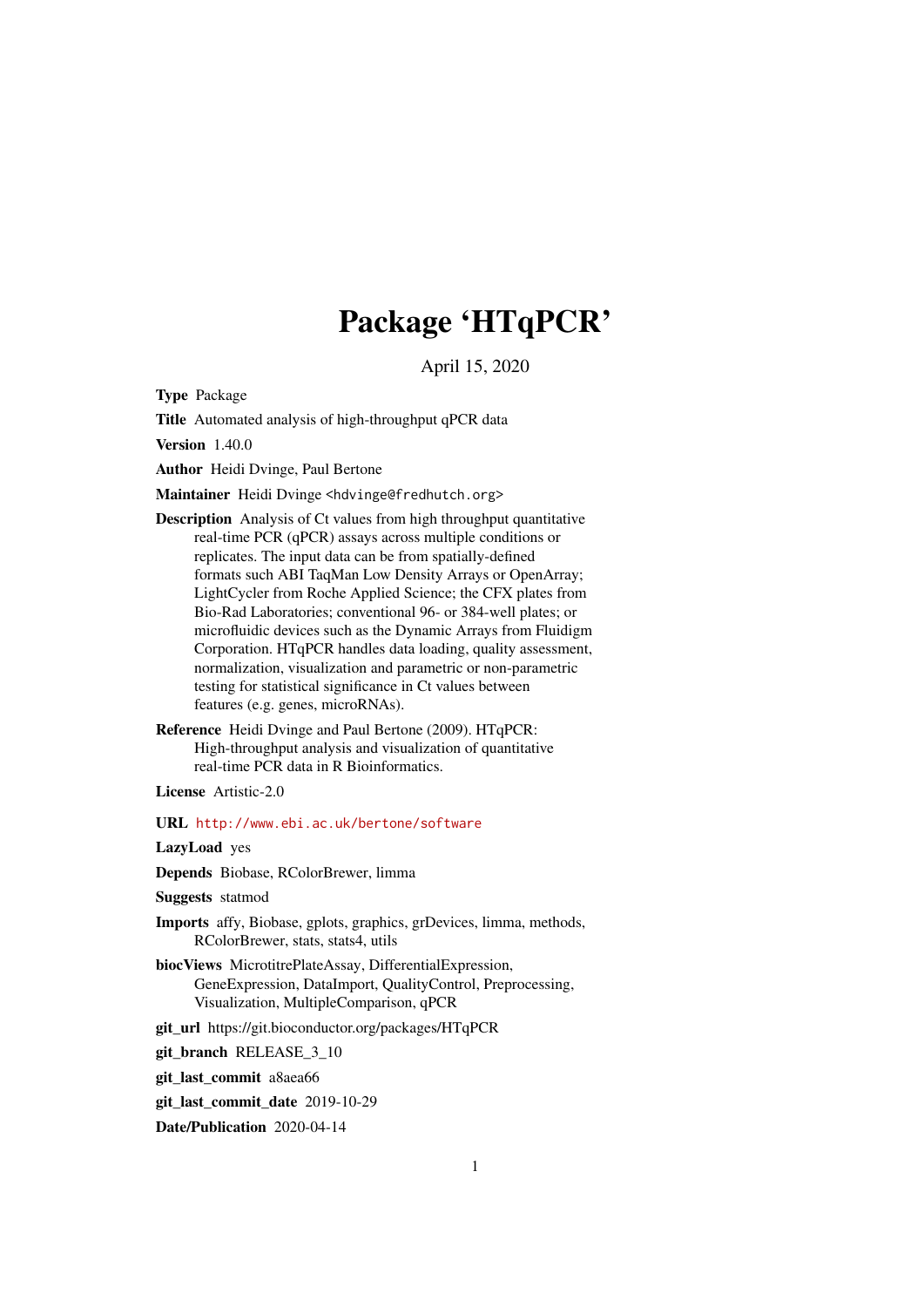# <span id="page-1-0"></span>R topics documented:

|             | $\overline{2}$ |
|-------------|----------------|
| cbind       | $\overline{3}$ |
|             | $\overline{4}$ |
|             | 5              |
|             | 6              |
|             | $\overline{7}$ |
|             | 9              |
|             | 10             |
|             | 12             |
|             | 13             |
|             | 15             |
|             | 16             |
|             | 17             |
|             | 18             |
|             | 20             |
|             | 21             |
|             | 22             |
|             | 23             |
|             | 24             |
|             | 25             |
| plotCtPairs | 26             |
|             | 27             |
|             | 29             |
|             | 30             |
|             | 31             |
|             | 32             |
|             | 33             |
|             | 35             |
|             | 36             |
|             | 37             |
|             | 38             |
| readCtData  | 40             |
|             | 43             |
| ttestCtData | 44             |
|             |                |
|             | 47             |

HTqPCR-package *Analysis of High-Throughput qPCR data (HTqPCR)*

# Description

This package is for analysing high-throughput qPCR data. Focus is on data from Taqman Low Density Arrays, but any kind of qPCR performed across several samples is applicable. Cycle threshold (Ct) data from different cards (samples) is read in, normalised, processed and the genes are tested for differential expression across different samples. Results are visualised in various ways.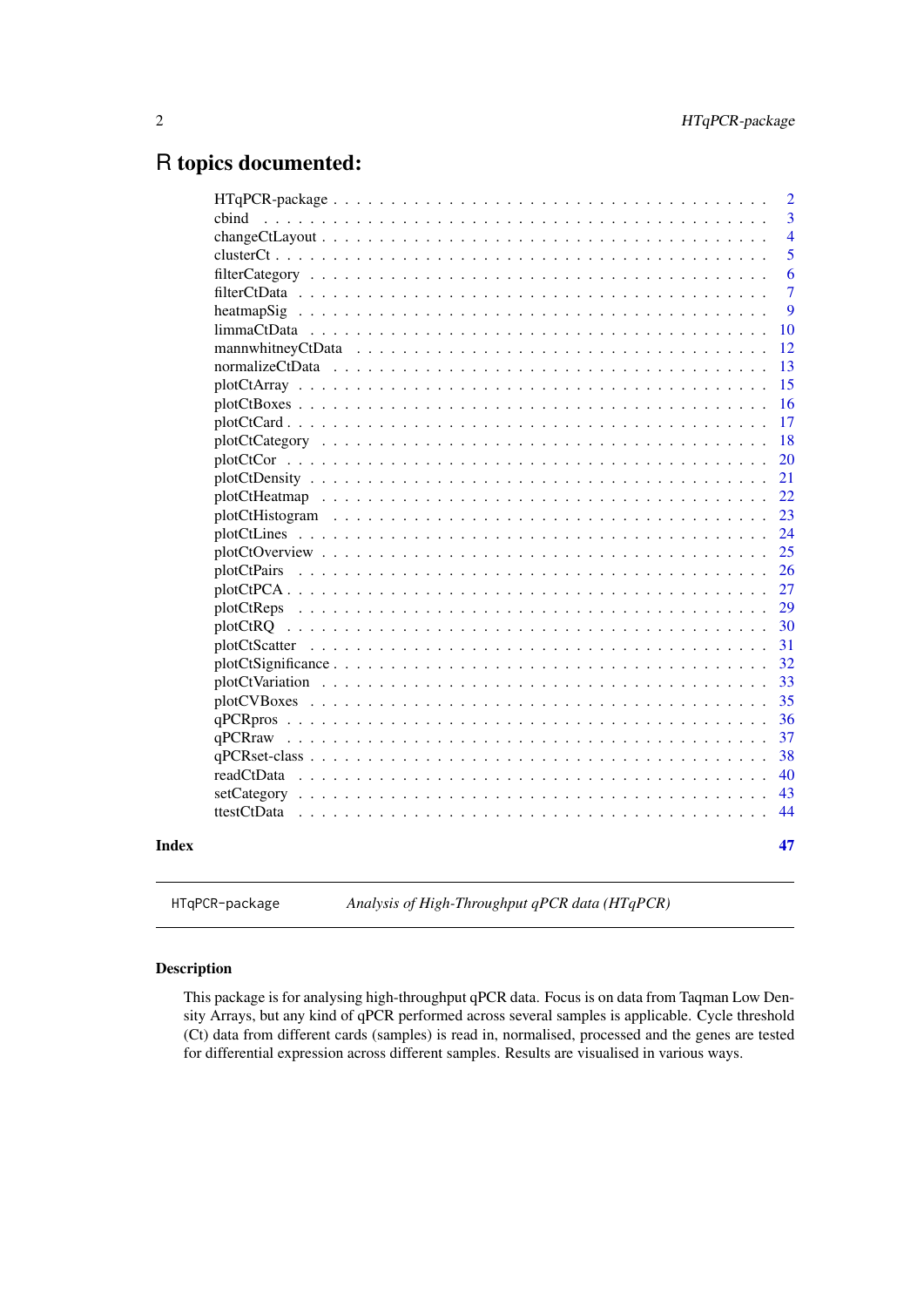#### <span id="page-2-0"></span>cbind 3

# Details

| Package:  | <b>HTqPCR</b> |
|-----------|---------------|
| Type:     | Package       |
| Version:  | 1.0           |
| Date:     | 2009-07-03    |
| License:  | Artistic      |
| LazyLoad: | yes           |
| Depends:  | methods       |
|           |               |

# Author(s)

Maintainer: Heidi Dvinge <hdvinge@fredhutch.org> Maintainer: Paul Bertone <br/> <br/>edebi.ac.uk>

<span id="page-2-1"></span>cbind *Combine qPCRset objects*

#### Description

Functions for combining multiple qPCRset objects into one, by either adding columns (samples) or rows (features).

# Usage

```
## S3 method for class 'qPCRset'
cbind(..., deparse.level = 1)## S3 method for class 'qPCRset'
rbind(..., deparse.level = 1)
```
#### Arguments

... qPCRset objects that are to be combined. deparse.level not implemented currently. See [cbind](#page-2-1).

### Details

In some cases it might be desirable to merge multiple qPCRset objects, that have been read into R or processed individually. This can be done for either identical samples across multiple different cards (such as a 384 well plate), or if more samples have been run on cards with the same layout.

cbind combines data assuming that all experiments have been carried out on identical cards, i.e. that featureNames, featureType, featurePos and featureClass is identical across all the qPCRset objects. rbind combines data assuming that the same samples have been analysed using different qPCR cards.

For both functions, the getCtHistory of all the individual objects will be added to the combined qPCRset.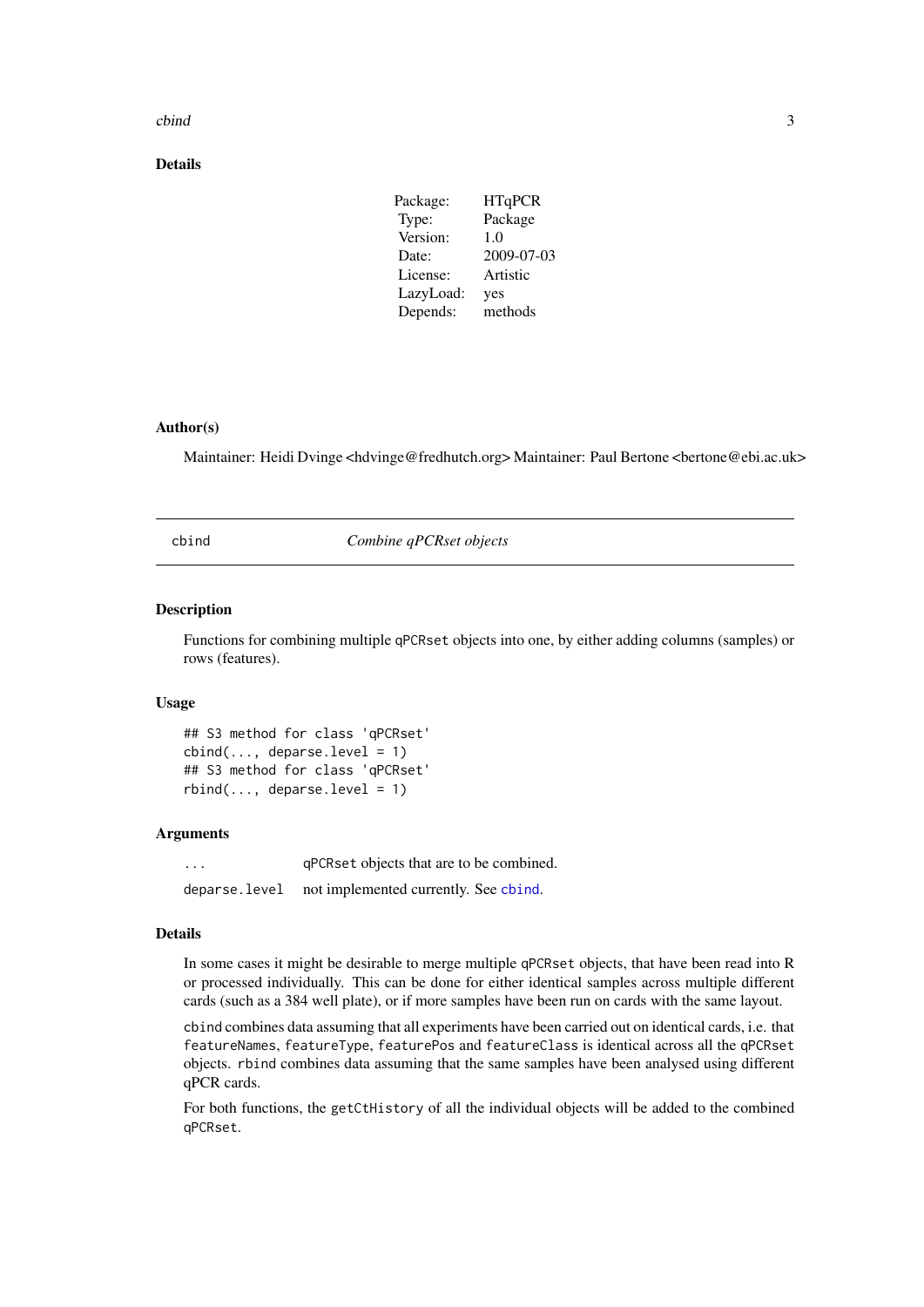#### <span id="page-3-0"></span>Value

A combined qPCRset object.

#### Author(s)

Heidi Dvinge

# See Also

[cbind](#page-2-1)

changeCtLayout *Changing the dimensions (rows x columns) of qPCRset objects*

# Description

A function for splitting up the individual qPCR cards, in case there are multiple samples present on each card. I.e. for cases where the layout isn't 1 sample x 384 features, but for example 4 samples x 96 features on each 384 well card.

#### Usage

changeCtLayout(q, sample.order)

# Arguments

q a qPCRset object. sample.order vector, same length as number of features on each card (e.g. 384). See details.

### Details

The result from each qPCR run of a given card typically gets presented together, such as in a file with 384 lines, one per feature, for 384 well plates. However, some cards may contain multiple samples, such as commercial cards that are designed to be loaded with two separate samples and then include 192 individual features.

Per default, each card is read into the qPCRset object as consisting of a single sample, and hence one column in the Ct data matrix. When this is not the case, the data can subsequently be split into the correct features x samples (rows x columns) dimensions using this function. The parameter sample.order is a vector, that for each feature in the qPCRset indicates what sample it actually belongs to.

In the new qPCRset the samples (Ct columns) are ordered first by sample.order then by the original sampleNames, as shown in the examples below.

# Value

A qPCRset object like the input, but with the dimensions changed according to the new layout.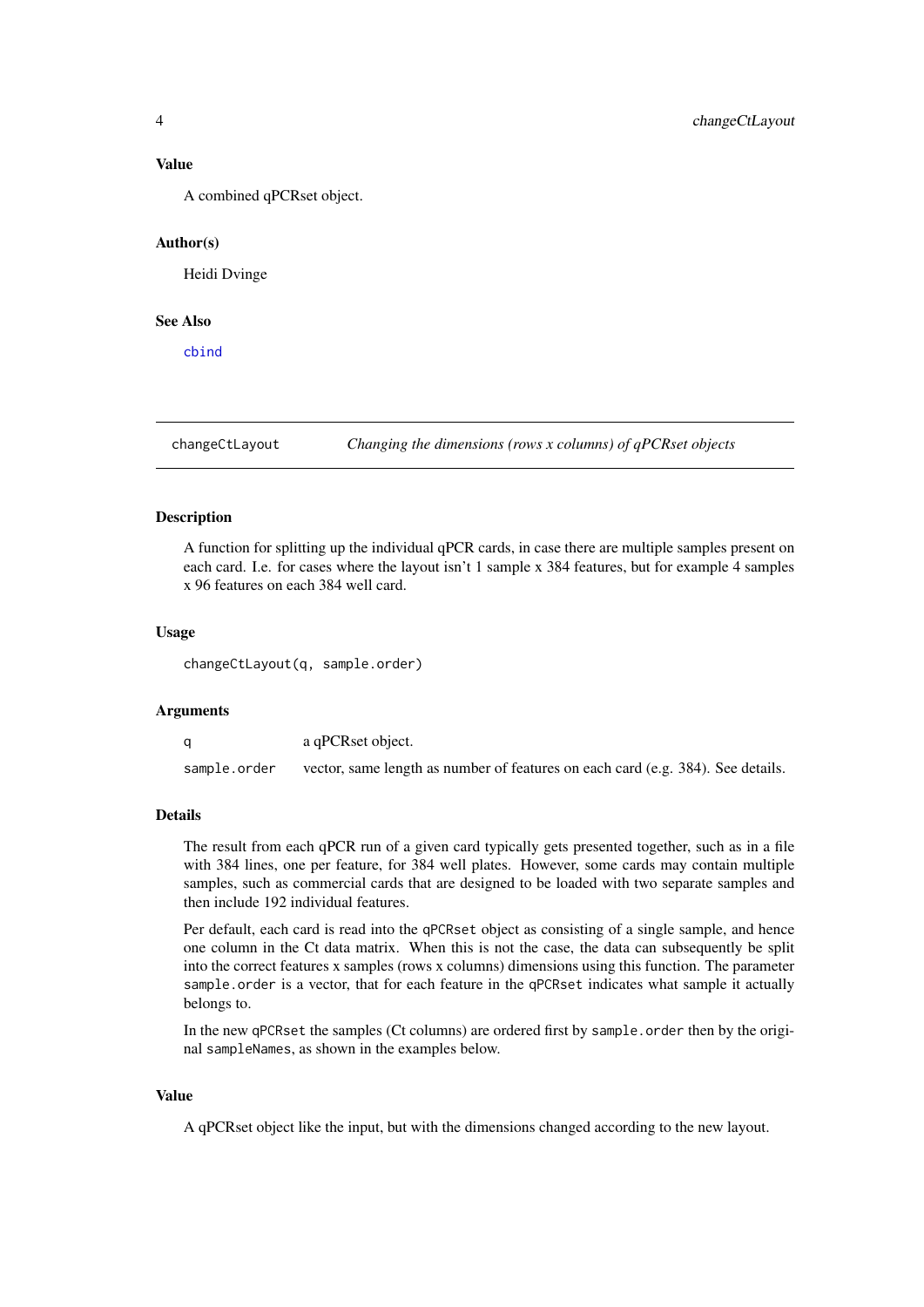#### <span id="page-4-0"></span>clusterCt 5

#### Note

Since the actual biological samples are likely to differ on each card, after applying changeCtLayout renaming of the samples in qPCRset using sampleNames is advisable.

The features are assumed to be identical for all samples on a given card! I.e. if for example sample.order=rep(c("A","B"),each=192), then feature number 1 (the first for sample A) should be the same as feature number 193 (the first for sample B). The new featureNames are taken for those features listed as belonging to the first sample in sample.order.

# Author(s)

Heidi Dvinge

# Examples

```
# Example data
data(qPCRraw)
# With e.g. 2 or 4 samples per 384 well card.
sample2.order <- rep(c("subSampleA", "subSampleB"), each=192)
sample4.order <- rep(c("subA", "subB", "subC", "subD"), each=96)
# Splitting the data into all individual samples
qPCRnew2 <- changeCtLayout(qPCRraw, sample.order=sample2.order)
show(qPCRnew2)
qPCRnew4 <- changeCtLayout(qPCRraw, sample.order=sample4.order)
show(qPCRnew4)
sampleNames(qPCRnew4)
```
clusterCt *Clustering of qPCR Ct values*

#### **Description**

Hierarchical clustering of samples or genes from high-throughput qPCR experiments, such as the TaqMan Low Density Array platform. Individual clusters can be selected, and the features within them listed in the given order.

#### Usage

clusterCt(q, main = NULL, type = "genes", dist = "pearson", xlab = "Cluster dendrogram", n.cluster,  $\mathsf{F}$ 

| q              | object of class qPCRset.                                                                                                   |
|----------------|----------------------------------------------------------------------------------------------------------------------------|
| main           | character string, plot title.                                                                                              |
| type           | character string, either "genes" (default) or "samples", indicating what is to be<br>clustered.                            |
| dist           | character string, specifying whether to use "pearson" correlation (default) or<br>"euclidean" distance for the clustering. |
| xlab           | character string, label for the x-axis.                                                                                    |
| n.cluster      | integer, the number of cluster to divide the dendrogram into. See details.                                                 |
| h.cluster      | numeric, the height at which to cut the dendrogram into clusters. See details.                                             |
| select.cluster | logical, whether to select clusters interactively. See details.                                                            |
| .              | any other arguments will be passed to the plot function.                                                                   |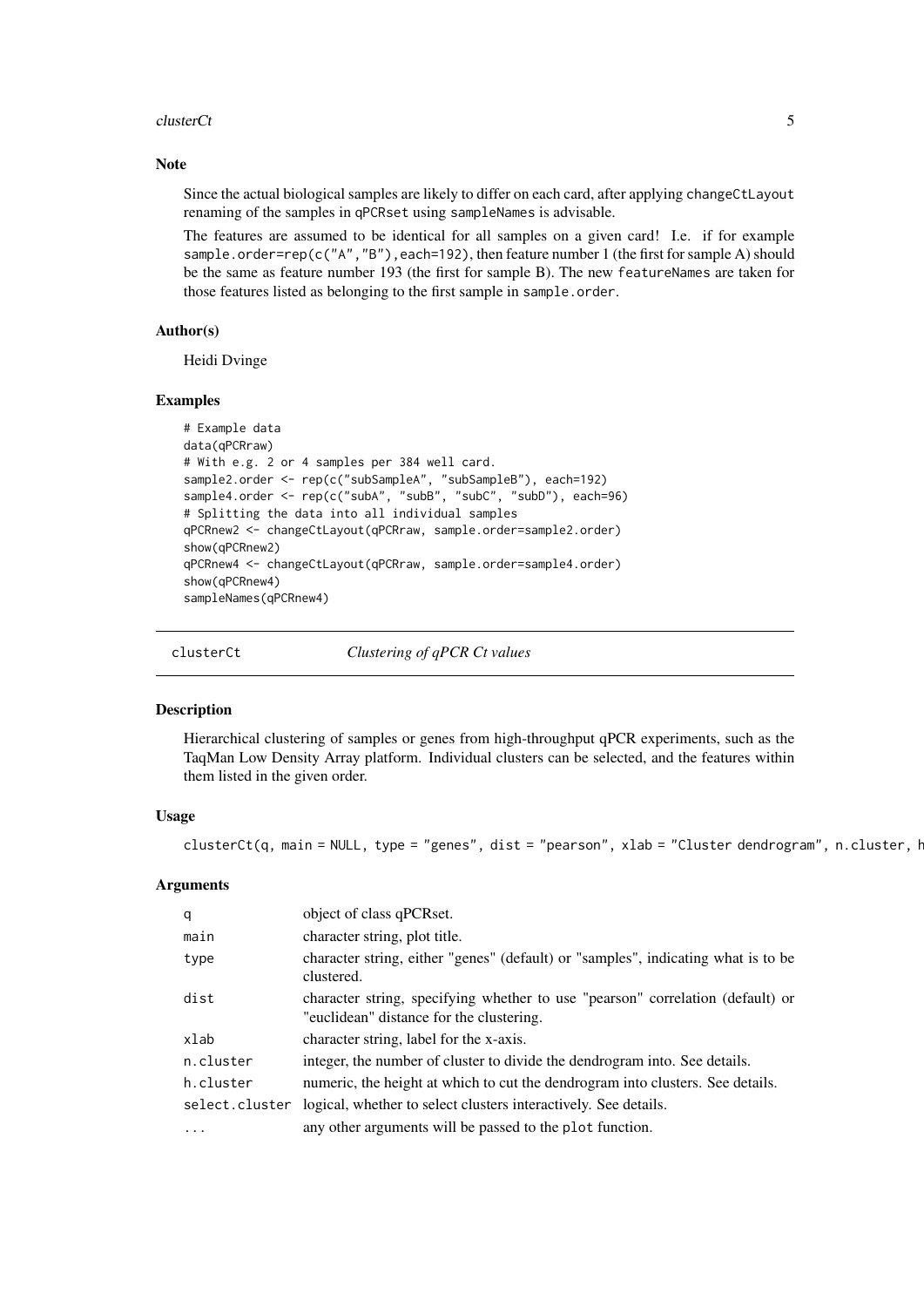#### Details

This function may be used to cluster the Ct values and present the result as a dendrogram.

The n.cluster and h.cluster parameters are from the rect.hclust function and can be used to divide the dendrogram into subclusters based on either number of clusters or height of branch, drawing boxes around subclusters. The members of each cluster can be returned (see value). If n.cluster is specified h.cluster will be ignored.

If select.cluster is chosen individual subclusters can be selected and marked by a box by clicking on their highest comment branch with the (first) mouse button. Multiple clusters can be selected until any mouse button other than the first is pressed, and the function can be used in conjunction with either n.cluster or h.cluster. The members of each cluster will likewise be returned, in the order they were selected.

# Value

A plot is created on the current graphics device. If any subclusters are marked, these will be returned invisibly in a list, with one component for each subcluster. The individual slots in the list contain the names of the genes, and their position in the original input data (row number).

#### Author(s)

Heidi Dvinge

# See Also

[hclust](#page-0-0), [dist](#page-0-0), [rect.hclust](#page-0-0), [identify.hclust](#page-0-0)

# Examples

```
# Load example data
data(qPCRraw)
# Clustering samples
clusterCt(qPCRraw, type="samples")
clusterCt(qPCRraw, type="samples", dist="euclidean")
# Clustering genes
clusterCt(qPCRraw, type="genes", cex=0.5)
clusterCt(qPCRraw, type="genes", h.cluster=1.5, cex=0.5)
cluster.list <- clusterCt(qPCRraw, type="genes", n.cluster=6, cex=0.5)
cluster.list[[1]]
```
<span id="page-5-1"></span>filterCategory *Filter Ct values based on their feature categories.*

#### Description

Ct values corresponding to selected feature categories will be replaced by NA. Generally, the feature categories indicate how reliable the values are.

#### Usage

```
filterCategory(q, na.categories = c("Unreliable", "Undetermined"))
```
<span id="page-5-0"></span>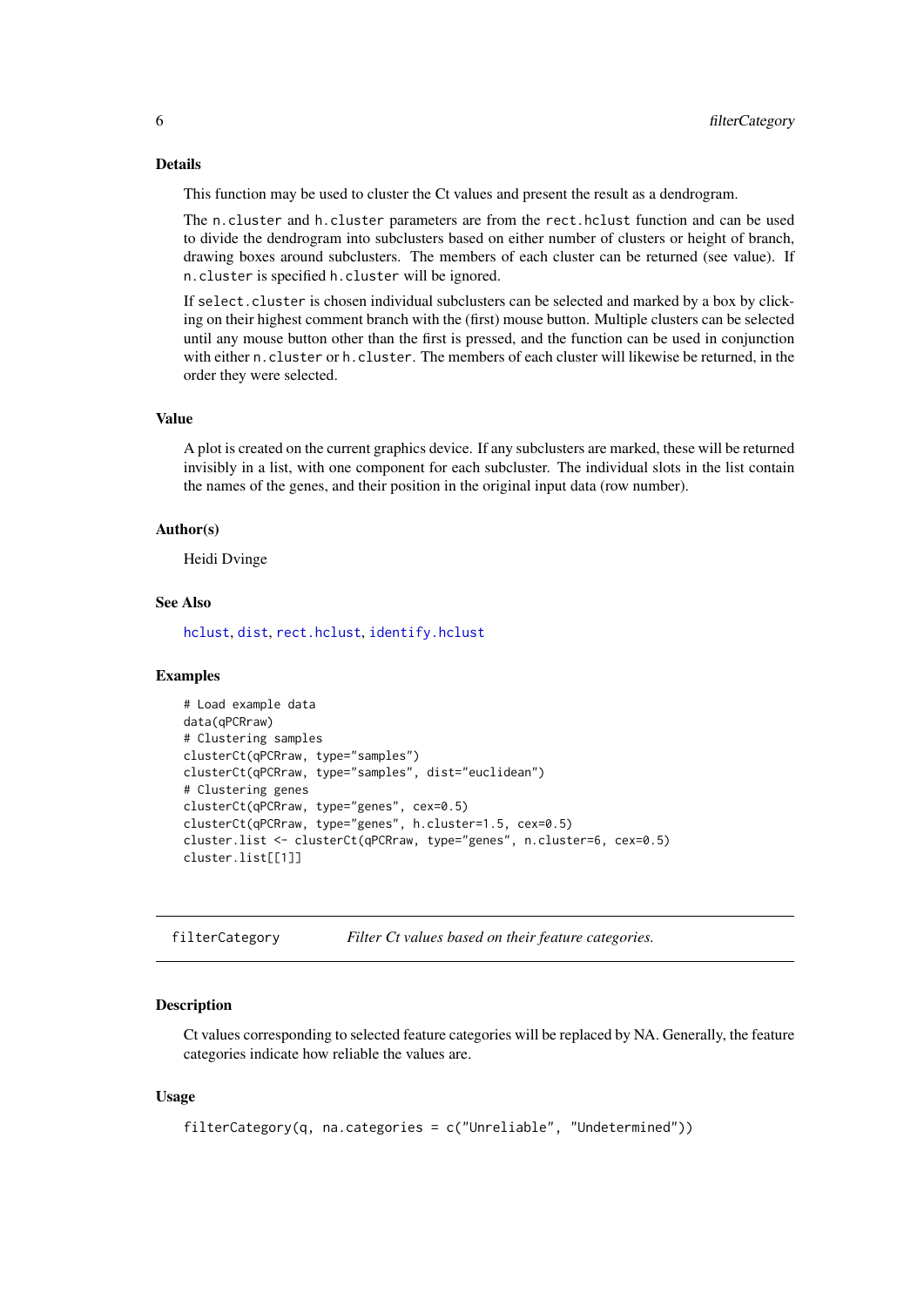# <span id="page-6-0"></span>filterCtData 7

# Arguments

| a | a qPCRset object.                                                                                                     |
|---|-----------------------------------------------------------------------------------------------------------------------|
|   | na. categories character vector, with the name(s) of the feature categories where Ct values will<br>be considered NA. |

# Value

A qPCRset object like the input, but with the selected Ct values replaced by NAs

#### Author(s)

Heidi Dvinge

#### See Also

[setCategory](#page-42-1) for adjusting the categories.

# Examples

```
data(qPCRraw)
qPCRraw2 <- setCategory(qPCRraw, groups=NULL)
x <- filterCategory(qPCRraw2)
summary(qPCRraw)
summary(x)
```
filterCtData *Filter out features (genes) from qPCR data.*

# Description

This function is for filtering Ct data from high-throughput qPCR platforms like the TaqMan Low Density Arrays. This can for example be done prior to analysing the statistical significance of the data, to remove genes where the results are of low quality, or that are not of interest to the analysis in question.

#### Usage

filterCtData(q, remove.type, remove.name, remove.class, remove.category, n.category = 3, remove.IQ

| q               | object of class qPCRset.                                                                                    |
|-----------------|-------------------------------------------------------------------------------------------------------------|
| remove.type     | character vector, the feature type(s) to be removed from the data object.                                   |
| remove.name     | character vector, the feature name(s) to be removed from the data object.                                   |
| remove.class    | character vector, the feature class(es) to be removed from the data object.                                 |
| remove.category |                                                                                                             |
|                 | character vector, the features categories(s) to be assessed across samples.                                 |
| n.category      | numeric, all features with more than this number of remove. category across<br>samples are removed.         |
| remove.IQR      | numeric, all features with an interquartile range (IQR) below this limit across<br>samples will be removed. |
| verbose         | boolean, should some information be printed to the prompt.                                                  |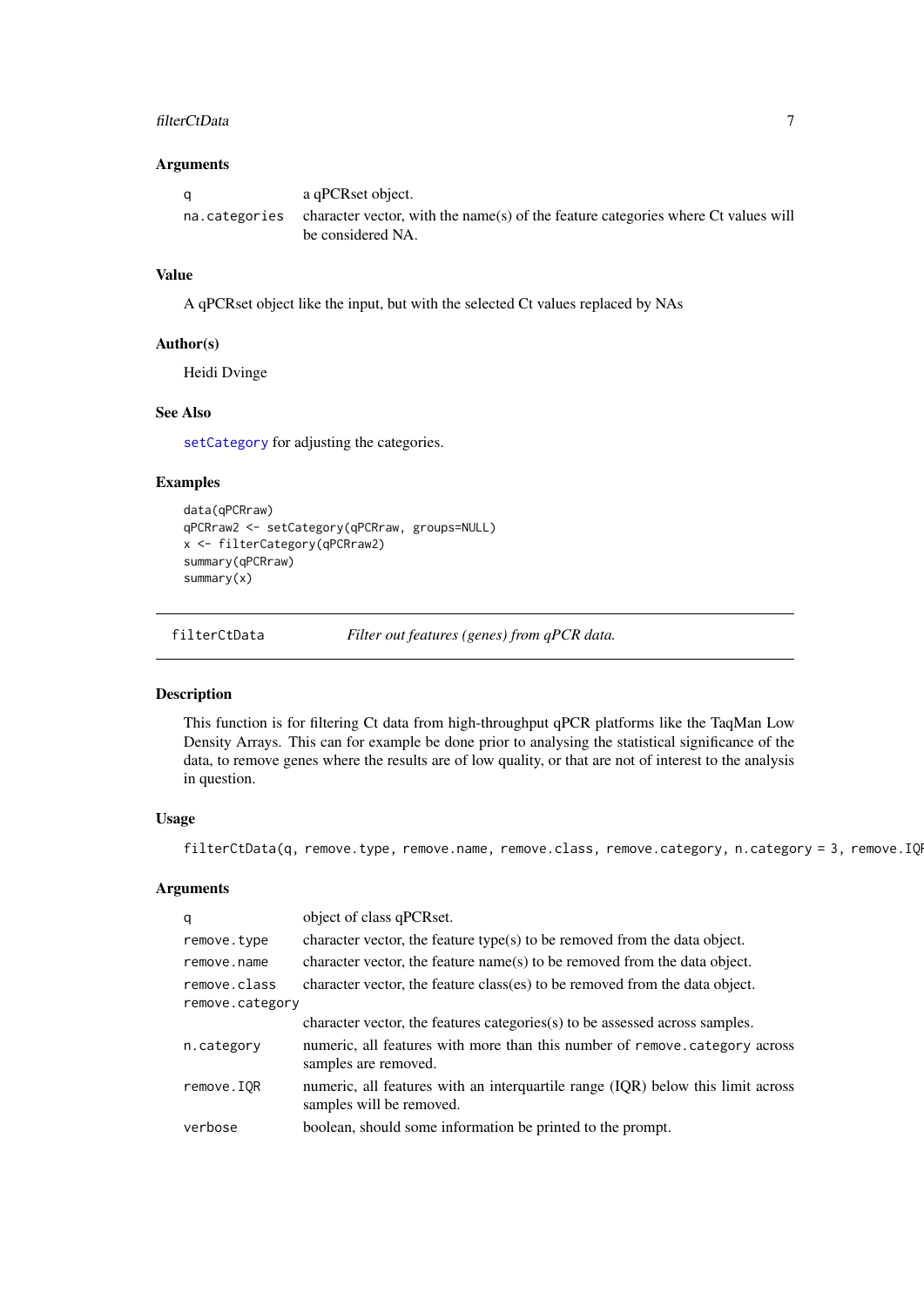#### Details

This function may be used to exclude individual or small groups of features that are irrelevant to a given analysis. However, it can also be used on a more general basis, to for example split the data into separate qPCRset objects based on features with different characteristics, such as groups of markers or other gene classes present in featureClass.

remove.IQR can be used to exclude features that show only little variation across the samples. These are unlikely to be differentially expressed, so including them in downstream analysis such as limmaCtData or ttestCtData would result in a slight loss of power caused by the adjustment of p-values required due to multiple testing across all features.

# Value

An object of class qPCRset like the input, but with the required features removed.

#### Note

After removing features the function [plotCtCard](#page-16-1) will no longer work, since the number of features is now smaller than the card dimensions.

When using remove.category or remove.IQR and there are replicated features present on the array, it might no longer be possible to use the ndups parameter of [limmaCtData](#page-9-1), since the number of replicates isn't identical for each feature.

Filtering can be performed either before or after normalization, but in some cases normalization might be affected by this, for example if many features are removed, making it difficult to identify rank-invariant genes.

# Author(s)

Heidi Dvinge

```
# Load some example data
data(qPCRpros)
show(qPCRpros)
# Filter based on different feature type
qFilt <- filterCtData(qPCRpros, remove.type=c("Endogenous Control"))
# Filter based on feature type and name
qFilt <- filterCtData(qPCRpros, remove.type=c("Endogenous Control"), remove.name=c("Gene1", "Gene20", "Gene30"))
# Filter based on feature class
qFilt <- filterCtData(qPCRpros, remove.class="Kinase")
# Filter based on feature categories, using two different cut-offs
qFilt <- filterCtData(qPCRpros, remove.category="Undetermined")
qFilt <- filterCtData(qPCRpros, remove.category="Undetermined", n.category=5)
# Remove features without much variation across samples
iqr <- apply(exprs(qPCRpros), 1, IQR, na.rm=TRUE)
hist(iqr, n=20)
qFilt <- filterCtData(qPCRpros, remove.IQR=2)
```
<span id="page-7-0"></span>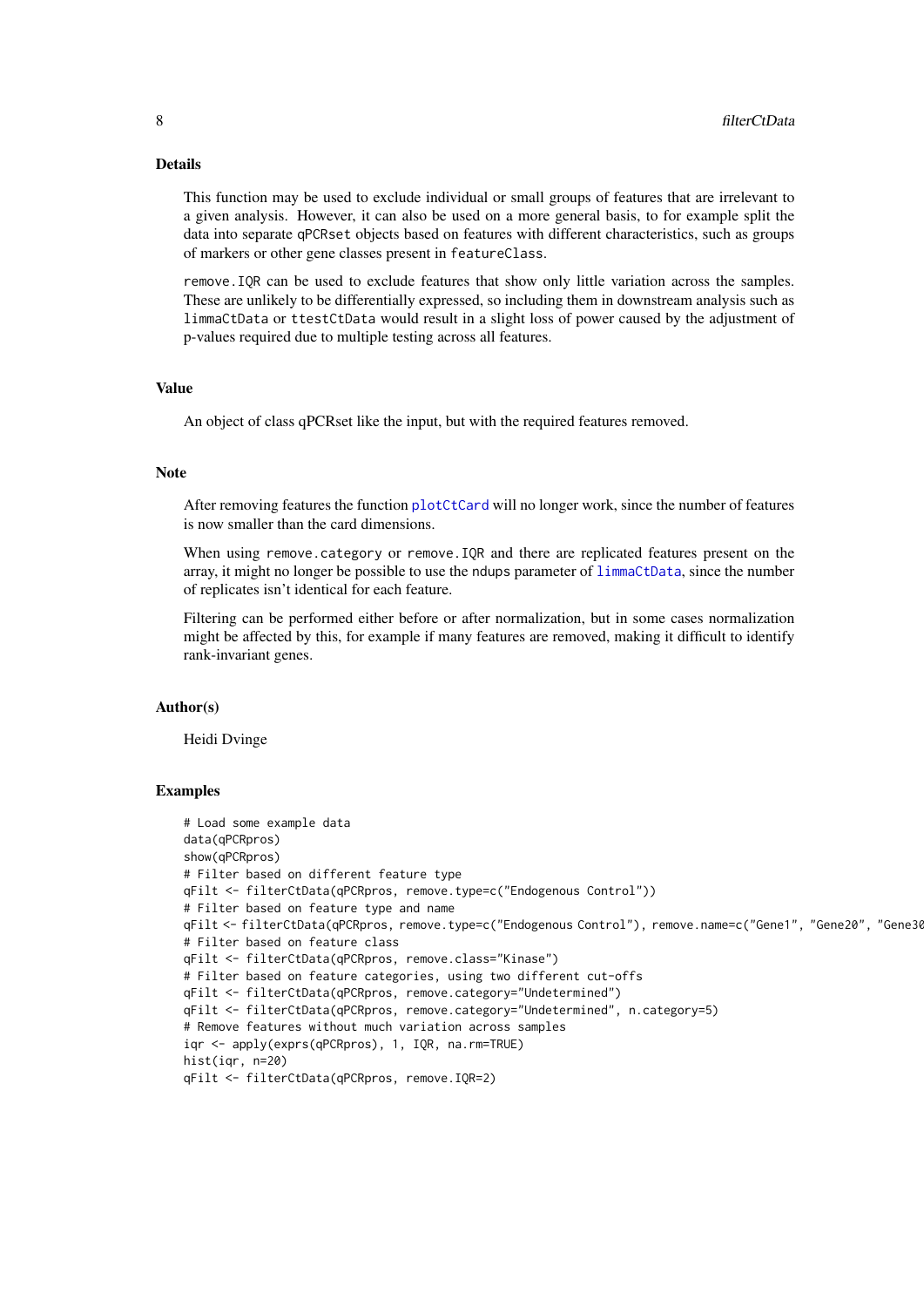<span id="page-8-1"></span><span id="page-8-0"></span>

Heatmap and clustering of deltadeltaCt values from different sample comparisons using qPCR data.

# Usage

heatmapSig(qDE, comparison = "all", col, zero.center = TRUE, mar, dist = "pearson", ...)

# Arguments

| qDE         | data.frame or list, as created by ttestCtData or limmaCtData.                                                                                  |
|-------------|------------------------------------------------------------------------------------------------------------------------------------------------|
| comparison  | integers or the names of the comparisons to include in the plot. Defaults to all<br>results in the qDE data, but a minimum of two is required. |
| col         | colour scheme to use for the plot.                                                                                                             |
| zero.center | logical, should the colour scale be centered around 0.                                                                                         |
| mar         | vector of length two, the bottom and right side margins mof the heatmap.                                                                       |
| dist        | character string, either "pearson" (default) or "euclidean" indicating what type<br>of distance is used for the clustering.                    |
| $\ddotsc$   | further arguments passed to heatmap. 2.                                                                                                        |

#### Details

This function can be useful if multiple conditions are compared, for detecting features with similar behaviour in comparisons, and look at the general level of up and down regulation.

#### Value

A plot if produced in the current graphics device.

#### Author(s)

Heidi Dvinge

# See Also

[heatmap.2](#page-0-0) for modifying the plot, and [ttestCtData](#page-43-1) or [limmaCtData](#page-9-1) for generating the data used for the plotting.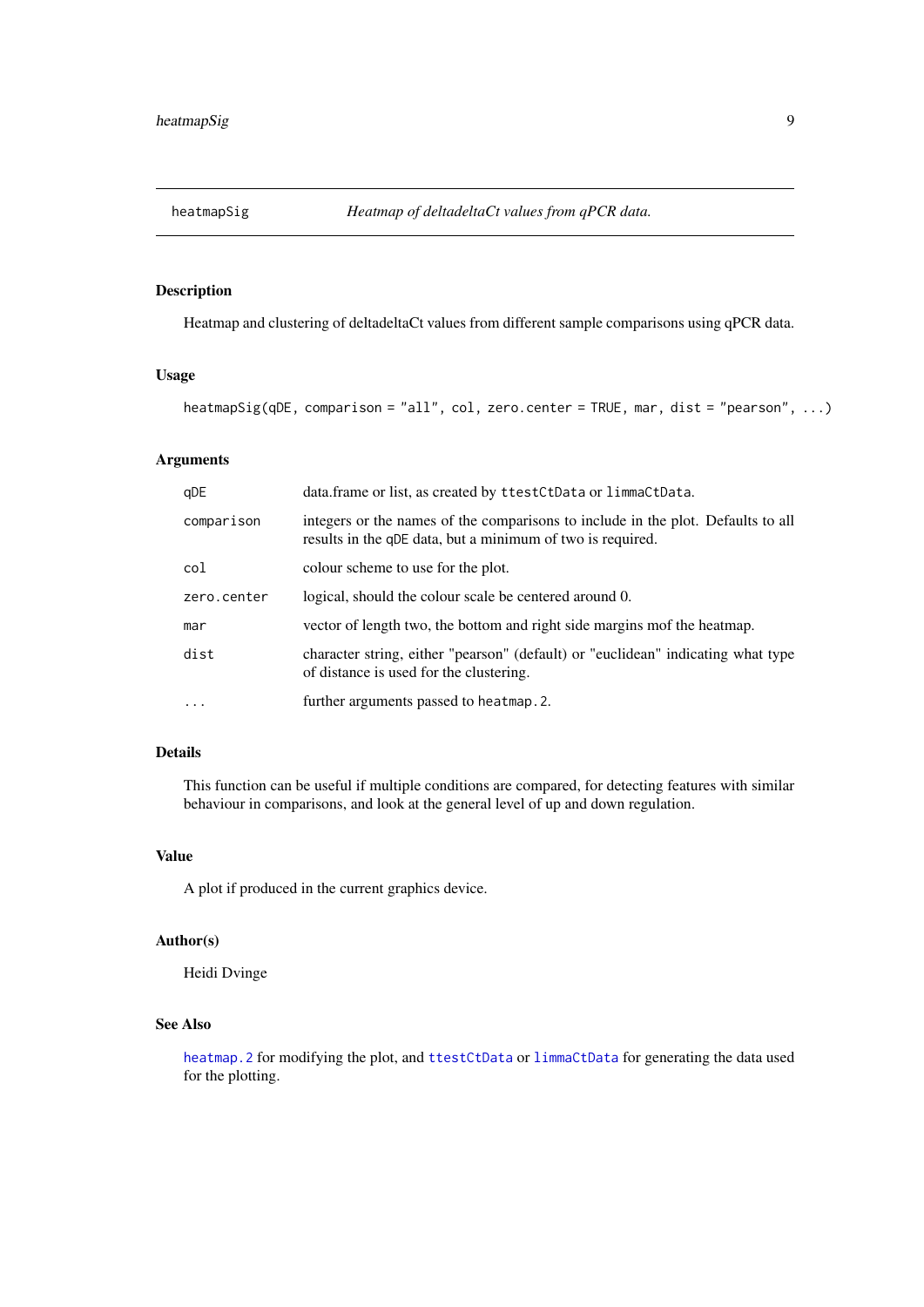<span id="page-9-1"></span><span id="page-9-0"></span>Function for detecting differentially expressed genes from high-throughput qPCR Ct values, based on the framework from the limma package. Multiple comparisons can be performed, and across more than two groups of samples.

#### Usage

 $limmardbata(q, design = NULL, contrasts, sort = TRUE, stringent = TRUE, ndups = 1, spacing = NULL, du$ 

#### Arguments

| q         | object of class qPCRset.                                                                                                  |
|-----------|---------------------------------------------------------------------------------------------------------------------------|
| design    | matrix, design of the experiment rows corresponding to cards and columns to<br>coefficients to be estimated. See details. |
| contrasts | matrix, with columns containing contrasts. See details                                                                    |
| sort      | boolean, should the output be sorted by adjusted p-values.                                                                |
| stringent | boolean, for flagging results as "Undetermined". See details.                                                             |
| ndups     | integer, the number of times each feature is present on the card.                                                         |
| spacing   | integer, the spacing between duplicate spots, spacing=1 for consecutive spots                                             |
| dupcor    | list, the output from duplicateCorrelation. See details.                                                                  |
| $\cdot$   | any other arguments are passed to $lmFit$ , contrasts. fit, eBayes or decideTests.                                        |
|           |                                                                                                                           |

#### Details

This function is a wrapper for the functions lmFit, contrasts.fit (if a contrast matrix is supplied) and eBayes from the limma package. See the help pages for these functions for more information about setting up the design and contrast matrices.

All results are assigned to a category, either "OK" or "Unreliable" depending on the input Ct values. If stringent=TRUE any unreliable or undetermined measurements among technical and biological replicates will result in the final result being "Undetermined". For stringent=FALSE the result will be "OK" unless at least half of the Ct values for a given gene are unreliable/undetermined.

Note that when there are replicated features in the samples, each feature is assumed to be present the same number of times, and with regular spacing between replicates. Reordering the sample by featureNames and setting spacing=1 is recommendable.

If technical sample replicates are available, dupcor can be used. It is a list containing the estimated correlation between replicates. limmaCtData will then take this correlation into account when fitting a model for each gene. It can be calculate using the function [duplicateCorrelation](#page-0-0). Technical replicates and duplicated spots can't be assessed at the same time though, so if dupcor is used, ndups should be 1.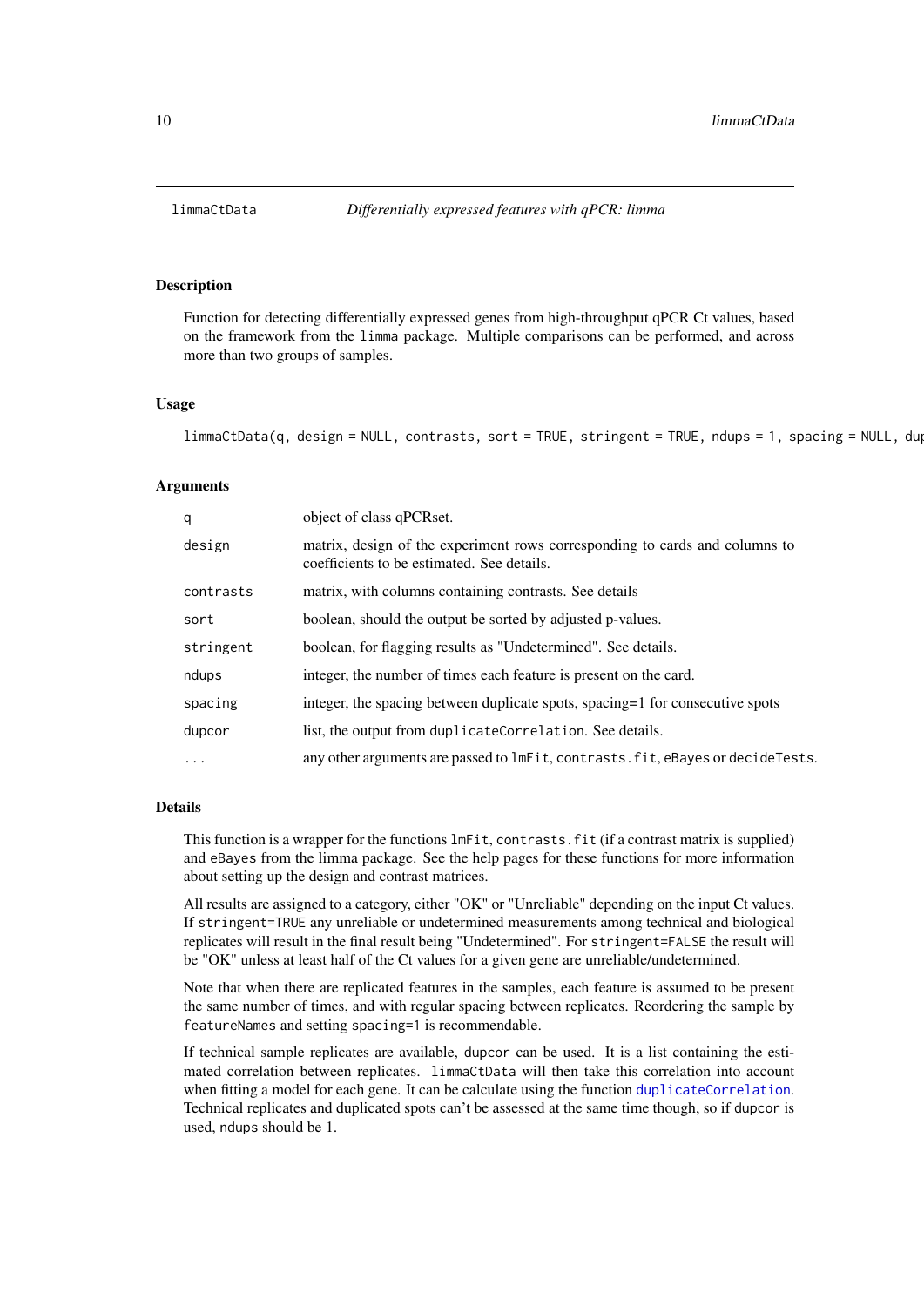#### <span id="page-10-0"></span>limmaCtData 11

#### Value

A list of data.frames, one for each column in design, or for each comparison in contrasts if this matrix is supplied. Each component of the list contains the result of the given comparisons, with one row per gene and has the columns:

| genes             | Feature ID <sub>s</sub> .                                                                                                                                                 |  |
|-------------------|---------------------------------------------------------------------------------------------------------------------------------------------------------------------------|--|
| feature.pos       | The unique feature IDs from featurePos of the q object. Useful if replicates<br>are not collapsed, in which case there might be several features with identical<br>names. |  |
| t.test            | The result of the t-test.                                                                                                                                                 |  |
| p.value           | The corresponding p. values.                                                                                                                                              |  |
| adj.p.value       | P-values after correcting for multiple testing using the Benjamini-Holm method.                                                                                           |  |
| ddCt              | The deltadeltaCt values.                                                                                                                                                  |  |
| FC                | The fold change; $2^{\wedge}$ (-ddCt).                                                                                                                                    |  |
| meanTest          | The average Ct across the test samples for the given comparison.                                                                                                          |  |
| meanReference     | The average Ct across the reference samples for the given comparison.                                                                                                     |  |
| categoryTest      | The category of the Ct values ("OK", "Undetermined") across the test samples<br>for the given comparison.                                                                 |  |
| categoryReference |                                                                                                                                                                           |  |
|                   | The category of the Ct values ("OK", "Undetermined") across the reference sam-                                                                                            |  |
|                   | ples for the given comparison.                                                                                                                                            |  |

Also, the last item in the list is called "Summary", and it's the result of calling decideTests from limma on the fitted data. This is a data frame with one row per feature and one column per comparison, with down-regulation, no change and up-regulation marked by -1, 0 and 1.

# Author(s)

Heidi Dvinge

#### References

Smyth, G. K. (2005). Limma: linear models for microarray data. In: Bioinformatics and Computational Biology Solutions using R and Bioconductor. R. Gentleman, V. Carey, S. Dudoit, R. Irizarry, W. Huber (eds), Springer, New York, pages 397–420.

# See Also

[lmFit](#page-0-0), [contrasts.fit](#page-0-0) and [ebayes](#page-0-0) for more information about the underlying limma functions. [mannwhitneyCtData](#page-11-1) and [ttestCtData](#page-43-1) for other functions calculating differential expression of Ct data. [plotCtRQ](#page-29-1), [heatmapSig](#page-8-1) and [plotCtSignificance](#page-31-1) can be used for visualising the results.

```
# Load example preprocessed data
data(qPCRpros)
samples <- read.delim(file.path(system.file("exData", package="HTqPCR"), "files.txt"))
# Define design and contrasts
design <- model.matrix(~0+samples$Treatment)
colnames(design) <- c("Control", "LongStarve", "Starve")
contrasts <- makeContrasts(LongStarve-Control, LongStarve-Starve, Starve-Control, levels=design)
```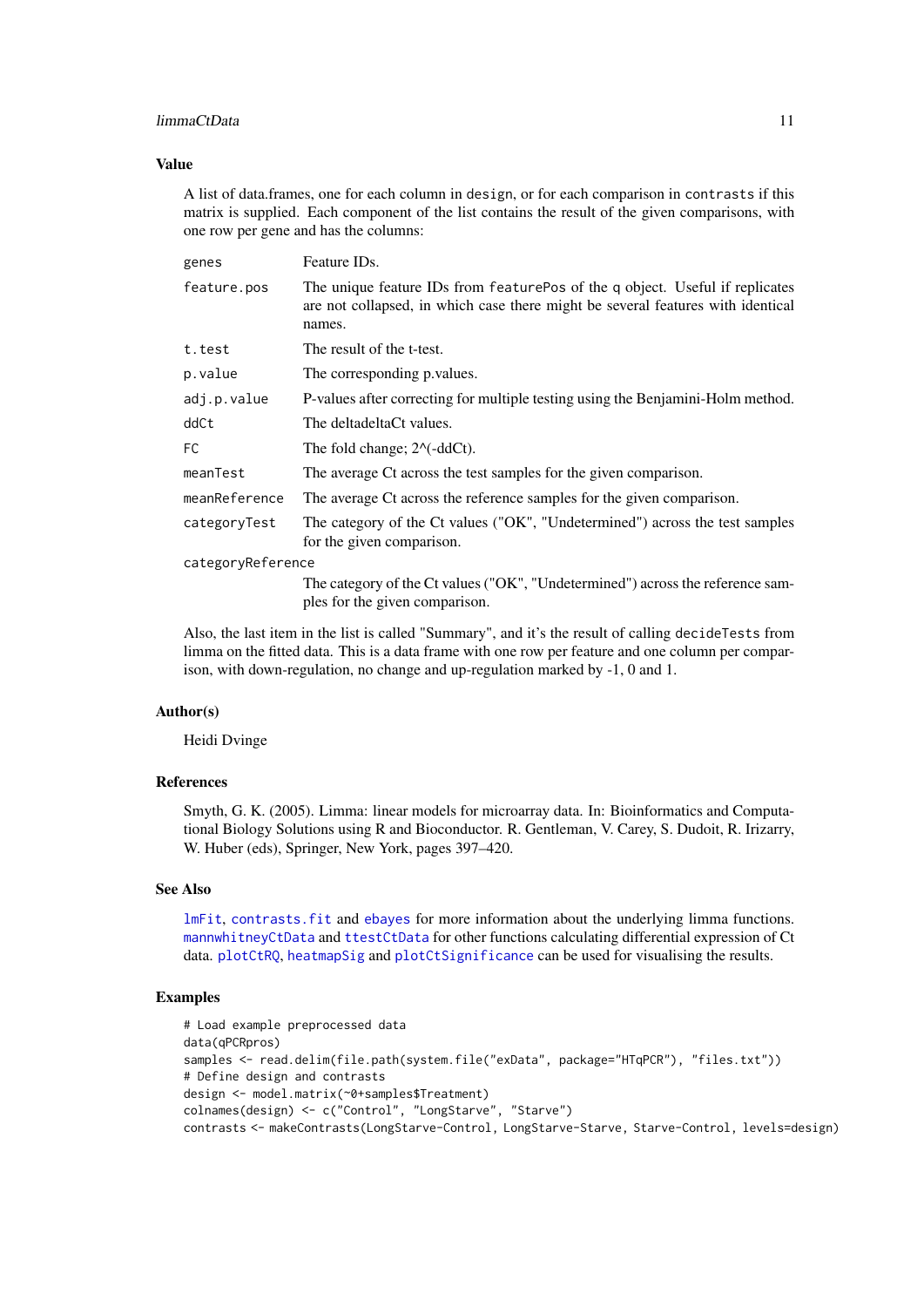```
# The actual test
diff.exp <- limmaCtData(qPCRpros, design=design, contrasts=contrasts)
# Some of the results
diff.exp[["LongStarve - Control"]][1:10,]
```
<span id="page-11-1"></span>mannwhitneyCtData *Differentially expressed features with qPCR: Mann-Whitney*

#### Description

Function for calculating p-values across two groups for the features present in high-throughput qPCR data, such as from TaqMan Low Density Arrays. Also known as two sample Wilcoxon test.

#### Usage

```
mannwhitneyCtData(q, groups = NULL, calibrator, alternative = "two.sided", paired = FALSE, replicat
```
#### Arguments

| q           | qPCRset object.                                                                                                                                                  |
|-------------|------------------------------------------------------------------------------------------------------------------------------------------------------------------|
| groups      | factor, assigning each sample to one of two groups.                                                                                                              |
| calibrator  | which of the two groups is to be considered as the reference and not the test?<br>Defaults to the first group in groups.                                         |
| alternative | character string (first letter is enough), specifying the alternative hypothesis,<br>"two.sided" (default), "greater" or "less".                                 |
| paired      | logical, should a paired t-test be used.                                                                                                                         |
| replicates  | logical, if replicated genes are present on the array, the statistics will be calcu-<br>lated for all the replicates combined, rather than the individual wells. |
| sort        | boolean, should the output be sorted by p-values.                                                                                                                |
| stringent   | boolean, for flagging results as "Undetermined". See details.                                                                                                    |
| p.adjust    | character string, which method to use for p-value adjustment for multiple testing.<br>See details.                                                               |
| $\cdots$    | any other arguments will be passed to the wilcox. test function.                                                                                                 |

# Details

Once the Ct values have been normalised, differential expression can be calculated. This function deals with just the simple case, where there are two types of samples to compare. For a parametric test see ttestCtData and limmaCtData for more complex studies.

The underlying statistics is calculated by wilcox.test. Due to the high possibility of ties for each feature between samples, the test is run with exact=FALSE.

All results are assigned to a category, either "OK" or "Undetermined" depending on the input Ct values. If stringent=TRUE any unreliable or undetermined measurements among technical and biological replicates will result in the final result being "Undetermined". For stringent=FALSE the result will be "OK" unless at least half of the Ct values for a given gene are unreliable/undetermined.

The argument p.adjust is passed on to the [p.adjust](#page-0-0) function. Options include e.g. "BH" (Benjamini & Hochberg, the default), "fdr" and "bonferroni". See [p.adjust](#page-0-0) for more information on the individual methods.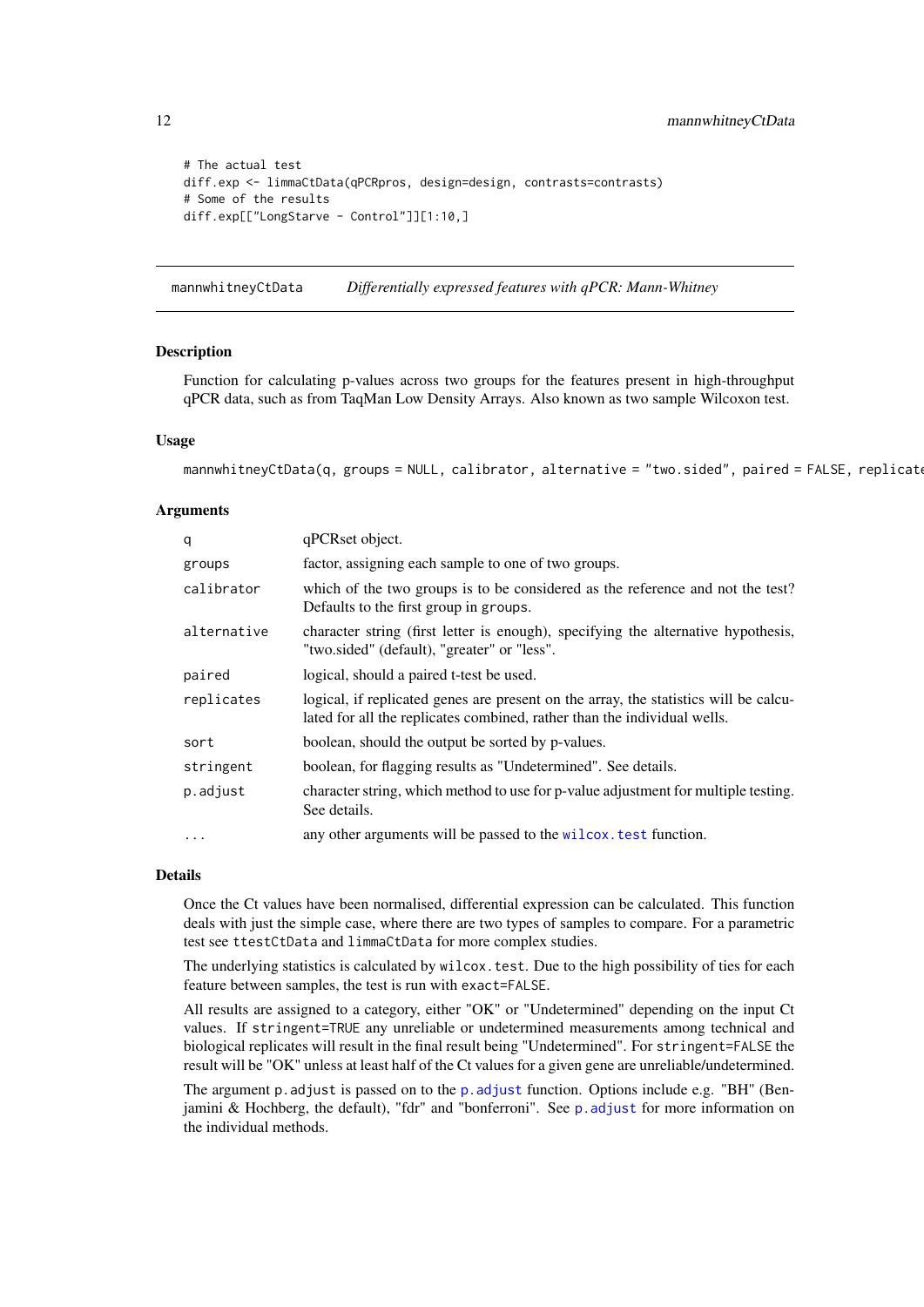#### <span id="page-12-0"></span>Value

A data.frame containing the following information:

| genes              | The names of the features on the card.                                                                              |
|--------------------|---------------------------------------------------------------------------------------------------------------------|
| feature.pos        | The feature Pos of the genes. If replicated genes are used, the feature positions<br>will be concatenated together. |
| MB.test            | The name and value of the test statistic.                                                                           |
| p.value            | The corresponding p-value.                                                                                          |
| ddCt               | The delta delta Ct values.                                                                                          |
| FC.                | The fold change; $2^{\wedge}$ (-ddCt).                                                                              |
|                    | meanCalibrator The average expression level of each gene in the calibrator sample(s).                               |
| meanTarget         | The average expression level of each gene in the target sample(s).                                                  |
| categoryCalibrator |                                                                                                                     |
|                    | The category of the Ct values ("OK", "Undetermined") across the calibrator.                                         |
|                    | categoryTarget Ditto for the target.                                                                                |

# Author(s)

Heidi Dvinge

# See Also

[wilcox.test](#page-0-0), [ttestCtData](#page-43-1), [limmaCtData](#page-9-1). [plotCtRQ](#page-29-1) and [plotCtSignificance](#page-31-1) can be used for visualising the results.

normalizeCtData *Normalization of Ct values from qPCR data.*

# Description

This function is for normalizing Ct data from high-throughput qPCR platforms like the TaqMan Low Density Arrays. Normalization can be either within or across different samples.

# Usage

```
normalizeCtData(q, norm = "deltaCt", deltaCt.genes = NULL, scale.rank.samples, rank.type = "pseudo.
```

| q             | object of class qPCRset.                                                                                                                                                                                            |
|---------------|---------------------------------------------------------------------------------------------------------------------------------------------------------------------------------------------------------------------|
| norm          | character string with partial match allowed, the normalisation method to use.<br>"deltaCt" (default), "scale.rankinvariant", "norm.rankinvariant", "quantile" and<br>"geometric.mean" are implemented. See details. |
| deltaCt.genes | character vector, the gene(s) to use for deltaCt normalization. Must correspond<br>to some of the feature Names in q or NULL, in which case the endogenous con-<br>trols from featureType are used.                 |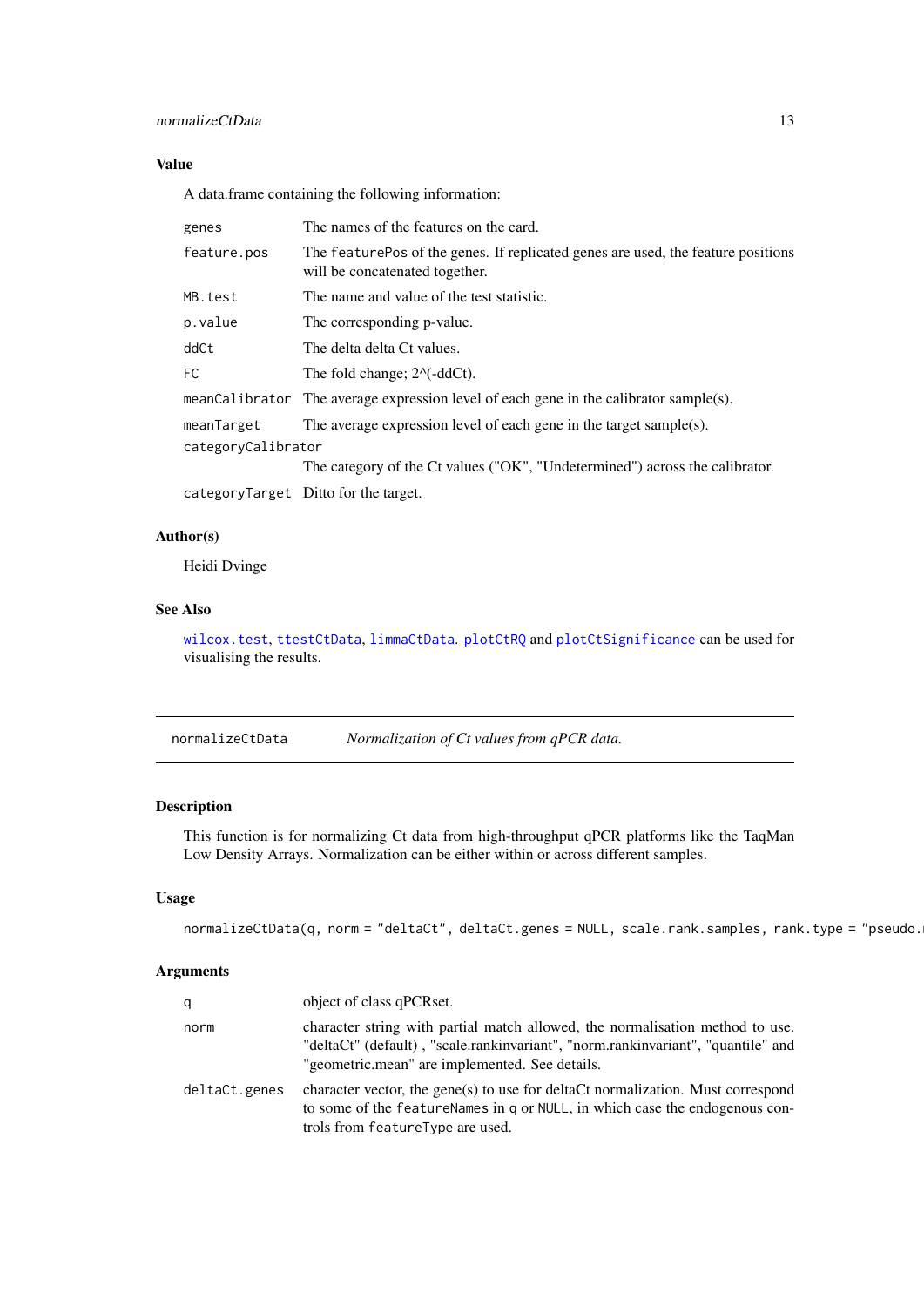<span id="page-13-0"></span>

| scale.rank.samples |                                                                                                                                                                                             |
|--------------------|---------------------------------------------------------------------------------------------------------------------------------------------------------------------------------------------|
|                    | integer, for the "scale.rankinvariant" method, how many samples should a fea-<br>ture be rank invariant across to be included. Defaults to number of samples-1.                             |
| rank.type          | string, the reference sample for the rank invariant normalisation. Either "pseudo.median"<br>or "pseudo.mean" for using the median or mean across samples as a pseudo-<br>reference sample. |
| Ct.max             | numeric, Ct values above this will be ignored when identifying rank invariant<br>genes.                                                                                                     |
| geo.mean.ref       | numeric, the reference sample to scale to for the "geometric.mean" method. De-<br>faults to sample number 1.                                                                                |
| verbose            | boolean, should some information be printed to the prompt.                                                                                                                                  |

#### Details

"quantile" will make the expression distributions across all cards more or less identical. "deltaCt" calculates the standard deltaCt values, i.e. subtracts the mean of the chosen controls from all other values on the array. "scale.rankinvariant" sorts features from each sample based on Ct values, and identifies a set of features that remain rank invariant, i.e. whose ordering is constant. The average of these rank invariant features is then used to scale the Ct values on each array individually. "norm.rankinvariant" also identifies rank invariant features between each sample and a reference, and then uses these features to generate a normalisation curve individually for each sample by smoothing. "geometric.mean" calculates the geometric mean of all Ct values below Ct.max in each sample, and scales the Ct values accordingly.

For the rank invariant methods it can make a significant difference whether high Ct values, such as "40" or something else being used for undetermined Ct values is removed during the normalisation using the Ct.max parameter. "norm.rankinvariant" also depends on having enough rank invariant genes for generating a robust smoothing curve.

"quantile" is base on normalizeQuantiles from limma, and the rank invariant normalisations implement methods from normalize.invariantset in package affy.

The distribution of Ct values before/after normalisation can be assessed with the function plotCtDensity.

#### Value

An object of class qPCRset like the input.

#### Author(s)

Heidi Dvinge

#### See Also

[normalize.invariantset](#page-0-0) for the rank invariant normalisations, [normalizequantiles](#page-0-0) and [plotCtDensity](#page-20-1)

```
# Load example data
data(qPCRraw)
# Perform different normalisations
dnorm <- normalizeCtData(qPCRraw, norm="deltaCt", deltaCt.genes="Gene1")
qnorm <- normalizeCtData(qPCRraw, norm="quantile")
nrnorm <- normalizeCtData(qPCRraw, norm="norm.rankinvariant")
srnorm <- normalizeCtData(qPCRraw, norm="scale.rankinvariant")
```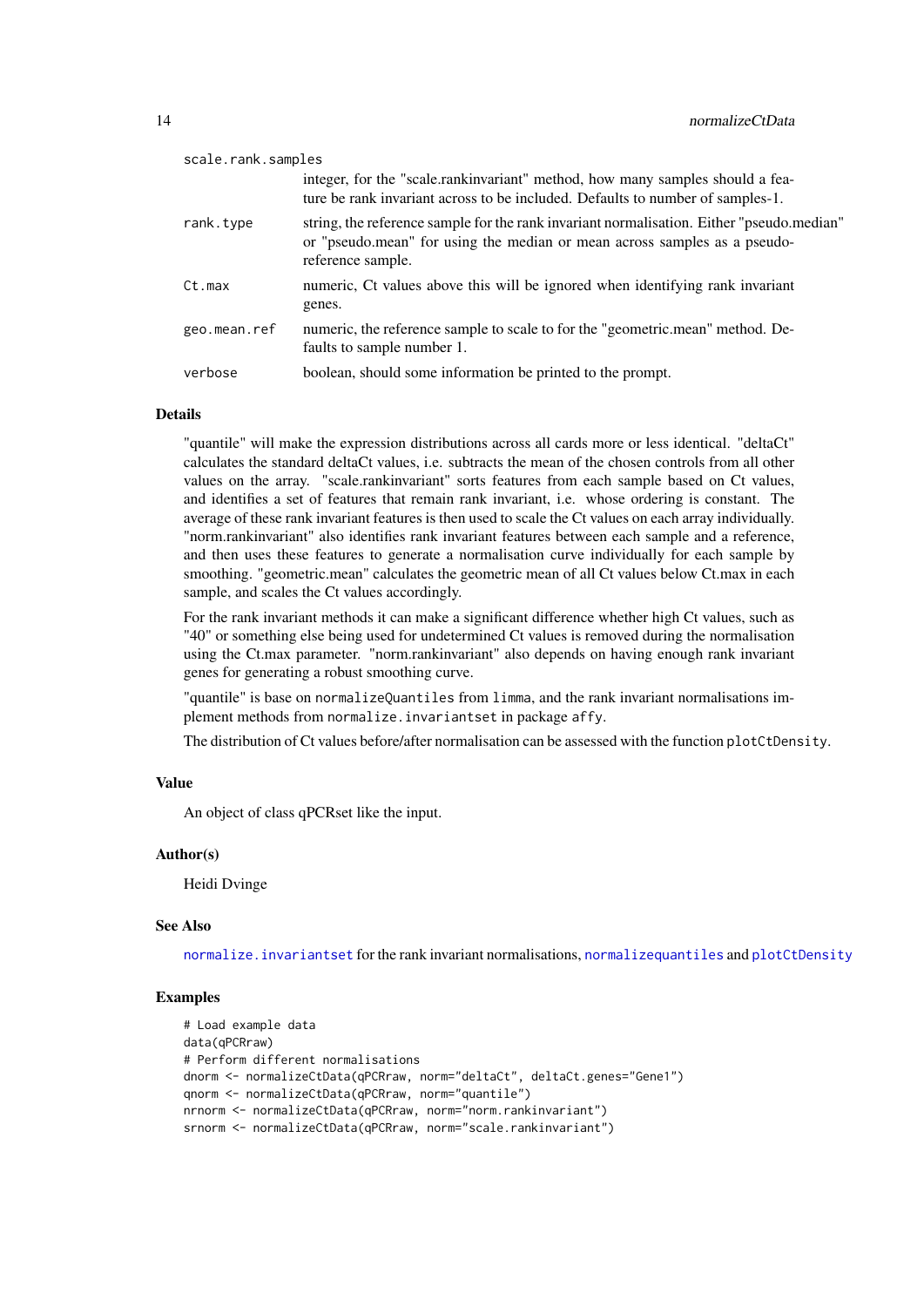# <span id="page-14-0"></span>plotCtArray 15

```
gnorm <- normalizeCtData(qPCRraw, norm="geometric.mean")
# Normalized versus raw data
cols <- rep(brewer.pal(6, "Spectral"), each=384)
plot(exprs(qPCRraw), exprs(dnorm), pch=20, col=cols, main="deltaCt normalization")
plot(exprs(qPCRraw), exprs(qnorm), pch=20, col=cols, main="Quantile normalization")
plot(exprs(qPCRraw), exprs(nrnorm), pch=20, col=cols, main="norm.rankinvariant")
plot(exprs(qPCRraw), exprs(srnorm), pch=20, col=cols, main="scale.rankinvariant")
plot(exprs(qPCRraw), exprs(gnorm), pch=20, col=cols, main="geometric.mean")
# With or without removing high Ct values
nrnorm <- normalizeCtData(qPCRraw, norm="norm.rankinvariant")
nrnorm2 <- normalizeCtData(qPCRraw, norm="norm.rankinvariant", Ct.max=40)
plot(exprs(nrnorm), exprs(nrnorm2), pch=20, col=cols, xlab="Ct.max = 35", ylab="Ct.max = 40")
# Distribution of the normalised data
par(mfrow=c(2,3), mar=c(3,3,2,1))
plotCtDensity(qPCRraw, main="Raw Ct values")
plotCtDensity(dnorm, main="deltaCt")
plotCtDensity(qnorm, main="quantile")
plotCtDensity(srnorm, main="scale.rankinvariant")
plotCtDensity(nrnorm, main="norm.rankinvariant")
plotCtDensity(gnorm, main="geometric.mean")
```
<span id="page-14-1"></span>plotCtArray *Image plot of qPCR Ct values from an array format*

#### Description

Function for plotting high-throughput qPCR Ct values from a platform with a defined spatial layout, such as Fluidigm Dynamic Arrays (BioMark) or OpenArray from Applied Biosystems. The location of Ct values in the plot corresponds to the position of each well on the array.

# Usage

plotCtArray(q, plot = "Ct", main, col, col.range, na.col = "grey", na.value = 40, chamber.size, ...)

#### Arguments

| q            | object of class qPCRset.                                                                         |
|--------------|--------------------------------------------------------------------------------------------------|
| plot         | character string indicating what type of plot to produce. Currently only "Ct" is<br>implemented. |
| main         | character string, the title of the plot. Per default "Ct values".                                |
| col          | the name of a colour scheme.                                                                     |
| col.range    | vector, the range of colours to use.                                                             |
| na.col       | the colour used for well with NA (undetermined) Ct values.                                       |
| na.value     | numeric, if NA has been replaced by an (arbitrary) high Ct value in the data.                    |
| chamber.size | numeric, for adjusting the size of the reaction chamber on the card.                             |
| $\cdots$     | any other arguments will be passed to the plot function.                                         |

#### Value

A plot is created on the current graphics device.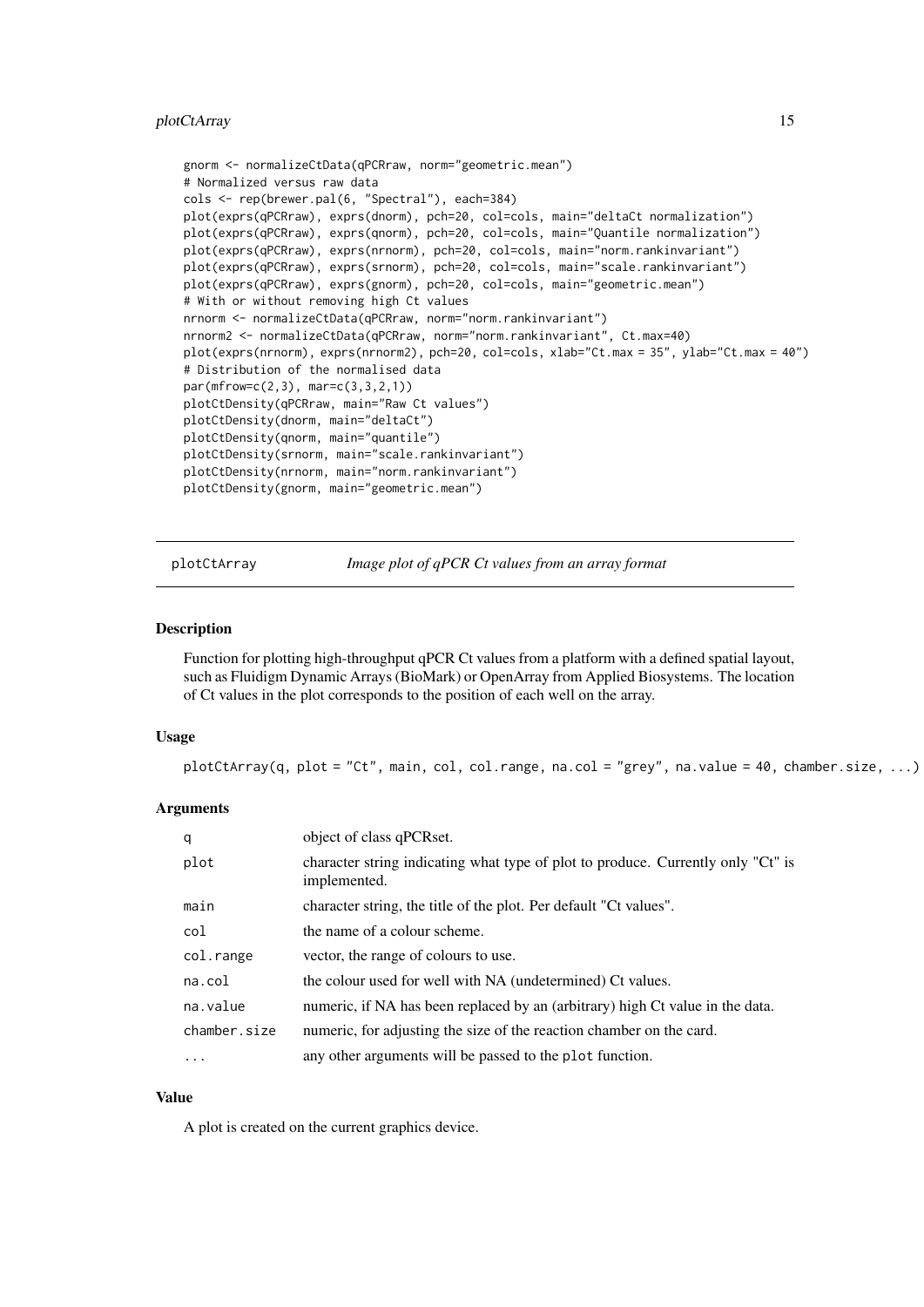#### Author(s)

Heidi Dvinge

#### See Also

[plotCtCard](#page-16-1) for plotting data from other high-throughput qPCR platforms.

# Examples

```
# Locate example data
exPath <- system.file("exData", package="HTqPCR")
exFiles <- "BioMark_sample.csv"
# Create qPCRset object
raw <- readCtData(exFiles, path=exPath, n.features=48, n.data=48, format="BioMark")
# Plot
plotCtArray(raw)
# Change colour and range
plotCtArray(raw, col=brewer.pal(11, "Spectral"), col.range=c(10,35))
```
plotCtBoxes *Boxplots for qPCR Ct values.*

#### Description

Function for making boxplots of Ct values from high-throughput qPCR data. The boxes can be made either using all values on each card, or stratified by different feature information.

#### Usage

plotCtBoxes(q, cards = TRUE, xlab = "", col, main = NULL, names, stratify = "type", mar = c(7, 4, 3, 1)

#### Arguments

| q         | object of class qPCRset.                                                                                                                                                               |
|-----------|----------------------------------------------------------------------------------------------------------------------------------------------------------------------------------------|
| cards     | vector, the numbers of the cards to plot. Defaults to TRUE = all cards.                                                                                                                |
| xlab      | character string, label for the x-axis.                                                                                                                                                |
| col       | vector of colours to use, defaults to different colour for each card.                                                                                                                  |
| main      | character string, plot title.                                                                                                                                                          |
| names     | vector, names to plot under the boxes. Defaults to sample names.                                                                                                                       |
| stratify  | character, specifying what to stratify the Ct values by. NULL, the default means<br>no stratification, "type" is the feature types of the qPCRset, and "class" the fea-<br>ture class. |
| mar       | vector, the size of the margins. See par for details.                                                                                                                                  |
| $\ddotsc$ | any other arguments will be passed to the boxplot or parfunction.                                                                                                                      |

# Details

For the stratified plots all boxes with Ct values from the same card are plotted in identical colours. "type" and "class" are automatically extracted from the qPCRset using featureType and featureClass.

<span id="page-15-0"></span>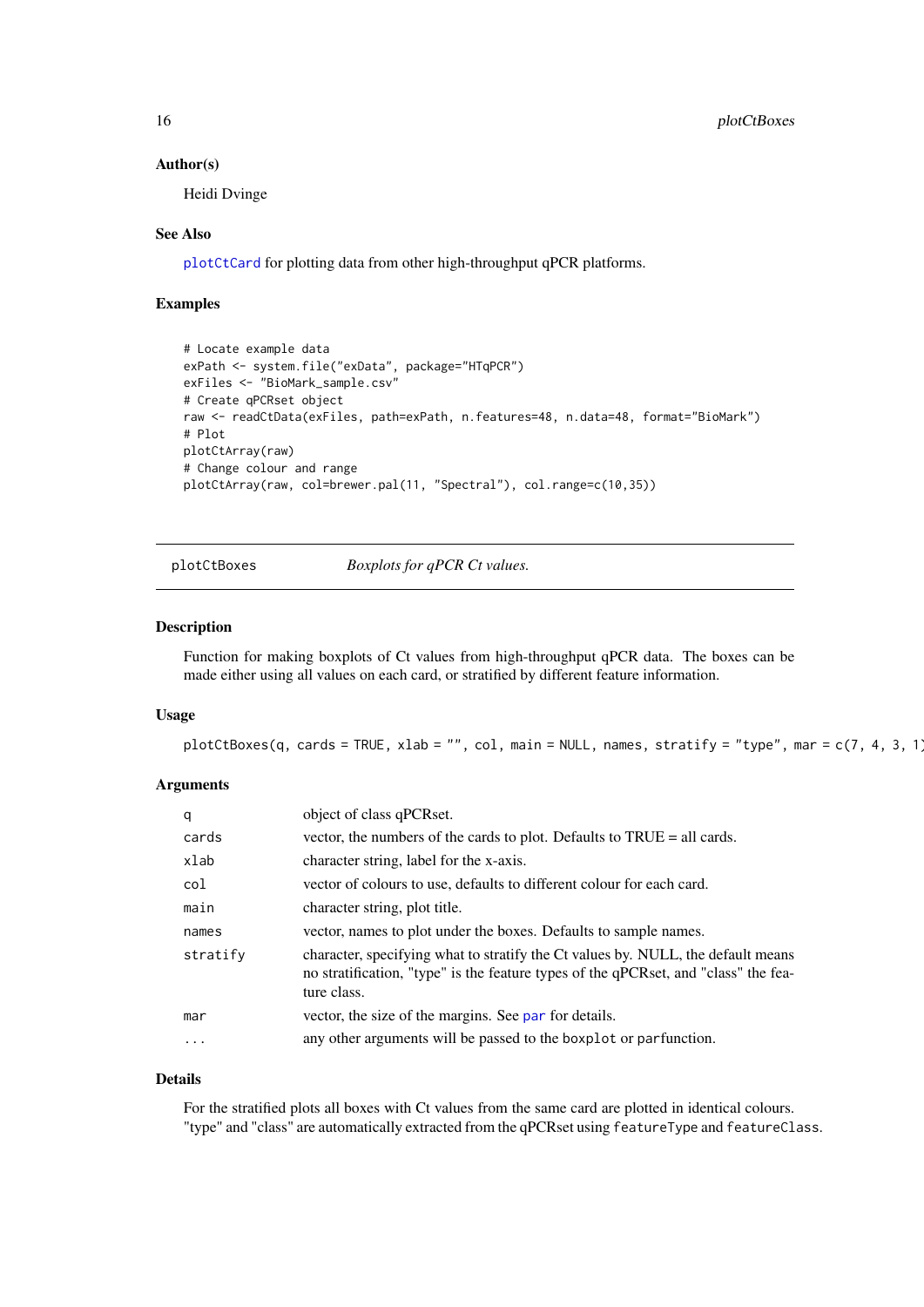#### <span id="page-16-0"></span>plotCtCard 17

# Value

A plot is created on the current graphics device.

# Author(s)

Heidi Dvinge

# See Also

[boxplot](#page-0-0)

# Examples

```
# Loading the data
data(qPCRraw)
# Make plot with all samples or just a few
plotCtBoxes(qPCRraw, stratify=NULL)
plotCtBoxes(qPCRraw, cards=c(1,4))
plotCtBoxes(qPCRraw, stratify="class")
```
<span id="page-16-1"></span>plotCtCard *Image plot of qPCR Ct values from a card format*

# Description

Function for plotting high-throughput qPCR Ct values from a platform with a defined spatial layout, such as TaqMan Low Density Assay cards. The location of Ct values in the plot corresponds to the position of each well on the card.

# Usage

plotCtCard(q, card = 1, plot = "Ct", main, nrow = 16, ncol = 24, col, col.range, na.col = "grey", na.v

| q         | object of class qPCRset.                                                                                                                                   |
|-----------|------------------------------------------------------------------------------------------------------------------------------------------------------------|
| card      | integer, the sample number to plot.                                                                                                                        |
| plot      | character string among "Ct", "flag", "type", "class") indicating what type of plot<br>to produce. See Details for a longer description.                    |
| main      | character string, the title of the plot. Per deault this is the sample name corre-<br>sponding to card.                                                    |
| nrow      | integer, the numer of rows on the card (16 for a standard 384 well format).                                                                                |
| ncol      | integer, the numer of columns on the card (24 for a standard 384 well format).                                                                             |
| col       | vector of colors of the same length as the number of different groups for the<br>categorical data, or the name of a colour scheme for the continuous data. |
| col.range | vector, the range of colours to use.                                                                                                                       |
| na.co1    | the colour used for well with NA (undetermined) Ct values.                                                                                                 |
| na.value  | numeric, if NA has been replaced by an (arbitrary) high Ct value in the data.                                                                              |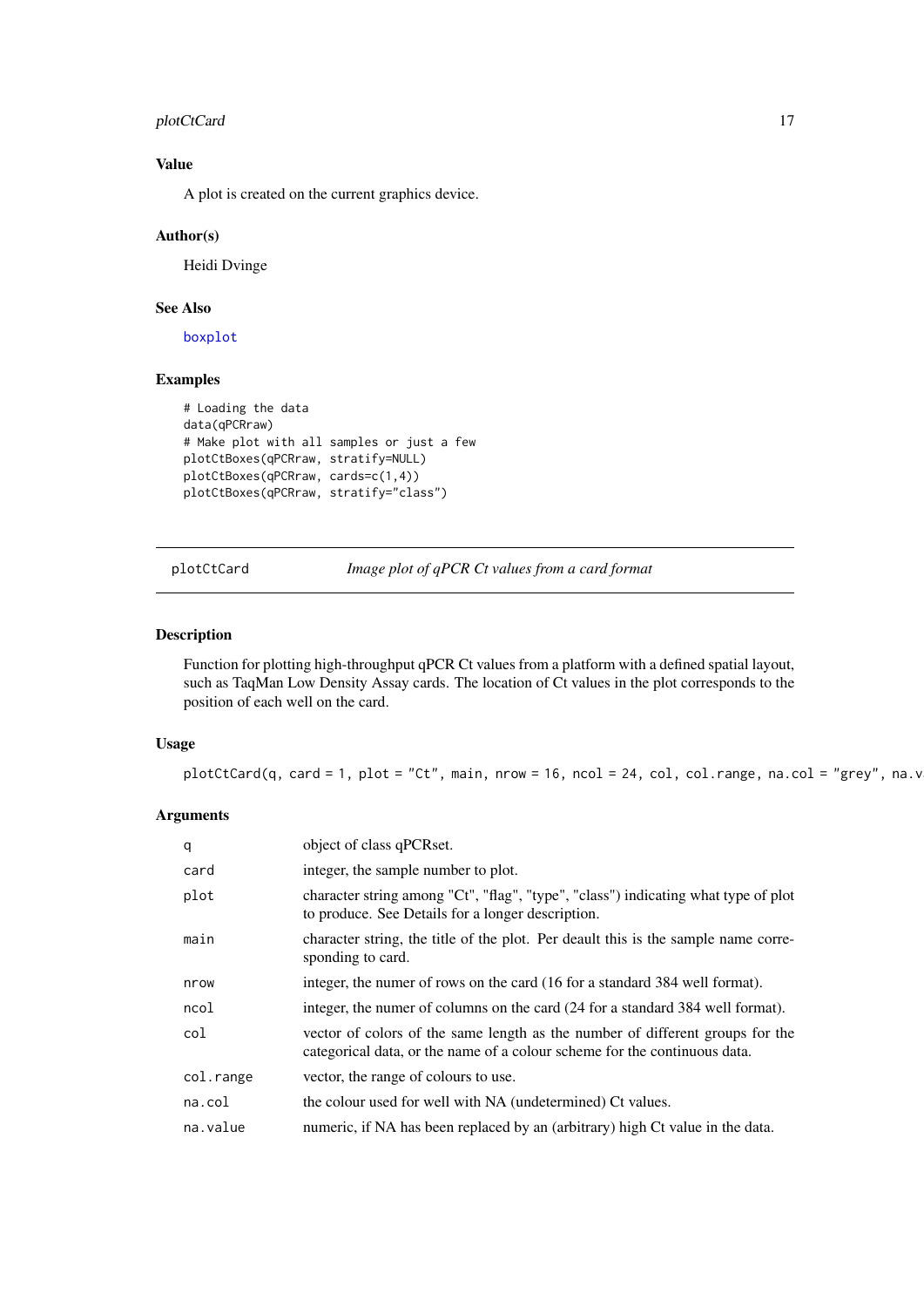<span id="page-17-0"></span>

| legend.cols | integer, how many columns should the legend text be split into (defaults to num-<br>ber of labels). |
|-------------|-----------------------------------------------------------------------------------------------------|
| well.size   | numeric, for adjusting the size of the wells on the card.                                           |
| zero.center | logical, should the colours be shifted to be zero-centered.                                         |
| unR         | logical, should wells from the category "Unreliable" be crossed out.                                |
| unD         | logical, should wells from the category "Undetermined" be crossed out.                              |
| $\cdots$    | any other arguments will be passed to the plot and points functions.                                |

# Details

This function may be used to plot the values of any well-specific information, such as the raw or normalized Ct values, or categorical data such as flag, gene class etc. The image follows the layout of an actual HTqPCR card.

If unR=TRUE these will wells will be crossed out using a diagonal cross  $(X)$ , whereas unD=TRUE will be marked with a horisontal/vertical cross.

#### Value

A plot is created on the current graphics device.

#### Author(s)

Heidi Dvinge

#### See Also

[image](#page-0-0), and [plotCtArray](#page-14-1) for plotting data from other high-throughput qPCR platforms (e.g. Fluidigm arrays).

#### Examples

```
# Load some example data
data(qPCRraw)
# Plot Ct values from first card
plotCtCard(qPCRraw)
plotCtCard(qPCRraw, card=2, col.range=c(10,35))
plotCtCard(qPCRraw, unR=TRUE, unD=TRUE)
# Other examples
plotCtCard(qPCRraw, plot="class")
plotCtCard(qPCRraw, plot="type")
plotCtCard(qPCRraw, plot="flag")
```
<span id="page-17-1"></span>plotCtCategory *Summarising the feature categories for Ct values.*

# Description

This function will provide a summary of the featureCategory for a qPCRset. Focus can either be on categories across samples, or across features.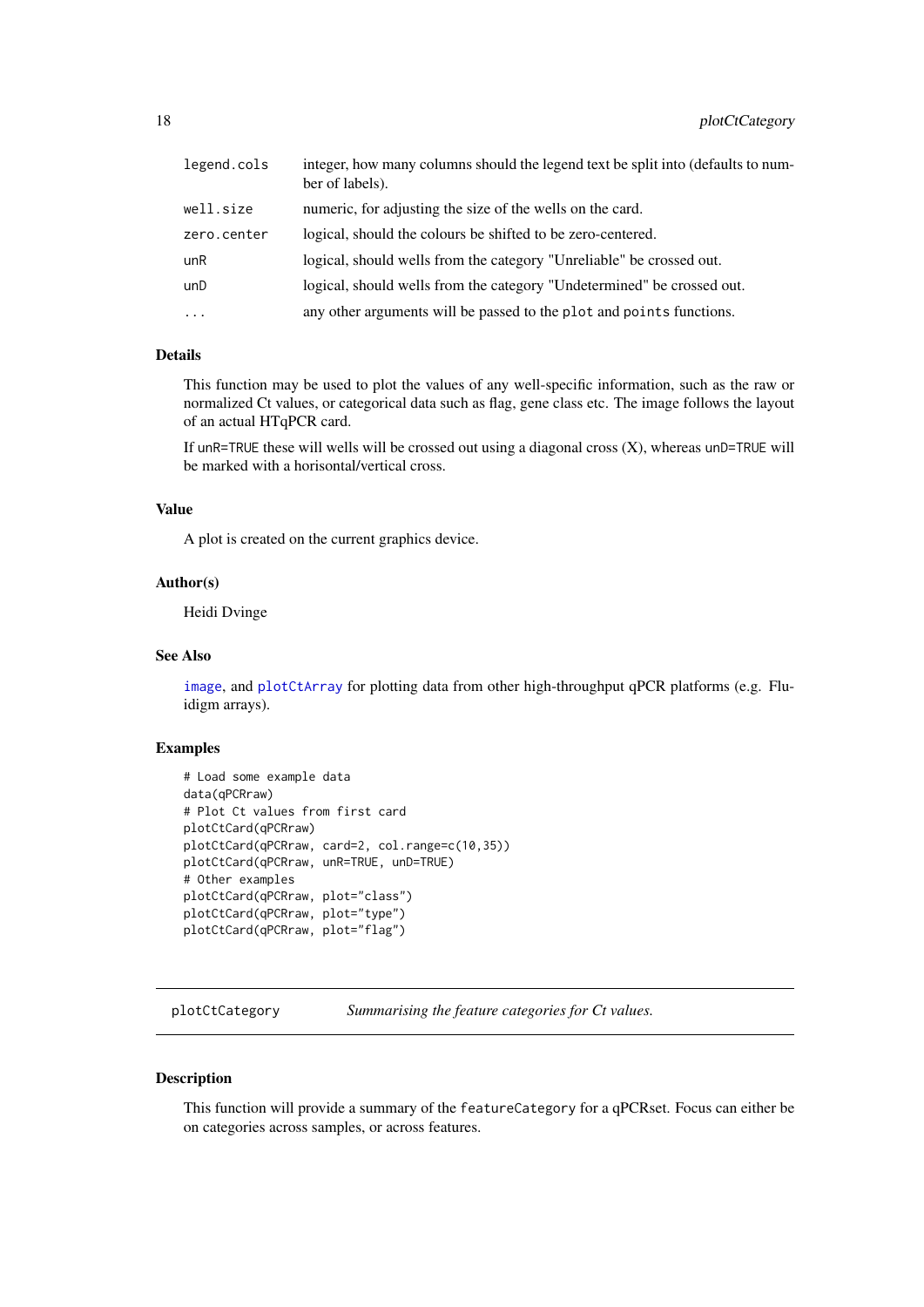#### <span id="page-18-0"></span>plotCtCategory 19

#### Usage

plotCtCategory(q, cards = TRUE, by.feature = FALSE, stratify, col, xlim, main, ...)

#### Arguments

| q          | object of class qPCRset.                                                                                                                                                |
|------------|-------------------------------------------------------------------------------------------------------------------------------------------------------------------------|
| cards      | integers, the number of the cards (samples) to plot.                                                                                                                    |
| by.feature | logical, should the categories be summarised for features rather than samples.<br>See details.                                                                          |
| stratify   | character string, either "type" or "class" indicating if the categories should be<br>stratified by featureType or featureClass of q. Ignored if by features is<br>TRUE. |
| col        | vector with the colours to use for the categories. Default is green for "OK",<br>yellow for "Unreliable" and red for "Undetermined". See details.                       |
| xlim       | vector, the limits of the x-axis. If by feature is FALSE, this can be used to<br>adjust the size of the barplot to fit in the colour legend.                            |
| main       | character string, the title of the plot.                                                                                                                                |
| $\cdot$    | further arguments passed to barplot or heatmap.                                                                                                                         |

# Details

This function is for generating two different types of plot. If by.feature=FALSE the number of each featureCategory will be counted for each card, and a barplot is made. If however by.feature=TRUE, then the categories for each feature across the selected cards will be clustered in a heatmap.

The colours given in col correspond to all the unique categories present in the entire featureCategory of q, even categories not represented for the samples selected by cards. Categories are sorted alphabetically, and colours assigned accordingly.

For by.feature=TRUE the plot can be modified extensively using calls to the underlying heatmap function, such as setting cexRow to adjust the size of row labels.

# Value

A figure is produced on the current graphics device.

# Author(s)

Heidi Dvinge

# See Also

[setCategory](#page-42-1), and [heatmap](#page-0-0) for the underlying plotting function for by.feature=TRUE.

```
# Load example preprocessed data
data(qPCRpros)
# Plot categories for samples
plotCtCategory(qPCRpros)
plotCtCategory(qPCRpros, cards=1:3, stratify="class")
# Categories for features
plotCtCategory(qPCRpros, by.feature=TRUE)
```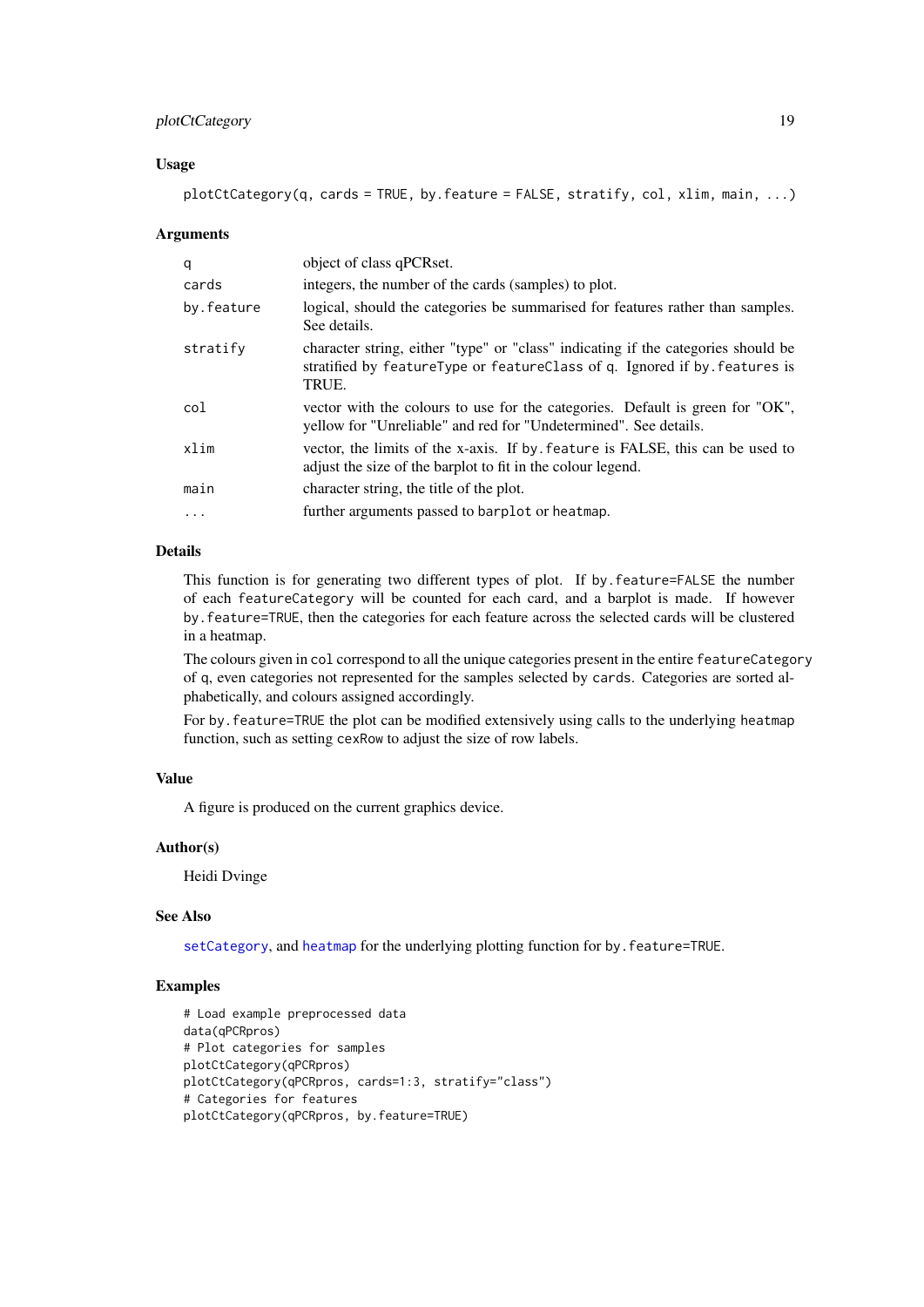<span id="page-19-0"></span>

Function for plotting the correlation based on Ct values between samples containing high-throughput qPCR data.

# Usage

 $plotCtCor(q, col, col.random) = c(0, 1), main, mar, ...)$ 

# Arguments

| q         | object of class qPCRset.                                                  |
|-----------|---------------------------------------------------------------------------|
| col       | vector of colours to use, defaults to a spectrum from red to blue/purple. |
| col.range | vector, the range of colours to use.                                      |
| main      | character string, plot title.                                             |
| mar       | vector, the size of the borrom and right hand side margins.               |
| $\cdots$  | any other arguments will be passed to the heatmap. 2 function.            |

# Details

This function may be used to cluster the samples based on Ct values and present the result in a heatmap. Per default the colours are a rainbow scale from 0 to 1.

The correlation is calculated as 1 - the 'Pearson' method. Prior to version 1.9.1 the value plotted was the correlation directly, rather than 1-correlation.

A standard heatmap is drawn, but this can be modified extensively using the arguments available in the heatmap.2 function.

# Value

A plot is created on the current graphics device.

# Author(s)

Heidi Dvinge

# See Also

[heatmap.2](#page-0-0)

```
data(qPCRraw)
plotCtCor(qPCRraw)
plotCtCor(qPCRraw, col.range=c(0,0.6))
```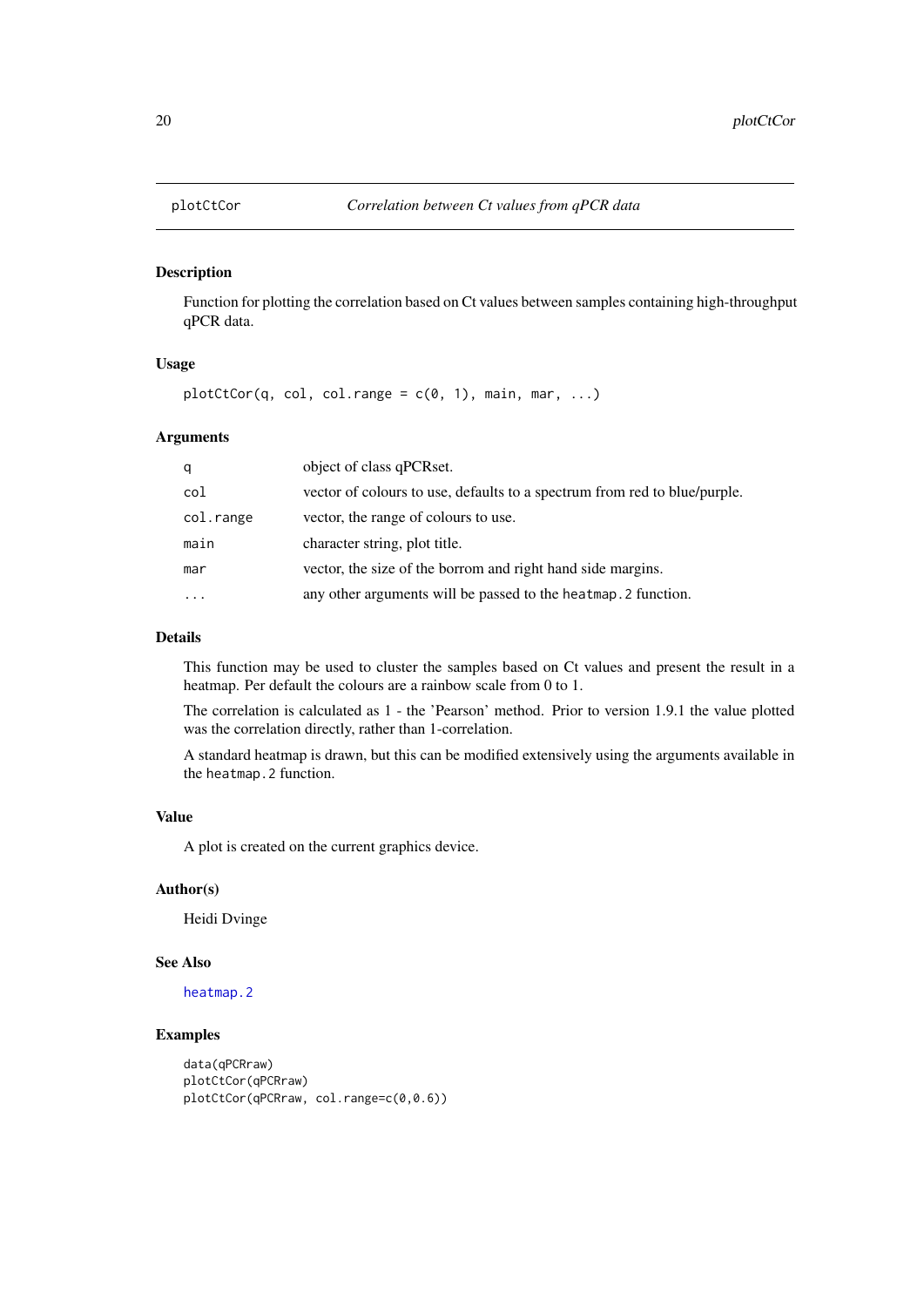<span id="page-20-1"></span><span id="page-20-0"></span>

Function for plotting the density distribution of Ct values from high-throughput qPCR data.

# Usage

```
plotCtDensity(q, cards = TRUE, xlab = "Ct", ylab = "Density", col, main = NULL, legend = TRUE, lwd = 2
```
# Arguments

| q      | object of class qPCRset.                                                |
|--------|-------------------------------------------------------------------------|
| cards  | vector, the numbers of the cards to plot. Defaults to TRUE = all cards. |
| xlab   | character string, label for the x-axis.                                 |
| ylab   | character string, label for the y-axis.                                 |
| col    | vector of colours to use, defaults to different colour for each card.   |
| main   | character string, plot title.                                           |
| legend | logical, whether to include a colour legend or not.                     |
| lwd    | numeric, the width of the lines.                                        |
| .      | any other arguments will be passed to the matplot function.             |

# Details

The distribution of Ct values in the qPCRset q is calculated using density.

# Value

A plot is created on the current graphics device.

# Author(s)

Heidi Dvinge

# See Also

[matplot](#page-0-0), [density](#page-0-0)

```
# Loading the data
data(qPCRraw)
# Make plot with all samples or just a few
plotCtDensity(qPCRraw)
plotCtDensity(qPCRraw, cards=c(1,4))
```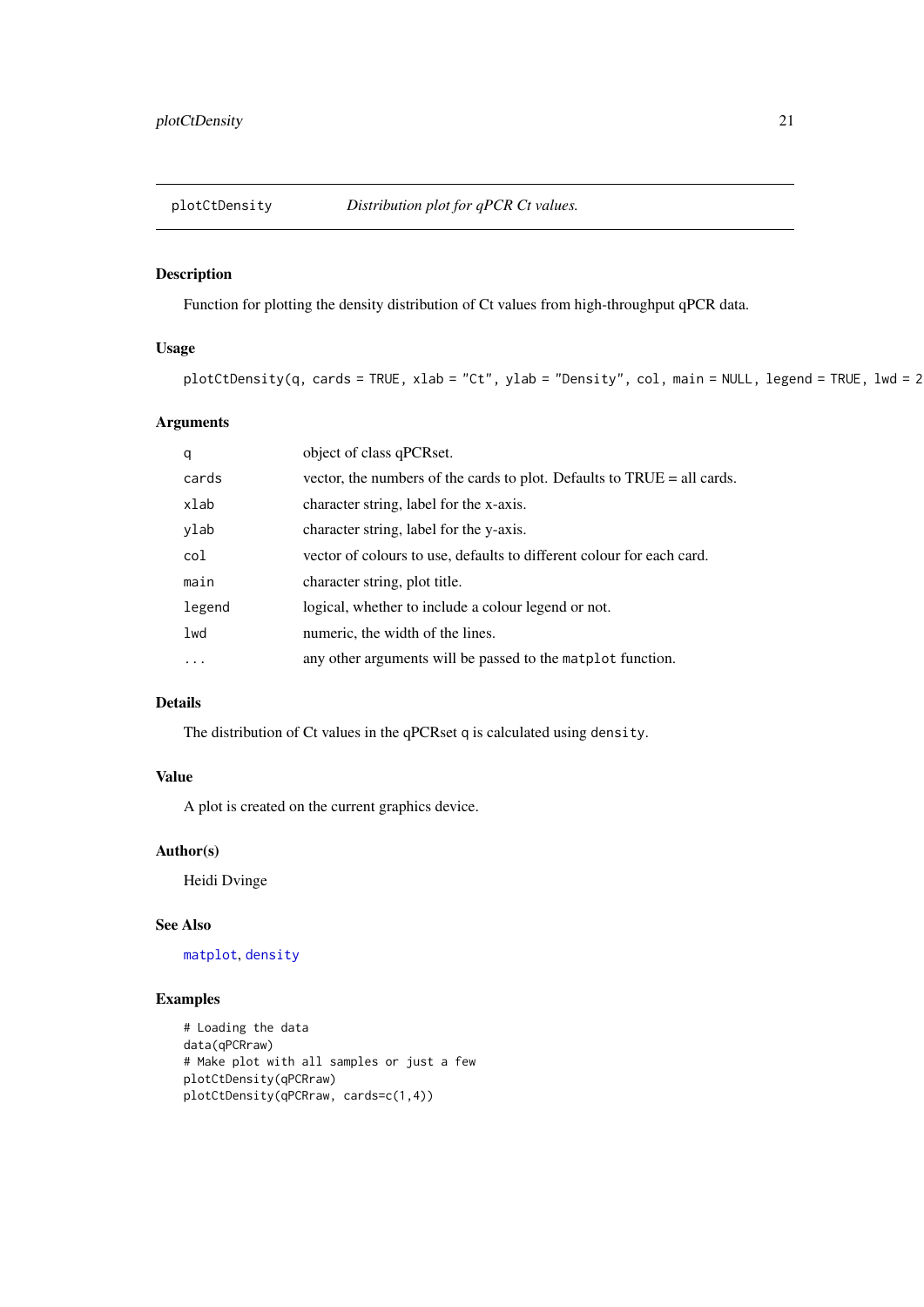<span id="page-21-0"></span>

Function for drawing a heatmap of Ct values from high-throughput qPCR experiments such as using TaqMan Low Density Arrays.

# Usage

plotCtHeatmap(q, main = NULL, col, col.range, dist = "pearson", zero.center, mar, gene.names, sample

# Arguments

| q            | object of class qPCRset.                                                                                                   |
|--------------|----------------------------------------------------------------------------------------------------------------------------|
| main         | character string, plot title.                                                                                              |
| col          | the colours to use. See details.                                                                                           |
| col.range    | vector, the range of colours to use.                                                                                       |
| dist         | character string, specifying whether to use "pearson" correlation (default) or<br>"euclidean" distance for the clustering. |
| zero.center  | logical, should the colours be shifted to be zero-centered. See details.                                                   |
| mar          | vector, the size of the borrom and right hand side margins.                                                                |
| gene.names   | character vector, names to replace the genes (rows) with. See details.                                                     |
| sample.names | character vector, names to replace the samples (columns) with. See details.                                                |
| $\ddotsc$    | any other arguments will be passed to the heatmap. 2 function.                                                             |

#### Details

This function may be used to cluster the raw or normalized Ct values, and present the result in a heatmap.

The color range is used to represent the range of values for the statistic. If col==NULL the colour will be set to a spectrum from red to blue/purple, unless there are negative values in which case it goes red-yellow-green to reflect up and down regulation of genes. If zero.center=NULL then zero.center will automatically be set to TRUE to make the colour scale symmetric around 0.

Especially gene names will often not be readable in a standard size plotting device, and might therefore be removed. If gene.names or sample.names is set to a single character (such as "" for no naming), then this character will be repeated for all rows or columns.

A standard heatmap is drawn, but this can be modified extensively using the arguments available in the heatmap.2 function.

# Value

A plot is created on the current graphics device.

#### Author(s)

Heidi Dvinge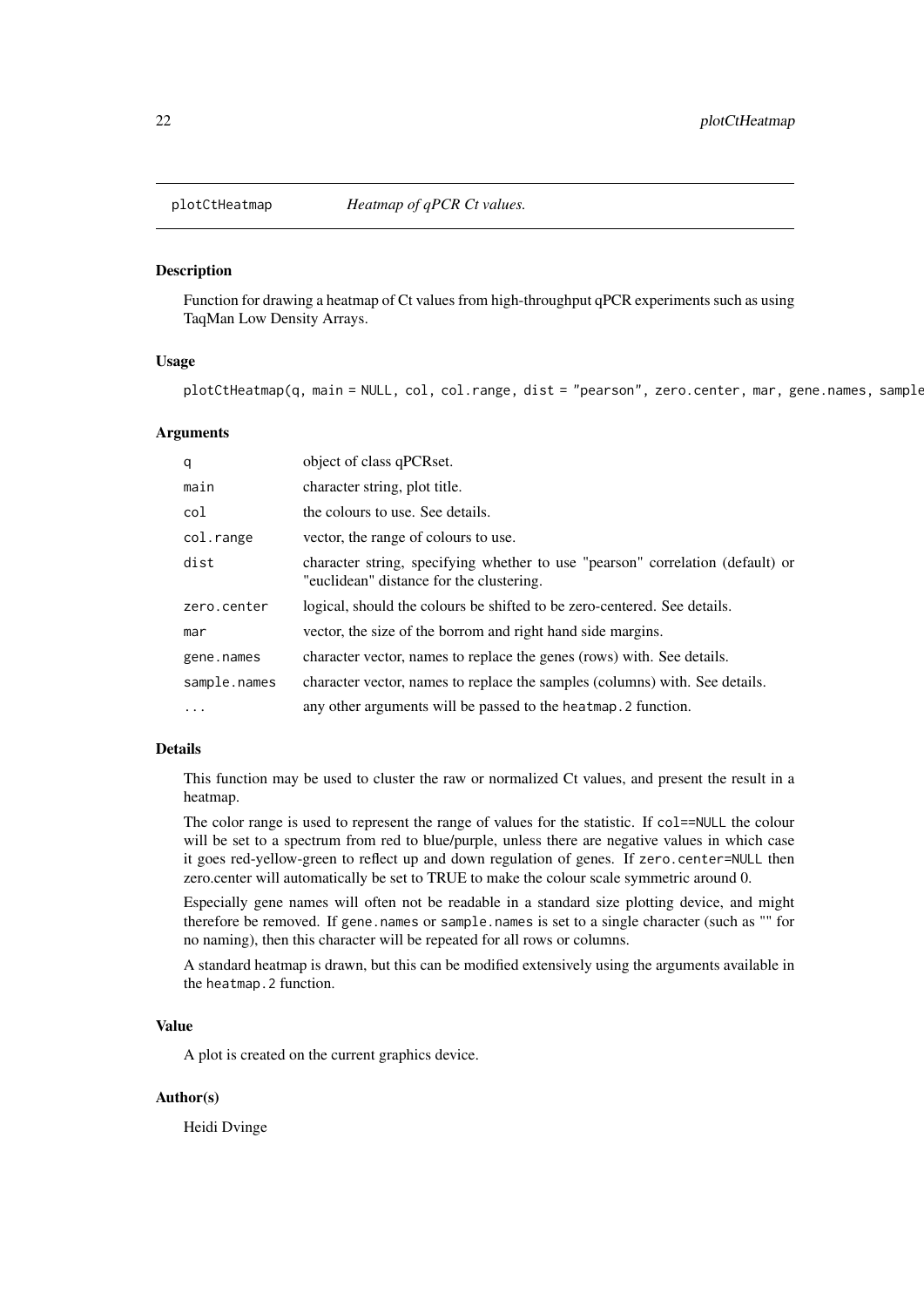#### <span id="page-22-0"></span>plotCtHistogram 23

# See Also

[heatmap.2](#page-0-0)

# Examples

```
# Load example data
data(qPCRraw)
# Some standard heatmaps
plotCtHeatmap(qPCRraw, gene.names="")
plotCtHeatmap(qPCRraw, gene.names="", dist="euclidean", col.range=c(10,35))
plotCtHeatmap(qPCRraw, gene.names="", dist="euclidean", col=colorRampPalette(rev(brewer.pal(9, "YlGnBu")))(20))
```
plotCtHistogram *Histrogram of Ct values from qPCR experiments.*

# Description

The distribution of Ct values for a selected qPCR sample is shown in a histogram.

# Usage

```
plotCtHistogram(q, card = 1, xlab = "Ct", col, main, n = 30, ...)
```
# Arguments

| q    | an object of class qPCRset.                                          |
|------|----------------------------------------------------------------------|
| card | integer, the number of the card (sample) to plot.                    |
| xlab | character string, the label for the x-axis.                          |
| col  | integer or character, the colour for the histogram.                  |
| main | character string, the plot title. Default is the name of the sample. |
| n    | integer, number of bins to divide the Ct values into.                |
|      | any other arguments are passed to hist.                              |

# Value

A figure is generated in the current graphics device.

#### Author(s)

Heidi Dvinge

# See Also

[plotCtDensity](#page-20-1) or [plotCtBoxes](#page-15-1) for including multiple samples in the same plot.

```
# Load example data
data(qPCRraw)
# Create the plots
plotCtHistogram(qPCRraw, card=2)
plotCtHistogram(qPCRraw, card=3, n=50, col="blue")
```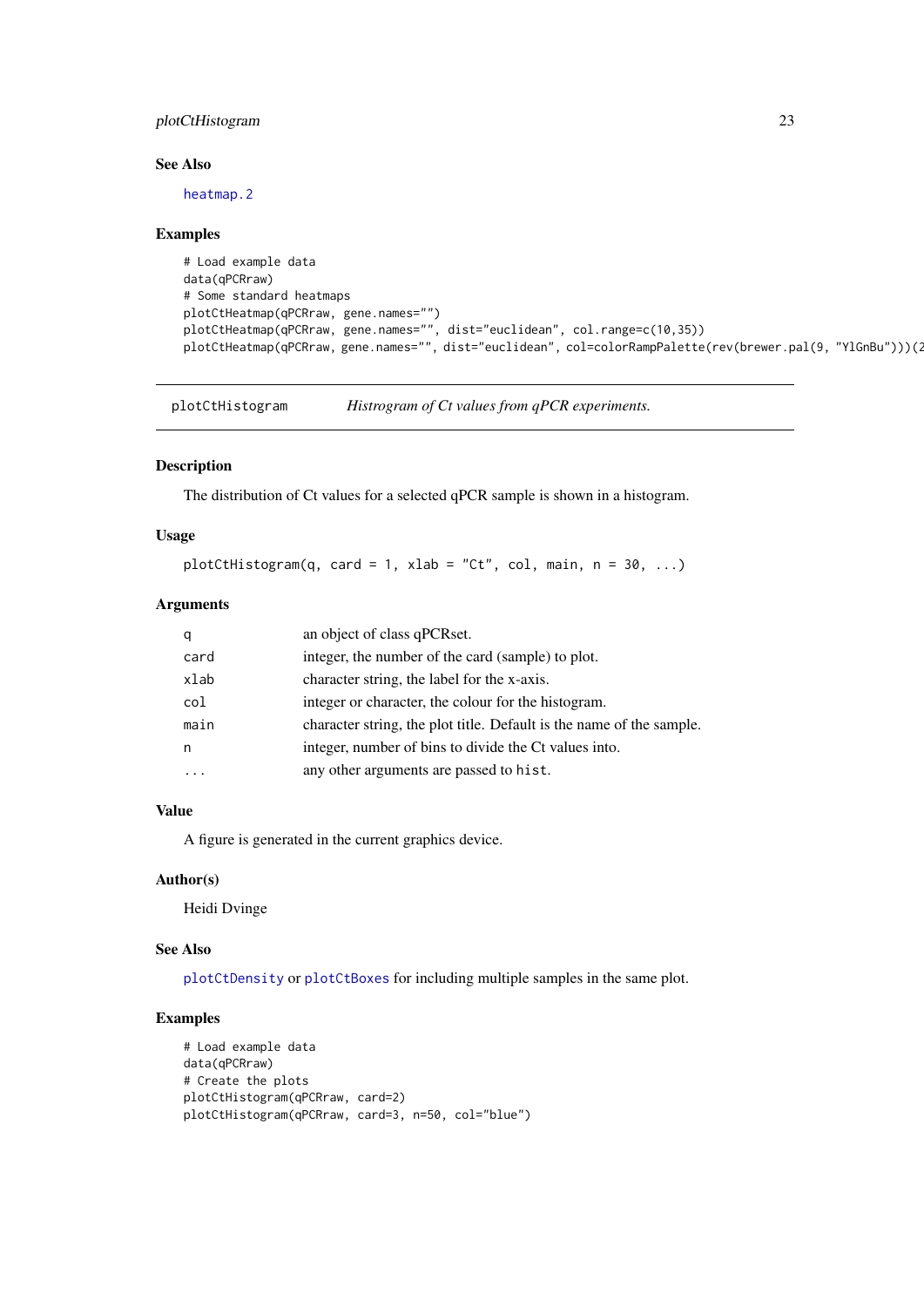<span id="page-23-0"></span>This function is for displaying a set of features from a qPCRset across multiple samples, such as a timeseries or different treatments. Values for each feature are connected by lines, and the can be averaged across groups rather than shown for individual smaples.

# Usage

 $plotCtlines(q, genes, groups, col = brewer.pal(10, "Spectral"), xlab = "Sample", ylab = "Ct", legend$ 

#### Arguments

| q      | object of class qPCRset.                                                                                  |
|--------|-----------------------------------------------------------------------------------------------------------|
| genes  | numeric or character vector, selected genes to make the plot for.                                         |
| groups | vector, the different groups that the samples in q belong to. See details.                                |
| col    | vector, colours to use for the lines.                                                                     |
| xlab   | character string, label for the x-axis.                                                                   |
| ylab   | character string, label for the y-axis.                                                                   |
| legend | logical, whether to include a colour legend or not.                                                       |
| lwd    | numeric, the width of the lines.                                                                          |
| lty    | vector, line types to use. See par or lines for details.                                                  |
| pch    | vector, if groups is set, the point types that will be used for each feature in<br>genes.                 |
| xlim   | vector of length two, the limits for the x-axis. Mainly used for adjusting the<br>position of the legend. |
| .      | any other arguments will be passed to the matplot function.                                               |

# Details

The default plot shows the Ct values across all samples in q, with lines connecting the samples. However, if groups is set the Ct values will be averaged within groups. Lines connect these averages, but the individual values are shown with different point types, as chosen in pch.

# Value

A plot is created on the current graphics device.

#### Author(s)

Heidi Dvinge

# See Also

[matplot](#page-0-0)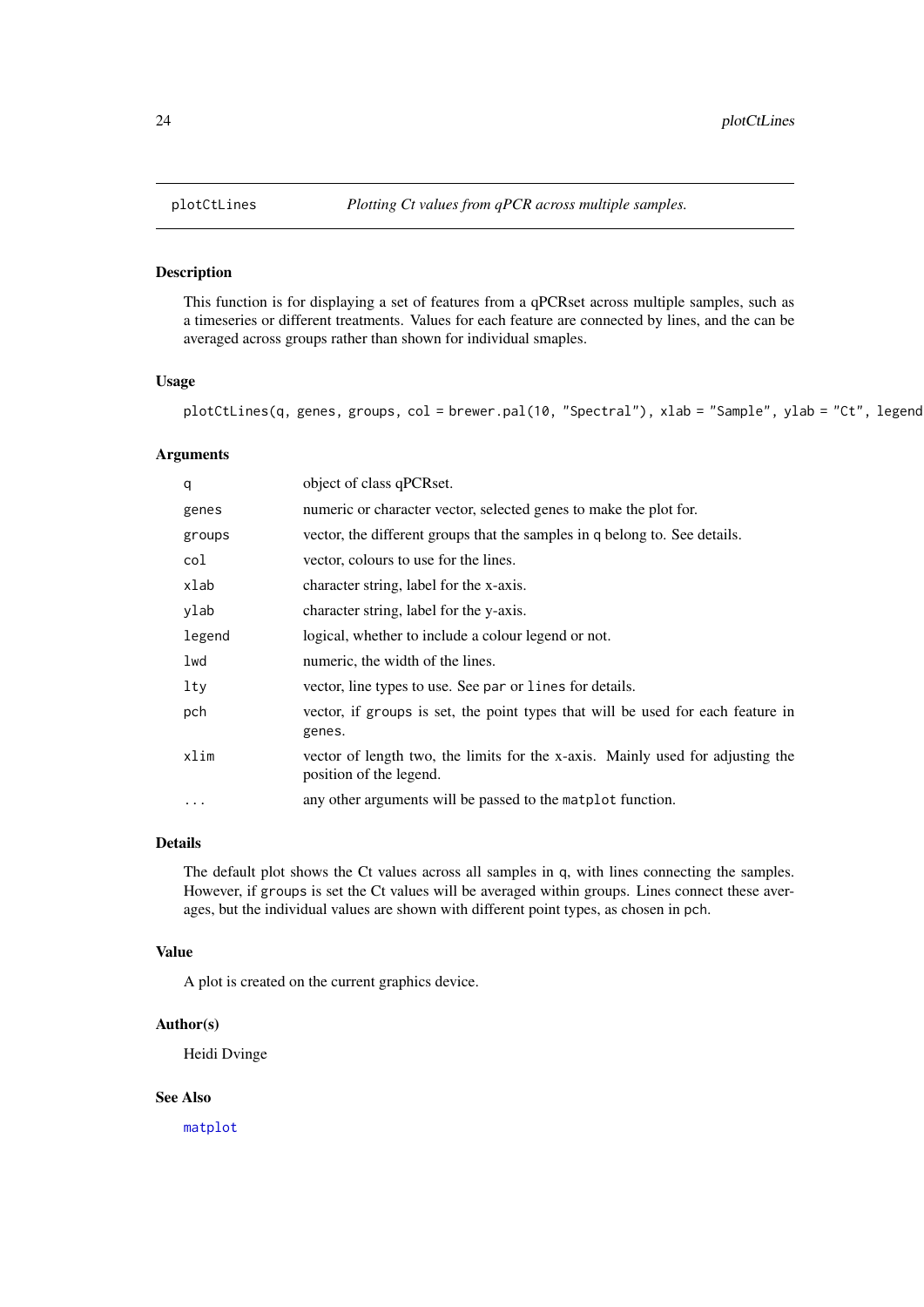#### <span id="page-24-0"></span>plotCtOverview 25

#### Examples

```
# Load some example data
data(qPCRraw)
samples <- exFiles <- read.delim(file.path(system.file("exData", package="HTqPCR"), "files.txt"))
# Draw dfferent plots
plotCtLines(qPCRraw, genes=1:10)
plotCtLines(qPCRraw, genes=1:10, groups=samples$Treatment, xlim=c(0,3))
feat <- as.numeric(as.factor(featureType(qPCRraw)[1:10]))
plotCtLines(qPCRraw, genes=1:10, col=feat)
```
<span id="page-24-1"></span>plotCtOverview *Overview plot of qPCR Ct values across multiple conditions.*

#### Description

Function for high-throughput qPCR data, for showing the average Ct values for features in a barplot, either for individual samples or averaged across biological or technical groups. If Ct values are shown, error bars can be included, or the Ct values can be displayed relative to a calibrator sample.

#### Usage

 $plotCtOverview(q, cards = TRUE, genes, groups, calibrate, replicates = TRUE, col, conf.int = FALSE,$ 

### Arguments

| q          | object of class qPCRset.                                                                                                                                      |
|------------|---------------------------------------------------------------------------------------------------------------------------------------------------------------|
| cards      | integer, the cards (samples) to use. Defaults to all.                                                                                                         |
| genes      | vector selecting the features to show. See Details.                                                                                                           |
| groups     | vector with groups to average the samples across. If missing all the samples are<br>displayed individually. See Details.                                      |
| calibrator | the value in groups to use as calibrator sample. See Details.                                                                                                 |
| replicates | logical, if should values from replicated features in each sample be collapsed or<br>kept separate.                                                           |
| col        | colours to use for each sample or group. Per default a maximum of 10 colours<br>are used, so this parameter should be set if more than 10 groups are present. |
| conf.int   | logical, should the 95 percent confidence interval be shown. See Details.                                                                                     |
| legend     | logical, should a legend be included in the plot.                                                                                                             |
| $\ddotsc$  | further arguments passed to barplot.                                                                                                                          |

# Details

If a calibrator is chosen all values will be displayed relative to this, i.e. as Ct(sample)-Ct(calibrator). If there is no calibrator, the full Ct values are shown, including 95% confidence interval if selected. For confidence intervals when there is a calibrator, it's the variation across Ct(sample) average(Ct(calibrator)) that is shown.

When setting replicates=TRUE it is often better to specify genes by name rather than selecting for example the first 10 features using 1:10. This literally only takes the first 10 rows of the data, although some of these features might be replicated elsewhere in the data.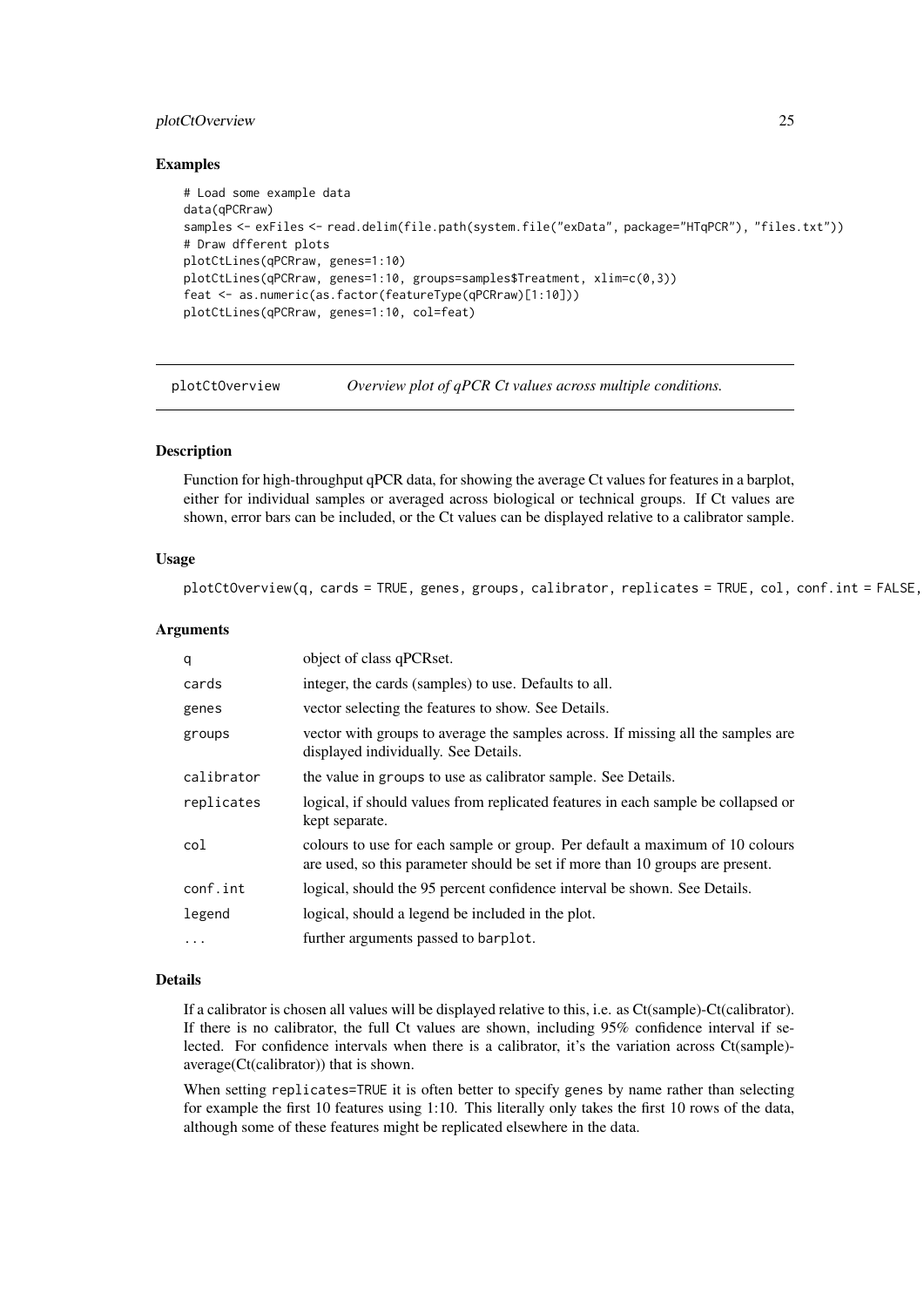The purpose of group is to tell plotCtOverview if any of the samples should be treated as biological replicates, in addition to the technical replicates that might be present on each plate. With e.g. 4 samples and groups=c("A", "B", "C", "D") they're each treated individually, and only replicates features on each plate are considered. However, groups=c("WT","WT","WT","mutant") means that the first 3 are treated as biological replicates; hence for each gene in the barplot there'll be one bar for WT and one for mutant.

# Value

A figure is produced in the current graphics device.

#### Author(s)

Heidi Dvinge

#### Examples

```
# Load example data
data(qPCRraw)
exPath <- system.file("exData", package="HTqPCR")
samples <- read.delim(file.path(exPath, "files.txt"))
# Show all samples for the first 10 genes
g <- featureNames(qPCRraw)[1:10]
plotCtOverview(qPCRraw, genes=g, xlim=c(0,90))
plotCtOverview(qPCRraw, genes=g, xlim=c(0,50), groups=samples$Treatment)
plotCtOverview(qPCRraw, genes=g, xlim=c(0,60), groups=samples$Treatment, conf.int=TRUE, ylim=c(0,55))
# Relative to a calibrator sample
plotCtOverview(qPCRraw, genes=g, groups=samples$Treatment, calibrator="Control")
plotCtOverview(qPCRraw, genes=g, groups=samples$Treatment, calibrator="Control", conf.int=TRUE, ylim=c(-0.5,
plotCtOverview(qPCRraw, genes=g, groups=samples$Treatment, calibrator="LongStarve")
```
plotCtPairs *Pairwise scatterplot of multiple sets of Ct values from qPCR data.*

#### Description

Produces a plot of high-throughput qPCR Ct values from N number of samples plotted pairwise against each other in an N by N plot. The Ct values will be in the upper triangle, and the correlation between samples in the lower. Features can be marked based on for example feature class or type.

# Usage

```
plotCtPairs(q, cards = TRUE, lower.panel = panel.Ct.cor, upper.panel = panel.Ct.cat.
```

| q           | object of class qPCRset.                                                                    |
|-------------|---------------------------------------------------------------------------------------------|
| cards       | vector, the cards to plot against each other.                                               |
| lower.panel | function, to use for plotting the lower triangle.                                           |
| upper.png   | function, to use for plotting the upper triangle.                                           |
| Ct.max      | numeric. Ct values above this limit will be excluded when calculating the corre-<br>lation. |

<span id="page-25-0"></span>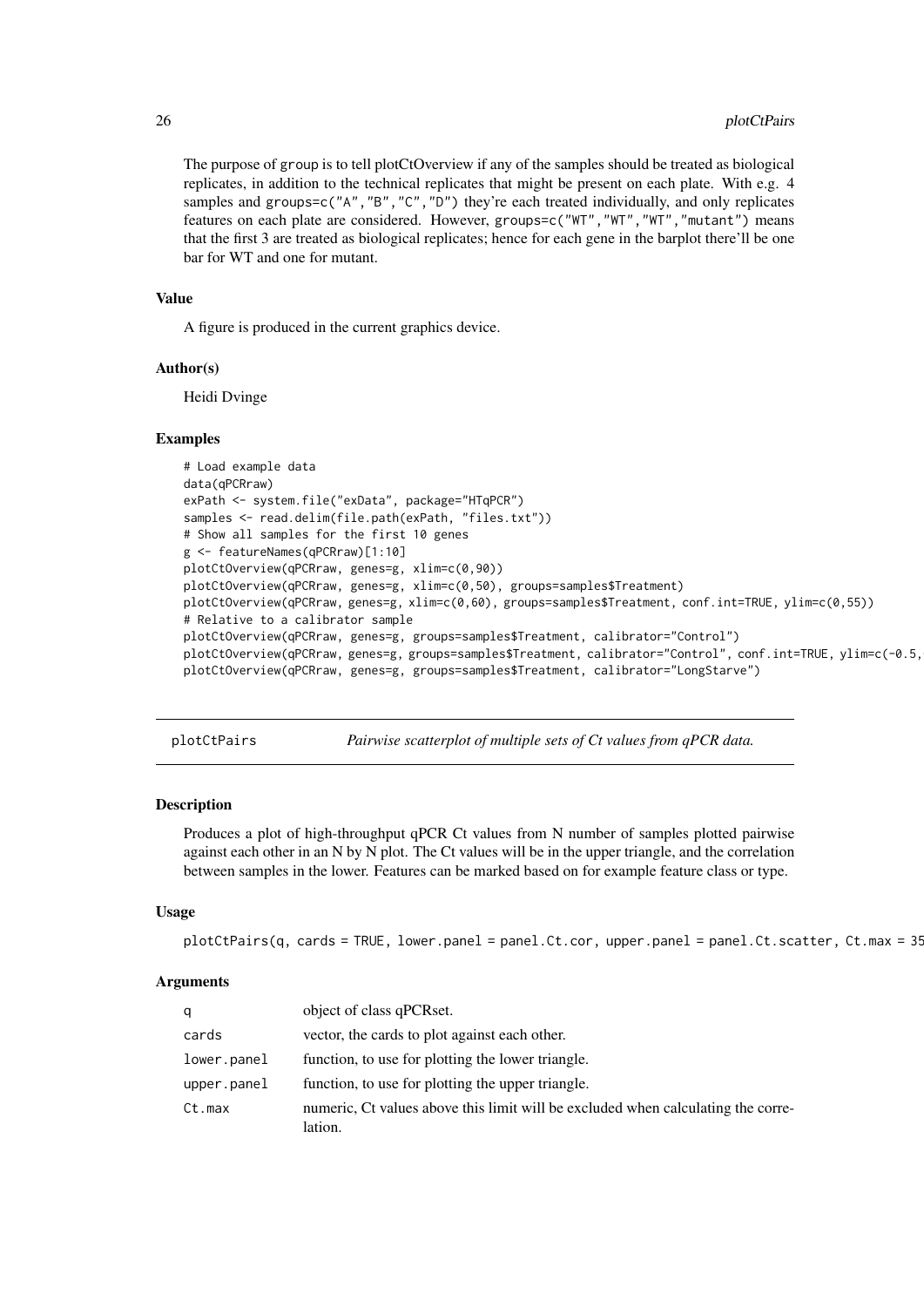# <span id="page-26-0"></span>plotCtPCA 27

| col      | vector with the colour(s) to use for the points, or a character string ("type" or<br>"class") indicating whether points should be coloured according to featureType<br>or featureClass of q. |
|----------|----------------------------------------------------------------------------------------------------------------------------------------------------------------------------------------------|
| pch      | integer or single character, which plotting symbol to use for the points.                                                                                                                    |
| cex.cor  | numeric, the expansion factor for the text in panel. Ct. cor.                                                                                                                                |
| cex.pch  | numeric, the expansion factor for the points in panel.Ct.scatter.                                                                                                                            |
| diag     | logical, should the diagonal line $y=x$ be plotted.                                                                                                                                          |
| $\cdots$ | any other arguments are passed to the panel function or pairs.                                                                                                                               |

# Details

Per default, the lower panels contain the correlations between data sets. For each correlation all complete pairs are used, i.e. NAs are ignored. If there are no complete observations between two samples the correlation will be set to NA.

# Value

A figure is generated in the current graphics device.

# Author(s)

Heidi Dvinge

#### See Also

[pairs](#page-0-0) or [plotCtScatter](#page-30-1) for plotting just two samples.

# Examples

```
# Load example data
data(qPCRraw)
# Various types of plot
plotCtPairs(qPCRraw, cards=1:4)
plotCtPairs(qPCRraw, col="black")
plotCtPairs(qPCRraw, Ct.max=40)
```
plotCtPCA *PCA for qPCR Ct values.*

# Description

Perform and plot a principal component analysis for high-throughput qPCR data from any platform, for doing clustering.

# Usage

```
plotCtPCA(q, s.names, f.names, scale = TRUE, features = TRUE, col, cex = c(1, 1))
```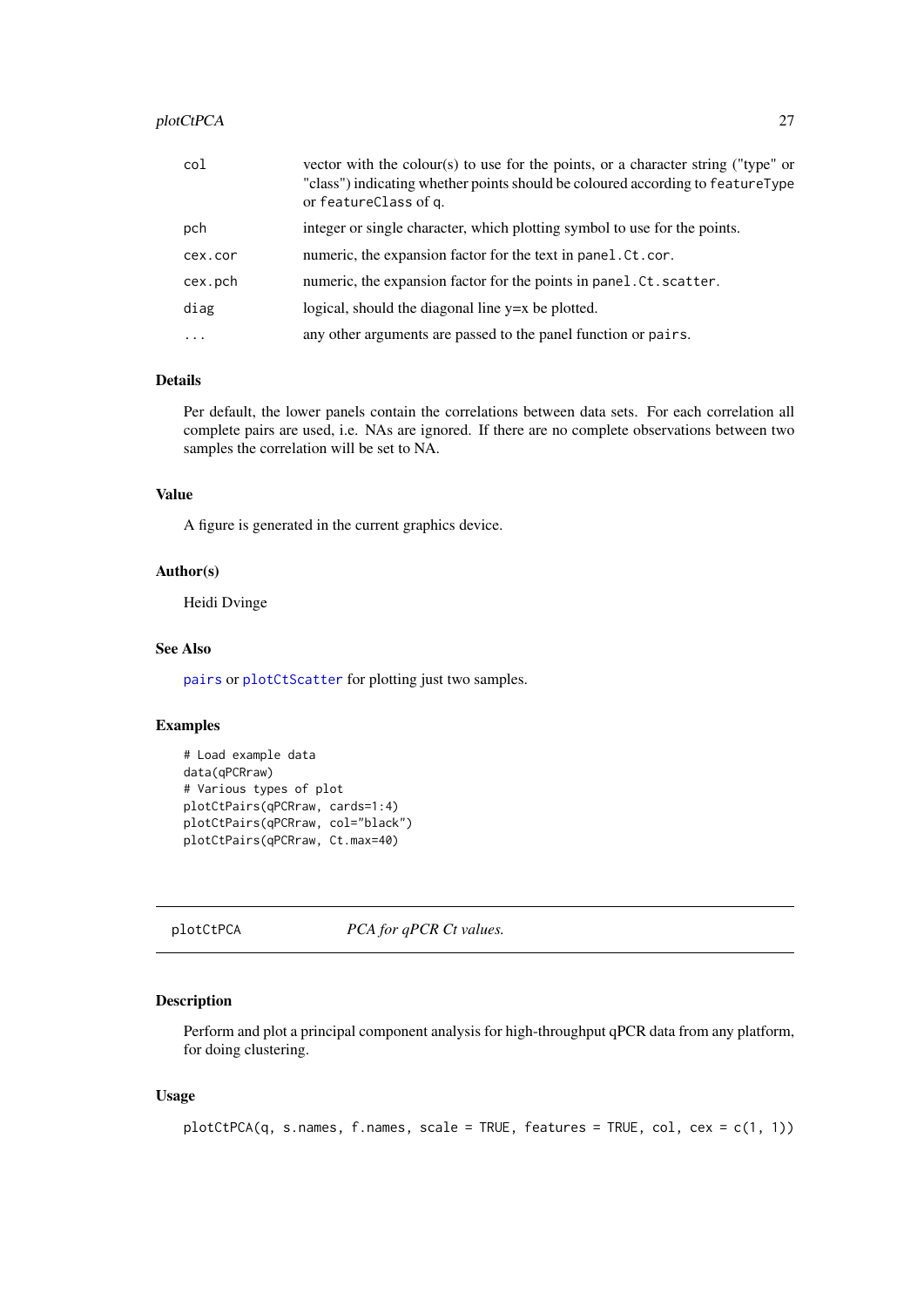# <span id="page-27-0"></span>Arguments

| a        | a matrix or an object of class qPCRset containing Ct values.                                         |
|----------|------------------------------------------------------------------------------------------------------|
| s.names  | character vector, names of samples. See details.                                                     |
| f.names  | character vector, names of features. See details.                                                    |
| scale    | logical, should the variables be scaled to have unit variance. Passed on to<br>prcomp.               |
| features | logical, should the features be plotted. See details.                                                |
| col      | vector, the colours to use for the samples if features=FALSE.                                        |
| cex      | vector of length 2, the expansion to use for features and samples respectively if<br>features=FALSE. |

#### Details

Per default the sample names from the qPCRset are used, however the feature names are replaced by "\*" to avoid cluttering the plot.

If features=TRUE then a biplot including all features is produced, with samples represented by vectors. I.e. both observations and variables are plotted, which can potentially be used to identify outliers among the features. For features=FALSE only the samples will be included in the plot. This might be more useful for clustering.

In case of high-throughput arrays, some samples may be all NAs. These are ignored during the PCA calculation.

# Value

A plot is created on the current graphics device.

#### Note

This is still a work in progress, and the function is not particularly sophisticated. Suggestions/wishes are welcome though.

#### Author(s)

Heidi Dvinge

# See Also

[prcomp](#page-0-0), [biplot](#page-0-0)

```
# Load example data
data(qPCRraw)
# Plot
plotCtPCA(qPCRraw)
# Include feature names; make them smaller
plotCtPCA(qPCRraw, f.names=featureNames(qPCRraw), cex=c(0.5,1))
# Plot only the samples
plotCtPCA(qPCRraw, features=FALSE)
```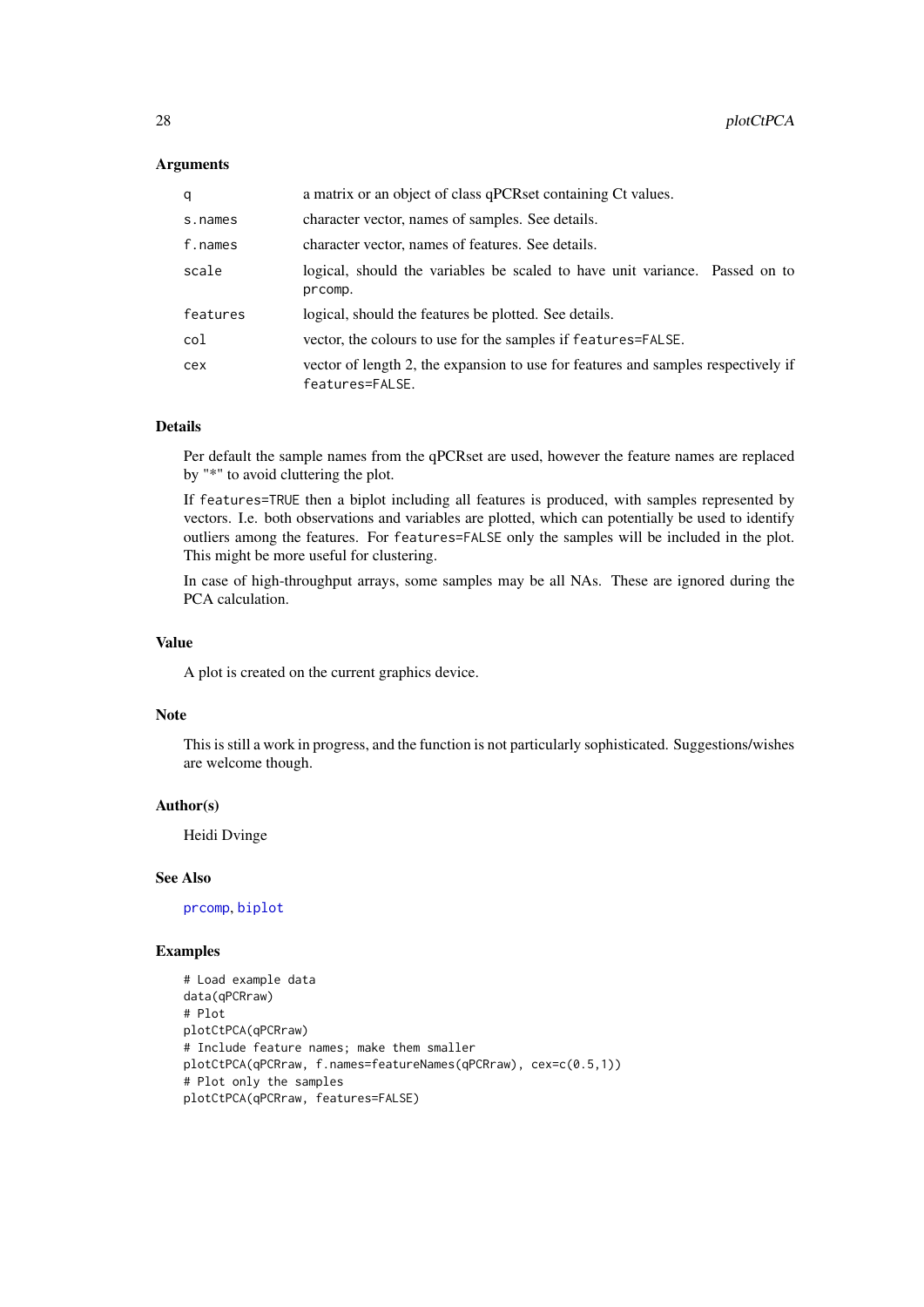<span id="page-28-1"></span><span id="page-28-0"></span>In high-throughput qPCR data some features may be present twice on each card (sample). This function will make a scatter plot of one replicate versus the other for each sample individually, as well as mark genes with very deviating replicate values.

#### Usage

```
plotCtReps(q, card = 1, percent = 20, verbose = TRUE, col = 1, ...)
```
#### Arguments

| q         | object of class qPCRset.                                                                                                   |
|-----------|----------------------------------------------------------------------------------------------------------------------------|
| card      | integer, the sample number to plot.                                                                                        |
| percent   | numeric, features with replicate values differ more than this percentage from<br>their average will be marked on the plot. |
| verbose   | logical, should the deviating genes and their Ct values be printed to the terminal.                                        |
| col       | integer or character; the colour of the points in the scatter plot.                                                        |
| $\ddotsc$ | any other arguments are passed to plot.                                                                                    |

# Details

This function will look through the data in the qPCRset, find all genes with are presented twice on the array, and plot the Ct values of these replicated genes against each other. Whether a genes goes to the x or y-axis depends on the first occurrence of the gene names.

All genes where abs(rep1-rep2) > percent/100\*replicate mean will be marked by an open circle, and the gene names written in red letters.

# Value

An plot is created on the current graphics device. Also, a data.frame with the names and values of deviating genes is returned invisibly.

# Author(s)

Heidi Dvinge

# See Also

[plot](#page-0-0), and [par](#page-0-0) for the plotting parameters.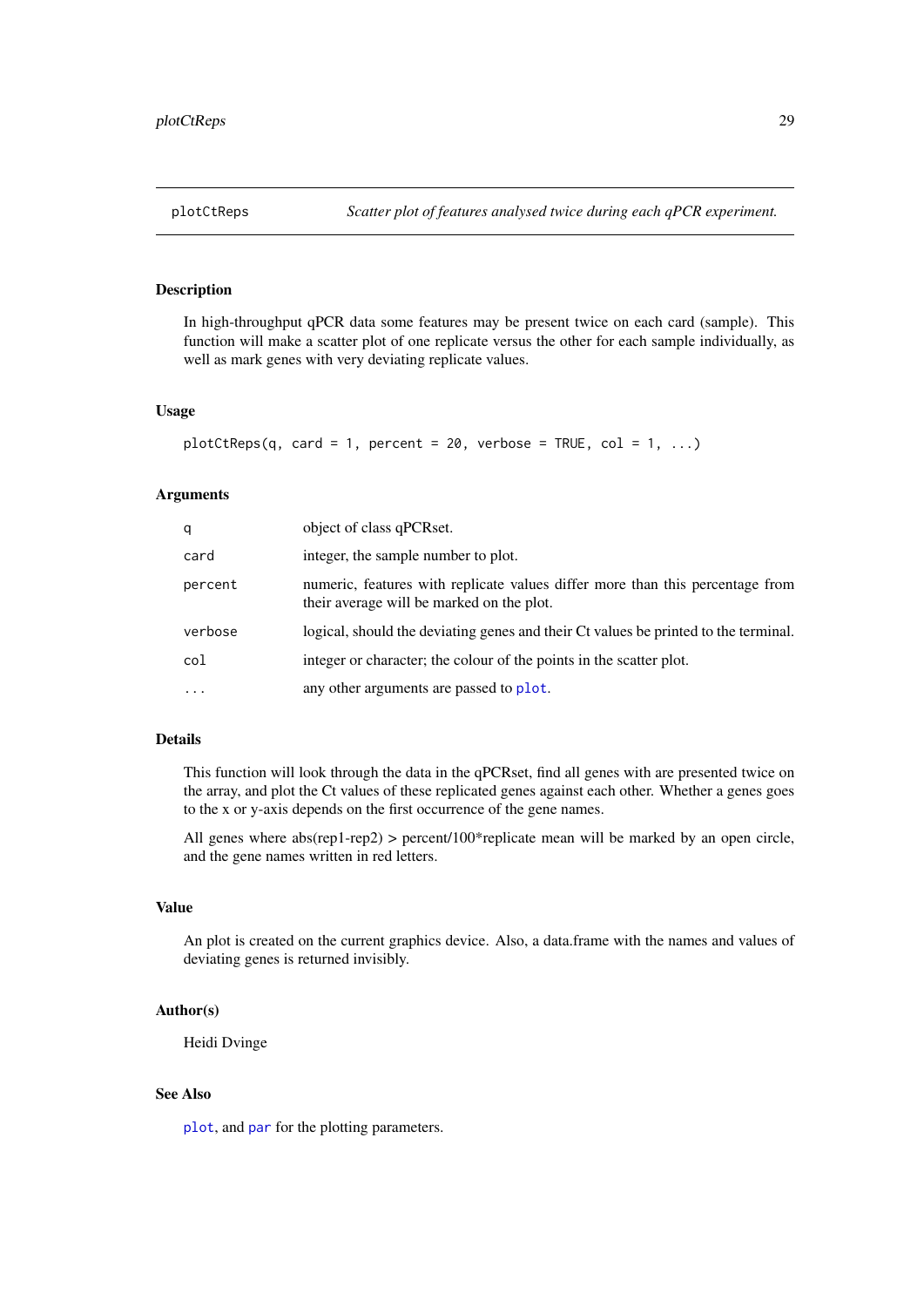$30$  plotCtRQ

# Examples

```
# Load example data
data(qPCRraw)
# Plot replicates
plotCtReps(qPCRraw, card=1, percent=30)
plotCtReps(qPCRraw, card=2, percent=10)
reps <- plotCtReps(qPCRraw, card=2, percent=20)
reps
```
plotCtRQ *Plot the relative quantification of Ct values from qPCR experiments.*

# Description

Function for plotting the relative quantification (RQ) between two groups of data, whose Ct values have been tested for significant differential expression.

# Usage

```
plotCtRQ(qDE, comparison = 1, genes, transform = "log2", p.val = 0.1, mark.sig = TRUE, p.sig = 0.05, p.
```

| qDE        | list or data.frame, the result from ttestCtData or limmaCtData.                                                                |
|------------|--------------------------------------------------------------------------------------------------------------------------------|
| comparison | integer or character string, indicating which component to use if qDE is a list.                                               |
| genes      | numeric or character vector, selected genes to make the plot for.                                                              |
| transform  | character string, how should the data be displayed. Options are "none", "log2"<br>or "log10". See details                      |
| p.val      | numeric between 0 and 1, if genes is not supplied all given with (adjusted) p-<br>value below this threshold will be included. |
| mark.sig   | logical, should significant features be marked.                                                                                |
| p.sig      | numeric, the cut-off for significant p-values that will be marked by *.                                                        |
| p.very.sig | numeric, the cut-off for very significant p-values that will be marked by ".                                                   |
| mark.un    | logical, should data with unreliable target or calibrator samples be marked. See<br>details.                                   |
| un.tar     | colour to use for the undetermined targets. See details.                                                                       |
| un.cal     | colour to use for the undetermined calibrators. See details.                                                                   |
| col        | vector, colours to use for the bars.                                                                                           |
| legend     | logical, should a legend be included in the barplot.                                                                           |
| xlim       | vector of length 2, the limits on the x-axis. Mainly used for moving the legend<br>to the left of bars.                        |
| mar        | vector with 4 values, the size of the margins. See par for more info.                                                          |
| main       | character string, the image title. Default to the name of the chosen comparison.                                               |
| $\ddotsc$  | any other arguments will be passed to the barplot function.                                                                    |

<span id="page-29-0"></span>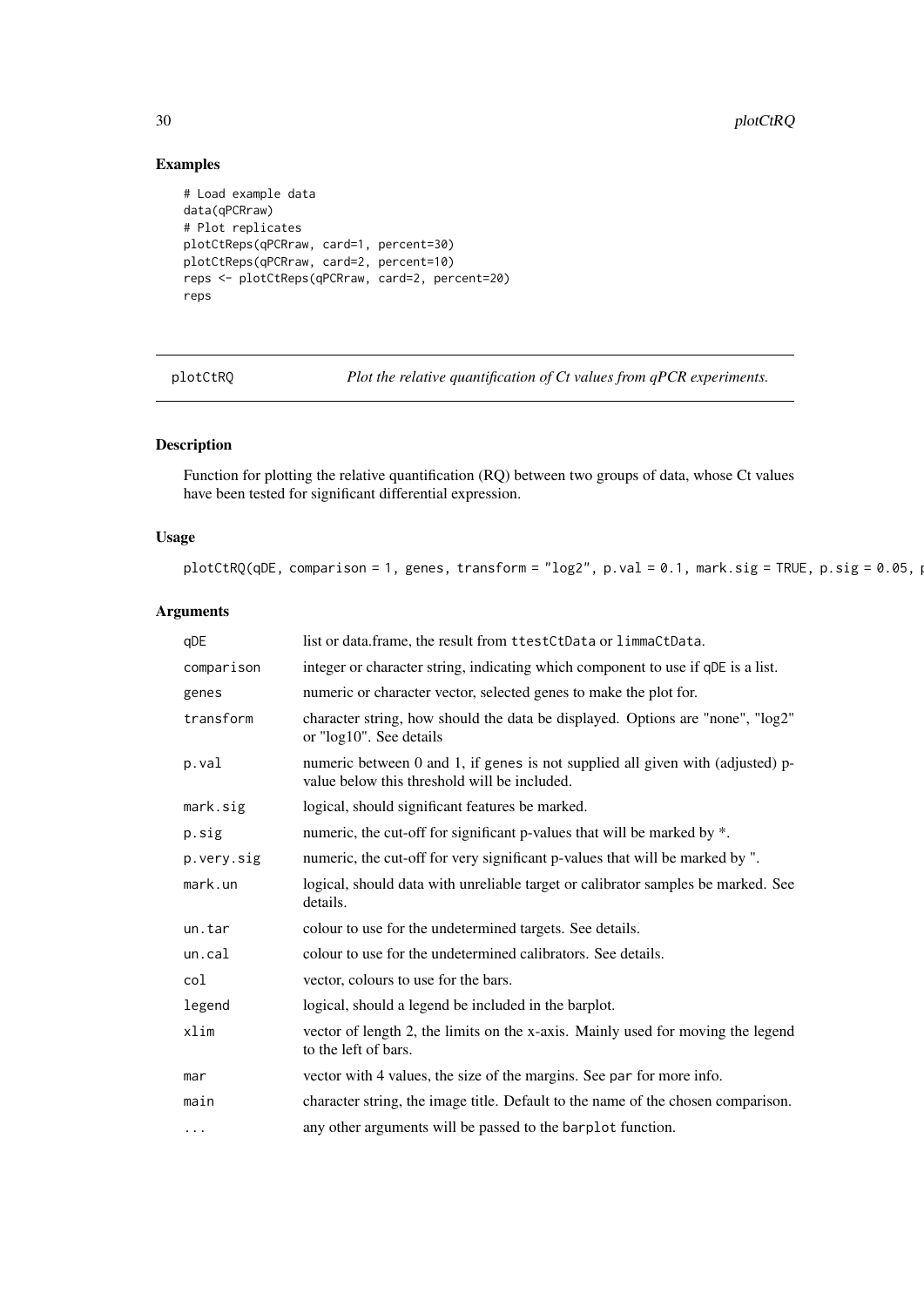#### <span id="page-30-0"></span>plotCtScatter 31

#### Details

The relative quantification is calculated as RQ=2^-ddCT, where ddCT is the deltadeltaCt value.

If mark.un=TRUE, those bars where either the calibrator or target sample measurements were undetermined are marked using diagonal lines. Whether either of these are called undetermined (includes unreliable values) or not depends on all the input Ct values in ttestCtData or limmaCtData, and whether stringent=TRUE was used in these functions.

# Value

A plot is created on the current graphics device.

#### Author(s)

Heidi Dvinge

# See Also

[ttestCtData](#page-43-1) and [limmaCtData](#page-9-1) for testing the Ct data for differential expression.

<span id="page-30-1"></span>plotCtScatter *Scatterplot of two sets of Ct values from qPCR data.*

#### Description

Produces a plot of Ct values from two samples plotted against each other. Features can be marked based on for example feature class or type.

#### Usage

```
plotCtScatter(q, cards = c(1, 2), col = "class", pch = 20, diag = FALSE, cor = TRUE, Ct.max = 35, legen)
```

| q      | object of class qPCRset.                                                                                                                                                                        |
|--------|-------------------------------------------------------------------------------------------------------------------------------------------------------------------------------------------------|
| cards  | vector, the two cards to plot against each other.                                                                                                                                               |
| col    | vector with the colour(s) to use for the points, or a character string ("type" or<br>"class") indicating whether points should be coloured according to featureType<br>or featureClass of q.    |
| pch    | integer, the point type to use for the plot.                                                                                                                                                    |
| diag   | logical, should the diagonal line $y=x$ be plotted.                                                                                                                                             |
| cor    | logical, should information about the correlation between the two samples be in-<br>cluded in the plot. The correlation is calculated both with and without removing<br>Ct values above Ct.max. |
| Ct.max | numeric, all Ct values above this will be removed for calculating one of the<br>correlations.                                                                                                   |
| legend | logical, if col is either "type" or "class", should a colour legend for these be<br>included.                                                                                                   |
|        | any other arguments are passed to plot.                                                                                                                                                         |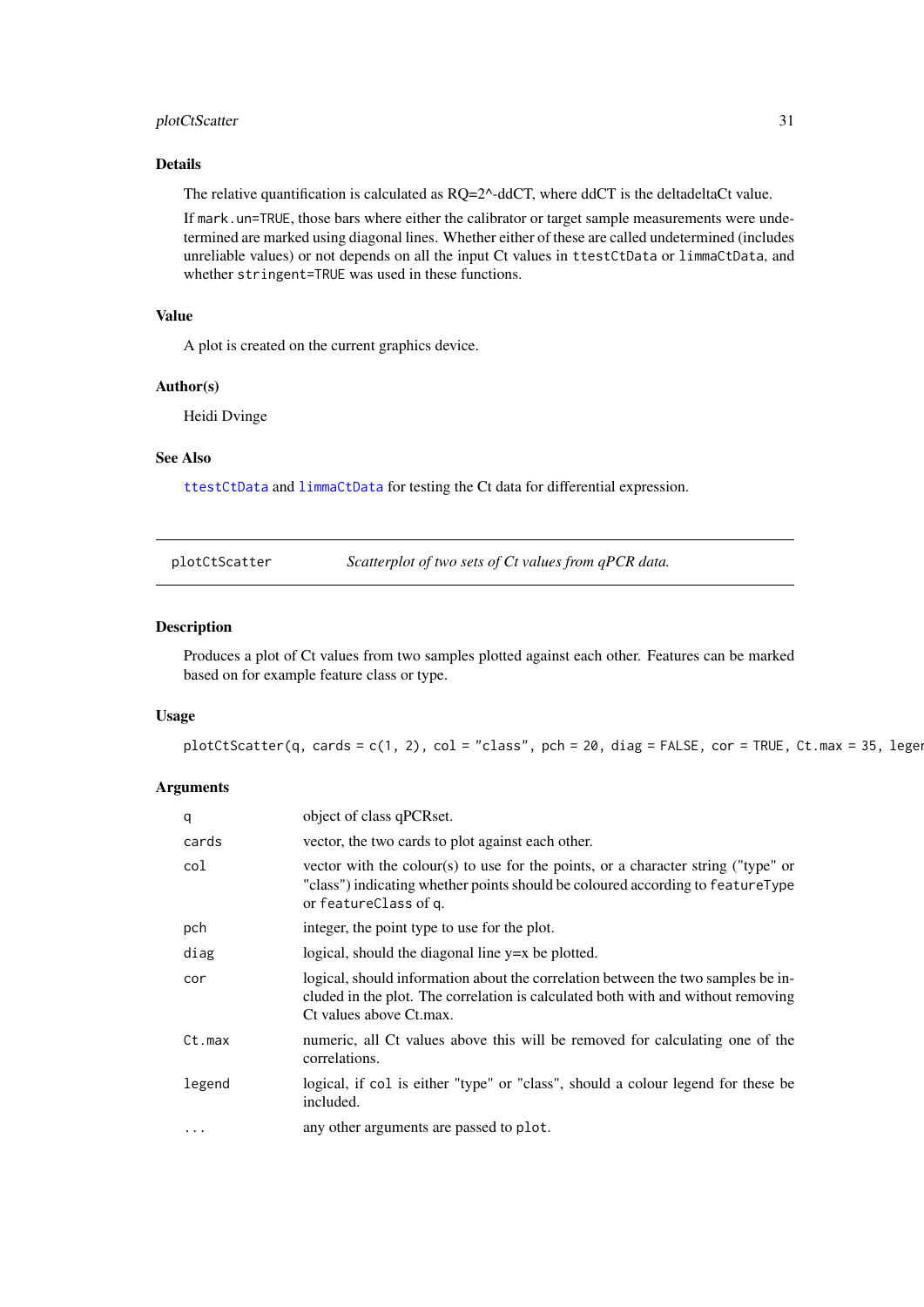A figure is generated in the current graphics device.

#### Author(s)

Heidi Dvinge

# Examples

```
# Load example data
data(qPCRraw)
# Various types of plot
plotCtScatter(qPCRraw, cards=c(1,2))
plotCtScatter(qPCRraw, cards=c(1,4), col="type")
plotCtScatter(qPCRraw, cards=c(1,4), col="black", cor=FALSE, diag=TRUE)
```
<span id="page-31-1"></span>plotCtSignificance *Barplot with Ct values between genes from qPCR.*

# Description

Function for producing a barplot of the Ct values from high-throughput qPCR samples. A comparison is made between two groups which have been tested for differential expression, and all individual Ct values are shown, to identify potential outliers.

#### Usage

```
plotCtSignificance(qDE, q, comparison = 1, genes, p.val = 0.1, groups, calibrator, target, p.sig = 0
```

| qDE        | list or data.frame, the result from ttestCtData or limmaCtData.                                                                |
|------------|--------------------------------------------------------------------------------------------------------------------------------|
| q          | the qPCRset data that was used for testing for differential expression.                                                        |
| comparison | integer or character string, indicating which component to use if $x$ is a list.                                               |
| genes      | numeric or character vector, selected genes to make the plot for.                                                              |
| p.val      | numeric between 0 and 1, if genes is not supplied all given with (adjusted) p-<br>value below this threshold will be included. |
| groups     | vector, the groups of all the samples in q.                                                                                    |
| calibrator | character string, which of the groups is the calibrator.                                                                       |
| target     | character string, which of the groups is the target.                                                                           |
| p.sig      | numeric, the cut-off for significant p-values that will be marked by *.                                                        |
| p.very.sig | numeric, the cut-off for very significant p-values that will be marked by ".                                                   |
| mark.sig   | logical, should significant features be marked.                                                                                |
| col        | vector, colours to use for the two sets of bars, one per sample type.                                                          |
| un.col     | integer or character string, the colour to use for all Ct values that are "Unreliable"<br>or "Undetermined".                   |
| point.col  | integer or character string, the colour to use for all other Ct values.                                                        |

<span id="page-31-0"></span>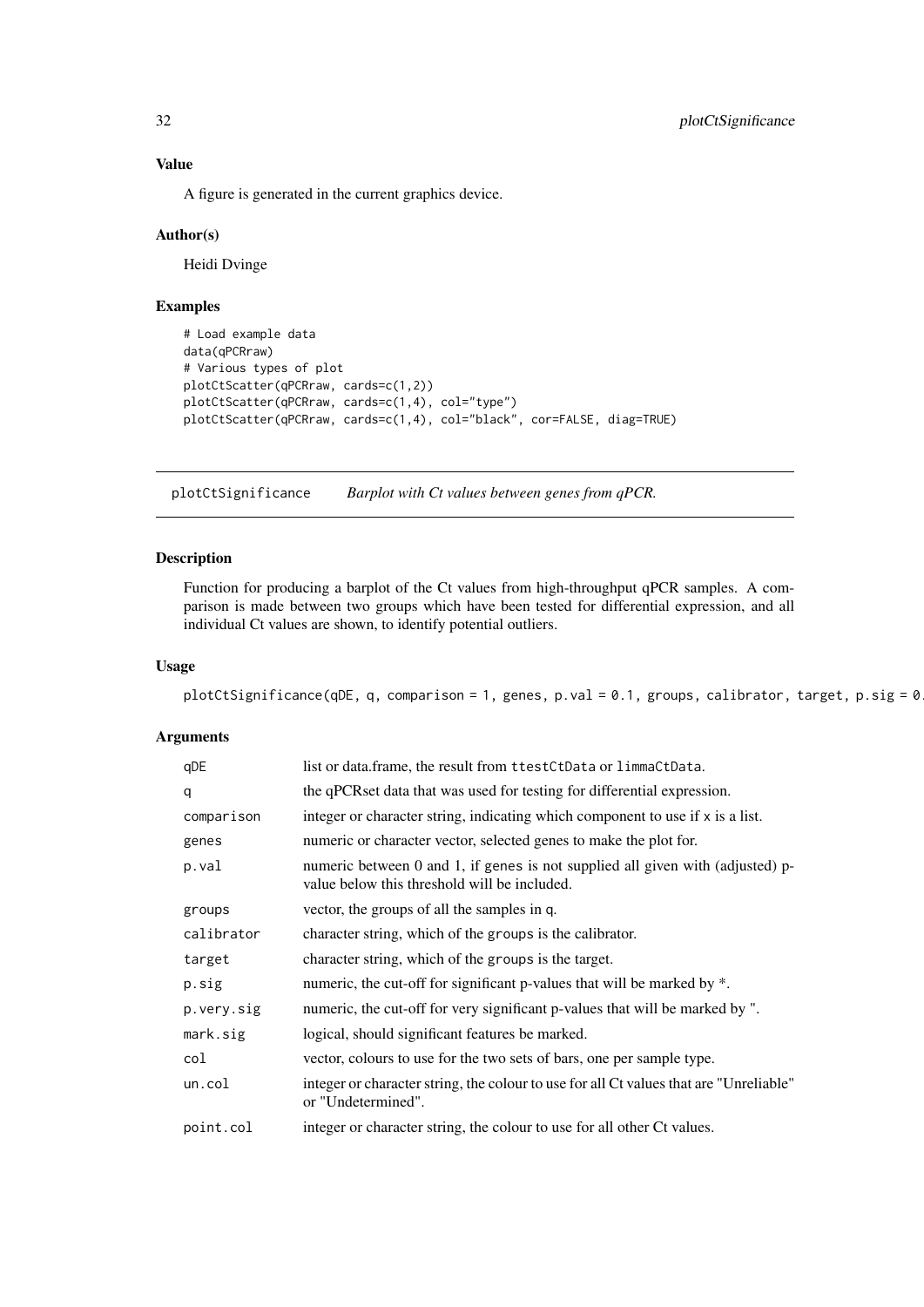#### <span id="page-32-0"></span>plotCtVariation 33

| legend    | logical, should a legend be included inter-                                                                                                                                                                          |
|-----------|----------------------------------------------------------------------------------------------------------------------------------------------------------------------------------------------------------------------|
| mar       | vector with 4 values, the size of the margins. See par for more info.                                                                                                                                                |
| main      | character string, the image title. Default to the name of the chosen comparison.                                                                                                                                     |
| jitter    | numeric, between 0 and 1. If Ct values are very similar, the individual points<br>might lie on top of each other in the bars. This adds a jittering factor along the<br>x-axis. If 0 the points will all be aligned. |
| $\ddotsc$ | any other arguments will be passed to the barplot function.                                                                                                                                                          |

#### Details

This function will make a barplot with the average Ct values for the test and reference samples for the selected genes. All the individual Ct values are plotted on top of the bars though, and the "Unreliable" or "Undetermined" ones are marked, to do a visual assessment of the impact of non-valid measurements on the average.

It's up to the user to specify the correct calibrator and target for the given comparison; no checking is done.

# Value

A plot is created on the current graphics device.

#### Author(s)

Heidi Dvinge

### See Also

[barplot](#page-0-0) and [plotCtRQ](#page-29-1) or [plotCtOverview](#page-24-1) for a plot of the relative quantification between samples.

plotCtVariation *Plot variation in Ct values across replicates*

#### Description

Examine the variation in Ct values, either across features present multiple times on each card, or for within different groups of samples. The function supports both a summarised and a more detailed output.

# Usage

```
plotCtVariation(q, cards = TRUE, variation = "var", type = "summary", sample.rep, e, feature.rep, log
```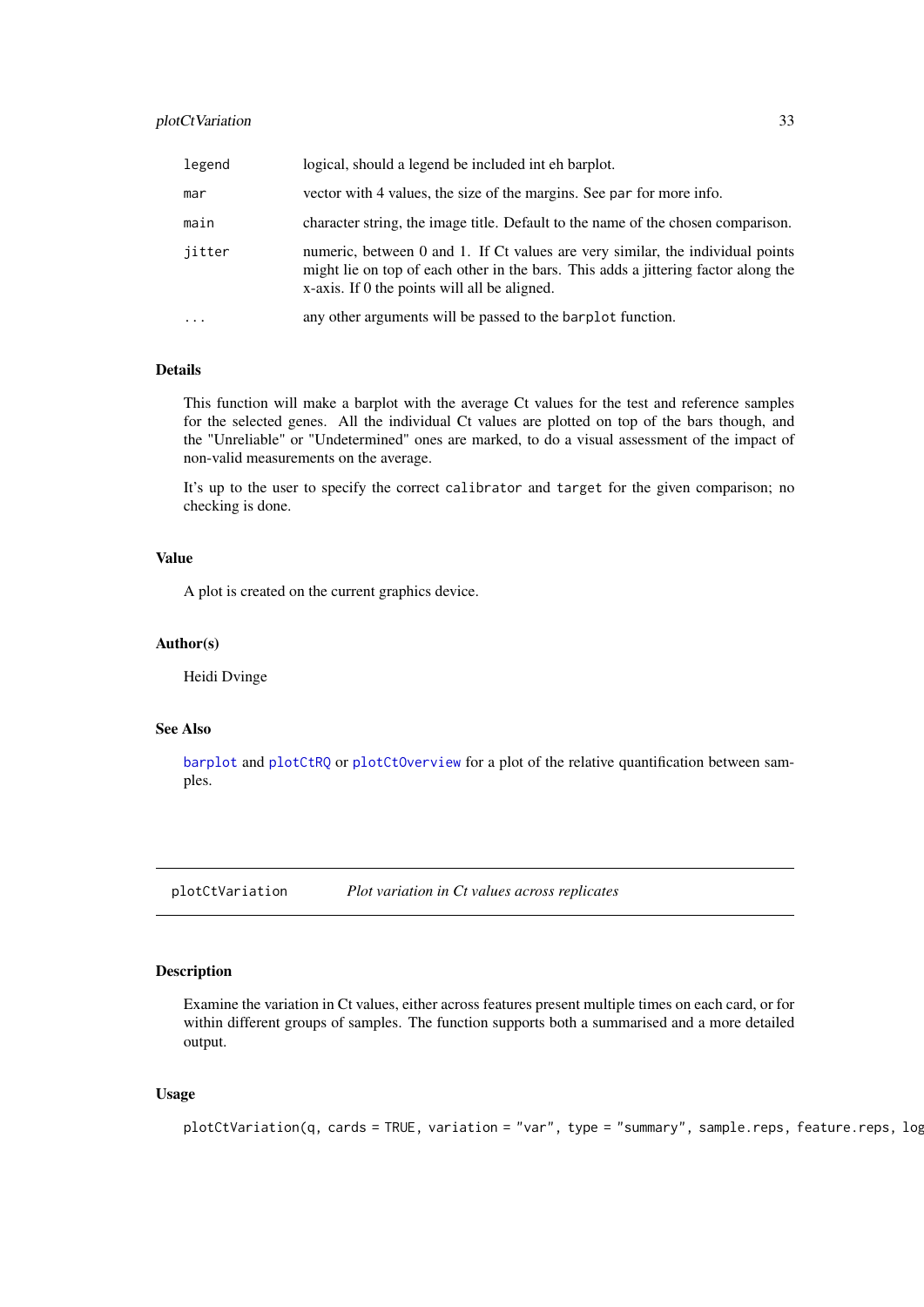# <span id="page-33-0"></span>Arguments

| q                | object of class qPCRset.                                                                                                                                                         |  |
|------------------|----------------------------------------------------------------------------------------------------------------------------------------------------------------------------------|--|
| cards            | vector, the numbers of the cards to plot. Defaults to TRUE = all cards.                                                                                                          |  |
| variation        | character string indication whether to calculate the variation, "var", or standard<br>deviation, "sd".                                                                           |  |
| type             | character string indicating whether to output the results in a summarised box-<br>plot, "summary" or as a more detailed scatter plot, "detail". See Details and the<br>examples. |  |
| sample.reps      | a vector grouping the samples (see Details). Overrides feature.reps.                                                                                                             |  |
| feature.reps     | a vector grouping the features according to which are replicates. Per default<br>featureNames(q) are used.                                                                       |  |
| log              | logical, should the results be converted into log10 values.                                                                                                                      |  |
| add.featurenames |                                                                                                                                                                                  |  |
|                  | logical, if type="detail" should the names of each feature be added to the<br>scatter plot.                                                                                      |  |
| ylab             | character, the label of the y-axis.                                                                                                                                              |  |
| n.col            | integer, if type="detail" how many columns should the scatterplots be pre-<br>sented in. Defaults to 3, or $n$ . samples(q) if <3.                                               |  |
| $\cdots$         | further arguments passed to boxplot or plot.                                                                                                                                     |  |

#### Details

It is often useful to examine the data to determine if some samples are inherently more variable than other, or if the concordance between replicates on each qPCR card is acceptable. Using type="summary" generates a boxplot with all the variation values, either across genes (if sample.reps is set) or with each samples (default, or if feature.reps is set). That way the general distribution of variation or standard deviation values can be compared quickly.

If it looks like there's an unacceptable (or interesting) difference in the variation, this can be further investigated using type="detail". This will generate multiple sub-plots, containing a single scatterplot of variation versus mean for each gene (if sample.reps is set) or each sample (default, or if feature.reps is set). Including the mean in the plot can be used to assess heteroskedasticity in the data.

#### Value

A plot is created on the current graphics device. The variation and mean across each type of replicate is returned invisibly in a list with "Var" and "Mean" slots.

# Author(s)

Heidi Dvinge

# See Also

[plotCtReps](#page-28-1) for cases where the qPCR card only contains two replicates of each feature. [plotCVBoxes](#page-34-1) for other ways of plotting variation within different groups.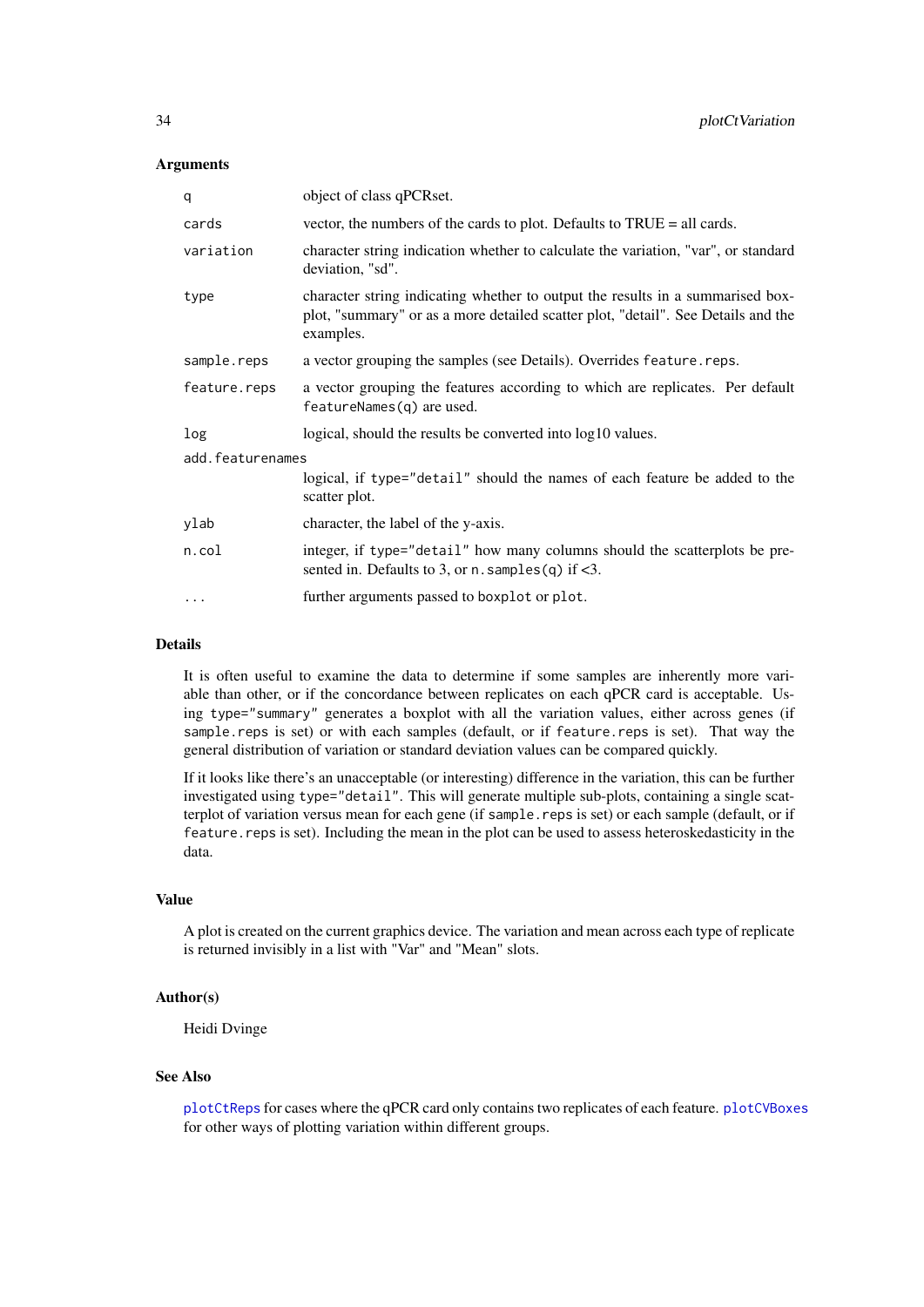#### <span id="page-34-0"></span>plotCVBoxes 35

#### Examples

```
# Load some example data
data(qPCRraw)
# Detailed summary of variation versus mean Ct value for replicated features within each sample
plotCtVariation(qPCRraw, type="detail", log=TRUE)
plotCtVariation(qPCRraw, type="detail")
# Add feature names to see which the highly varying replicates are.
plotCtVariation(qPCRraw, type="detail", add.featurenames=TRUE, pch=" ", cex=0.8)
# Use different information to indicate which features are replicates
plotCtVariation(qPCRraw, type="detail", feature.reps=paste("test", rep(1:96, each=4)))
# Examine variation across samples for the first 9 features
plotCtVariation(qPCRraw[1:9,], type="detail", sample.reps=paste("mutant", rep(1:3,2)), add.featurenames=TRUE
# Examine the output
test <- plotCtVariation(qPCRraw, variation="sd")
names(test)
head(test[["Var"]])
```
<span id="page-34-1"></span>plotCVBoxes *Boxplots of CV for qPCR Ct values.*

#### Description

Function that will calculate the coefficients of variation across selected qPCR data, and plot the results in a boxplot.

#### Usage

 $plotCVBoxes(q, cards = TRUE, xlab = "", ylab = "CV", col = brewer.pal(5, "Spectral"), main = NULL, st.$ 

#### Arguments

| q        | object of class qPCRset.                                                                                                                                                               |
|----------|----------------------------------------------------------------------------------------------------------------------------------------------------------------------------------------|
| cards    | vector, the numbers of the cards to plot. Defaults to TRUE = all cards.                                                                                                                |
| xlab     | character string, label for the x-axis.                                                                                                                                                |
| ylab     | character string, label for the y-axis.                                                                                                                                                |
| col      | vector of colours to use.                                                                                                                                                              |
| main     | character string, plot title.                                                                                                                                                          |
| stratify | character, specifying what to stratify the Ct values by. NULL, the default means<br>no stratification, "type" is the feature types of the qPCRset, and "class" the fea-<br>ture class. |
| $\cdots$ | any other arguments will be passed to the boxplot function.                                                                                                                            |

# Details

The CV is calculated across all the selected cards based on each well position, without taking possibly replicated genes on the cards into consideration. "type" and "class" are automatically extracted from the qPCRset using featureType and featureClass.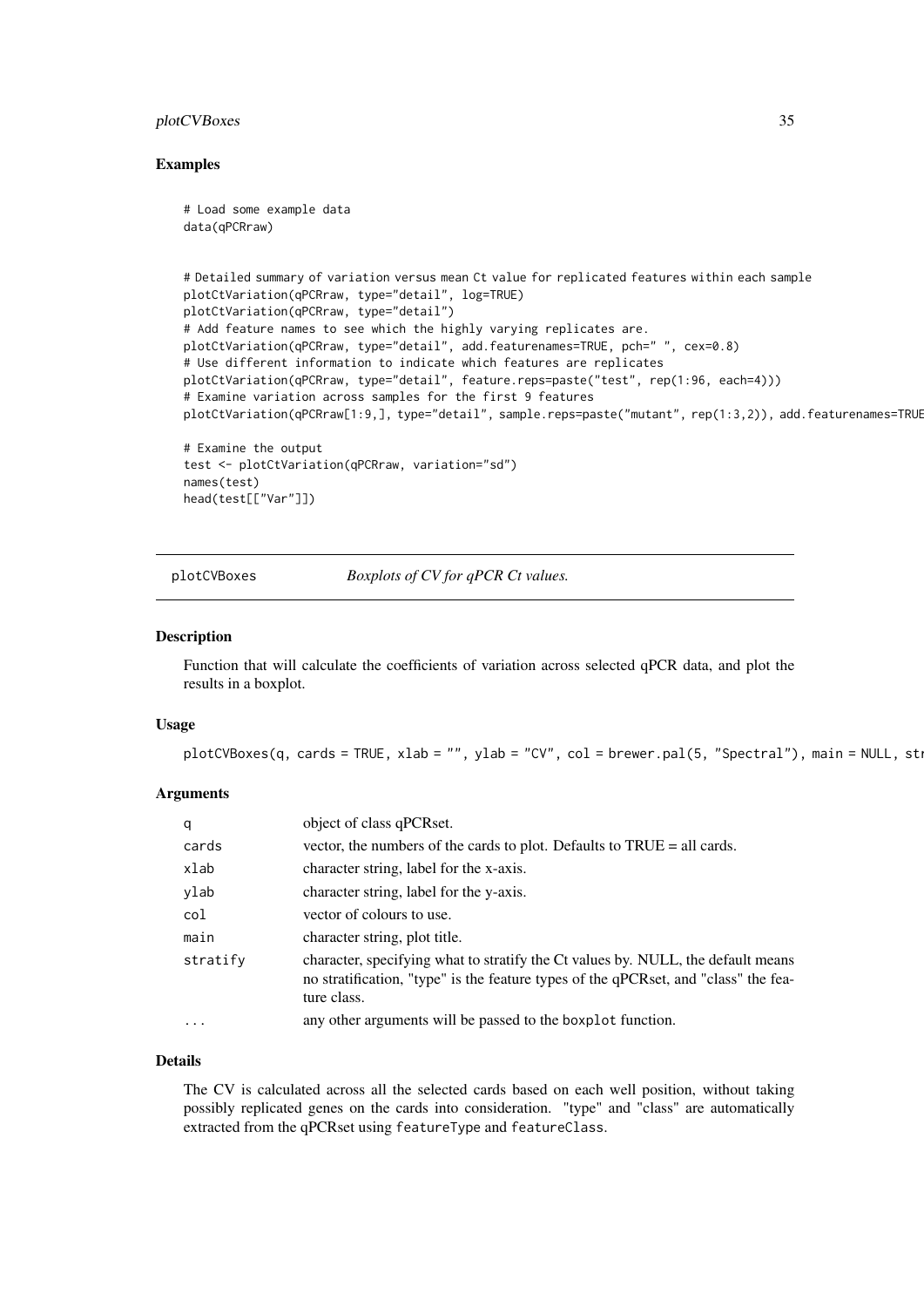#### Value

A plot is created on the current graphics device. The CV values are returned invisibly.

#### Author(s)

Heidi Dvinge

#### See Also

[boxplot](#page-0-0)

# Examples

```
# Load example data
data(qPCRraw)
# Make plot with all samples or just a few
plotCVBoxes(qPCRraw)
plotCVBoxes(qPCRraw, cards=c(1,4))
plotCVBoxes(qPCRraw, stratify="class")
x <- plotCVBoxes(qPCRraw, stratify="type")
x[1:10]
```
qPCRpros *Example processed qPCR data*

#### Description

Processed version of the raw data in qPCRraw, to be used as example data in the HTqPCR package. The data has been processed with setCategory to mark the feature categories, and with normalizeCtData using rank invariant normalisation.

#### Usage

data(qPCRpros)

#### Format

The format is: Formal class 'qPCRset' [package ".GlobalEnv"] with 8 slots ..@ CtHistory :'data.frame': 3 obs. of 1 variable: .. ..\$ history: chr [1:3] "readCtData(files = exFiles\$File, path = exPath)" "setCategory(q = qPCRraw, groups = exFiles\$Treatment)" "normalizeCtData(q = qPCRpros, norm  $= \text{``norm.rankinvariant''}$ " ..@ assayData :<environment: 0x1180c9400> ..@ phenoData :Formal class 'AnnotatedDataFrame' [package "Biobase"] with 4 slots .. .. ..@ varMetadata :'data.frame': 1 obs. of 1 variable: .. .. .. ..\$ labelDescription: chr "Sample numbering" .. .. ..@ data :'data.frame': 6 obs. of 1 variable: .. .. .. ..\$ sample: int [1:6] 1 2 3 4 5 6 .. .. ..@ dimLabels : chr [1:2] "sample-Names" "sampleColumns" .. .. ..@ .\_classVersion : Formal class 'Versions' [package "Biobase"] with 1 slots .. .. .. .. .@ .Data:List of 1 .. .. .. .. .. ..\$ : int [1:3] 1 1 0 ..@ featureData :Formal class 'AnnotatedDataFrame' [package "Biobase"] with 4 slots .. .. ..@ varMetadata :'data.frame': 4 obs. of 1 variable: .. .. .. ..\$ labelDescription: chr [1:4] NA NA NA NA .. .. ..@ data :'data.frame': 384 obs. of 4 variables: .. .. .. ..\$ featureNames: Factor w/ 191 levels "Gene1","Gene10",..: 1 104 115 126 137 148 159 170 181 2 ... .. ... ... \$ featureType : Factor w/ 2 levels "Endogenous Control",..: 1 2 2 2 2 2 2 2 2 2 2 ... .. .. ... \$ featurePos : Factor w/ 384 levels "A1","A10","A11",..: 1 12 18 19 20 21 22 23 24 2 ... .. .. .. ..\$ featureClass: Factor w/ 3 levels "Kinase","Marker",..:

<span id="page-35-0"></span>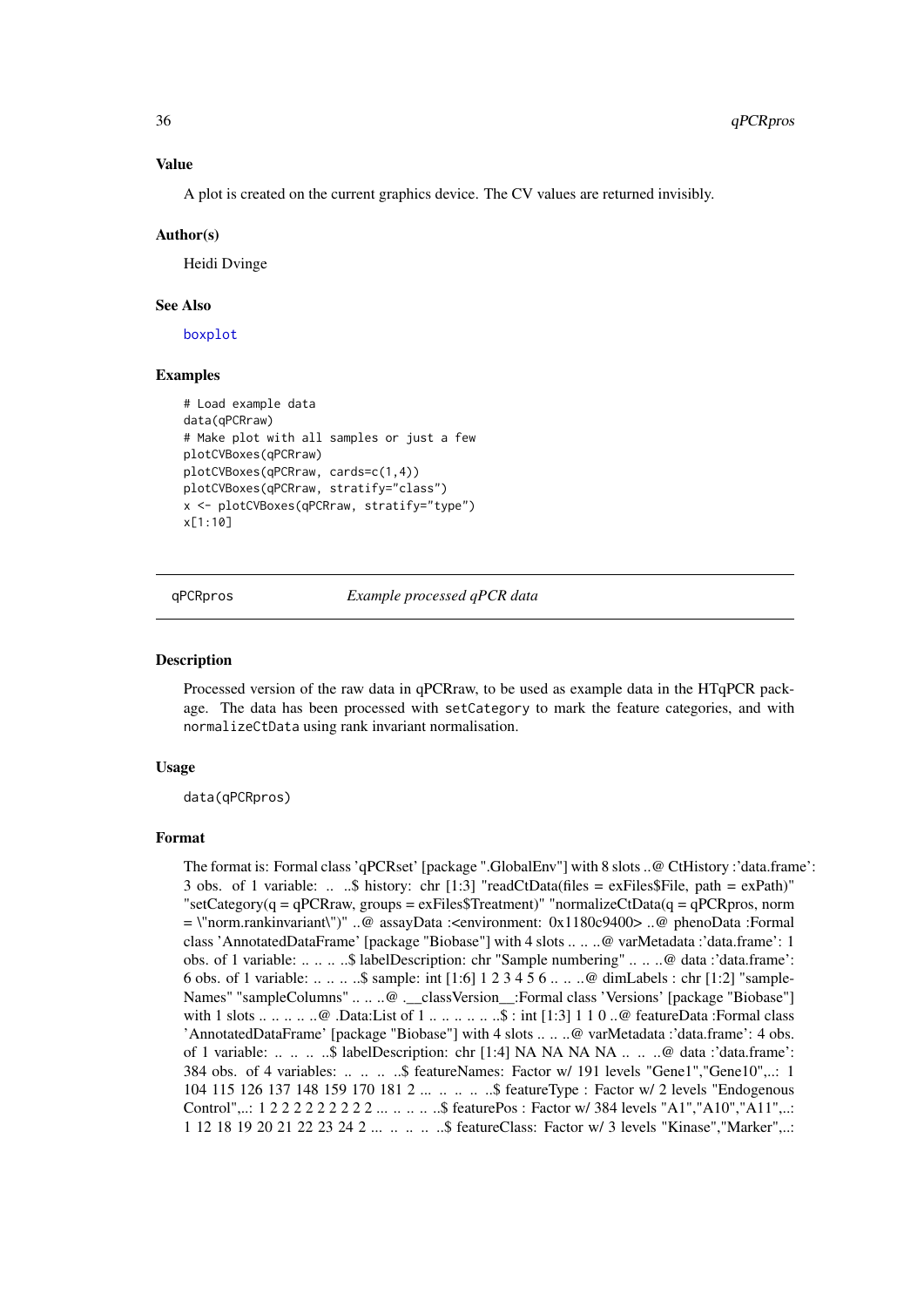#### <span id="page-36-0"></span> $q$ PCRraw  $37$

1 2 1 3 2 2 2 3 1 2 ... .. .. ..@ dimLabels : chr [1:2] "featureNames" "featureColumns" .. .. ..@ .\_\_classVersion\_\_:Formal class 'Versions' [package "Biobase"] with 1 slots .. .. .. .. ..@ .Data:List of 1 .. .. .. .. .. ..\$ : int [1:3] 1 1 0 ..@ experimentData :Formal class 'MIAME' [package "Biobase"] with 13 slots .. .. ..@ name : chr "" .. .. ..@ lab : chr "" .. .. ..@ contact : chr "" .. .. ..@ title : chr "" .. .. ..@ abstract : chr "" .. .. ..@ url : chr "" .. .. ..@ pubMedIds : chr "" .. .. ..@ samples : list()  $\dots \dots \textcircled{a}$  hybridizations : list()  $\dots \dots \textcircled{a}$  normControls : list()  $\dots \dots \textcircled{a}$  preprocessing : list()  $\dots \dots \textcircled{b}$ other : list() .. .. ..@ .\_\_classVersion\_:Formal class 'Versions' [package "Biobase"] with 1 slots .. .. .. .. ..@ .Data:List of 2 .. .. .. .. .. ..\$ : int [1:3] 1 0 0 .. .. .. .. .. ..\$ : int [1:3] 1 1 0 ..@ annotation : chr(0) ..@ protocolData :Formal class 'AnnotatedDataFrame' [package "Biobase"] with 4 slots .. ..  $\omega$  varMetadata :'data.frame': 0 obs. of 1 variable: .. .. .. .\$ labelDescription: chr(0) .. .. ..@ data :'data.frame': 6 obs. of 0 variables .. .. ..@ dimLabels : chr [1:2] "sampleNames" "sampleColumns" .. .. ..@ .\_\_classVersion\_\_:Formal class 'Versions' [package "Biobase"] with 1 slots .. .. .. .. ..@ .Data:List of 1 .. .. .. .. .. .. \$ : int [1:3]  $1 1 0$  ...@ .\_\_classVersion\_\_:Formal class 'Versions' [package "Biobase"] with 1 slots  $\dots \dots \omega$ . Data:List of 3  $\dots \dots \dots$ \$ : int [1:3] 2 14 0  $\dots \dots$  $\ldots$ \$ : int [1:3] 2 14 0  $\ldots$   $\ldots$   $\ldots$ \$ : int [1:3] 1 3 0

### Examples

data(qPCRpros)

qPCRraw *Example raw qPCR data.*

#### Description

Six qPCR samples, performed on the TaqMan Low Density Arrays from Applied Biosystem. Each sample contains 384 PCR reactions, and there are 3 different samples with 2 replicates each. To be used as example data in the HTqPCR package.

#### Usage

data(qPCRraw)

#### Format

The format is: Formal class 'qPCRset' [package ".GlobalEnv"] with 8 slots ..@ CtHistory :'data.frame': 1 obs. of 1 variable: ...  $\&$  history: chr "readCtData(files = exFiles\$File, path = exPath)" ..@ assay-Data :<environment: 0x118094e30> ..@ phenoData :Formal class 'AnnotatedDataFrame' [package "Biobase"] with 4 slots .. .. ..@ varMetadata :'data.frame': 1 obs. of 1 variable: .. .. .. ..\$ labelDescription: chr "Sample numbering" .. .. ..@ data :'data.frame': 6 obs. of 1 variable: .. .. .. ..\$ sample: int [1:6] 1 2 3 4 5 6 .. .. ..@ dimLabels : chr [1:2] "sampleNames" "sampleColumns" .. .. ..@ .\_\_classVersion\_\_:Formal class 'Versions' [package "Biobase"] with 1 slots .. .. .. .. ..@ .Data:List of 1 .. .. .. .. .. ..\$ : int [1:3] 1 1 0 ..@ featureData :Formal class 'AnnotatedDataFrame' [package "Biobase"] with 4 slots .. .. ..@ varMetadata :'data.frame': 4 obs. of 1 variable: .. .. .. ..\$ labelDescription: chr [1:4] NA NA NA NA .. .. ..@ data :'data.frame': 384 obs. of 4 variables: .. .. .. ..\$ featureNames: Factor w/ 191 levels "Gene1","Gene10",..: 1 104 115 126 137 148 159 170 181 2 ... .. .. .. ..\$ featureType : Factor w/ 2 levels "Endogenous Control",..: 1 2 2 2 2 2 2 2 2 2 ... .. .. .. \$ featurePos : Factor w/ 384 levels "A1","A10","A11",..: 1 12 18 19 20 21 22 23 24 2 ... .. .. .. ..\$ featureClass: Factor w/ 3 levels "Kinase","Marker",..: 1 2 1 3 2 2 2 3 1 2 ... .. .. ..@ dimLabels : chr [1:2] "featureNames" "featureColumns" .. .. ..@ .\_\_classVersion\_\_:Formal class 'Versions' [package "Biobase"] with 1 slots ... ... ... ... @ .Data:List of 1 ... ... ... ... ..\$ :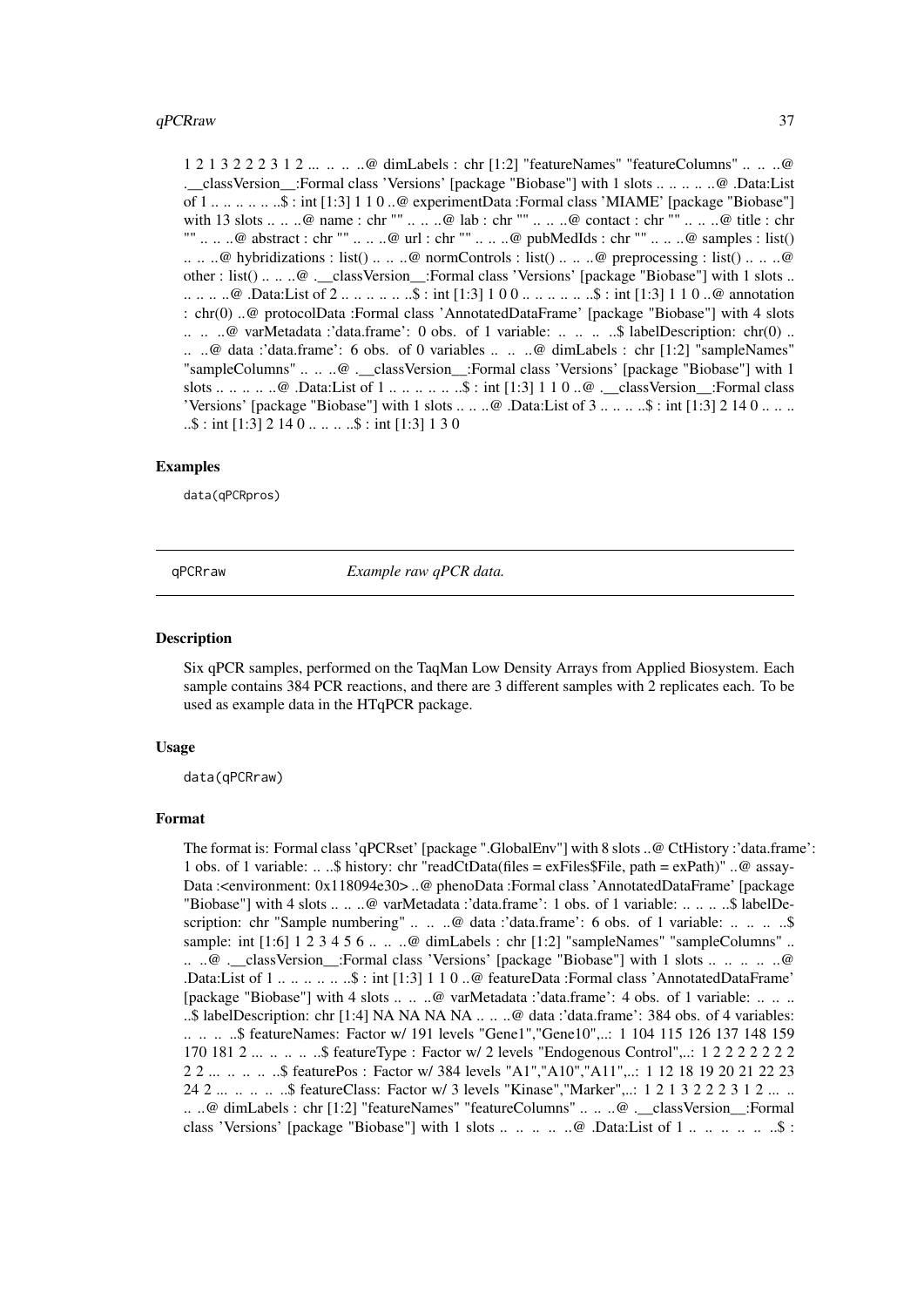<span id="page-37-0"></span>int [1:3] 1 1 0 ..@ experimentData :Formal class 'MIAME' [package "Biobase"] with 13 slots ... ..@ name : chr "" .. .. ..@ lab : chr "" .. .. ..@ contact : chr "" .. .. ..@ title : chr "" .. .. ..@ abstract : chr "" .. .. ..@ url : chr "" .. .. ..@ pubMedIds : chr "" .. .. ..@ samples : list() .. .. ..@ hybridizations : list() .. .. ..@ normControls : list() .. .. ..@ preprocessing : list() .. .. ..@ other : list() .. .. ..@ .\_\_classVersion\_:Formal class 'Versions' [package "Biobase"] with 1 slots .. .. .. .. ..@ .Data:List of 2 .. .. ... ... ..\$ : int [1:3] 1 0 0 .. .. ... ... ..\$ : int [1:3] 1 1 0 ..@ annotation : chr(0) ..@ protocolData :Formal class 'AnnotatedDataFrame' [package "Biobase"] with 4 slots .. .. ..@ varMetadata :'data.frame': 0 obs. of 1 variable: .. .. .. ..\$ labelDescription: chr(0) .. .. ..@ data :'data.frame': 6 obs. of 0 variables .. .. ..@ dimLabels : chr [1:2] "sampleNames" "sampleColumns" .. .. ..@ . classVersion :Formal class 'Versions' [package "Biobase"] with 1 slots .. .. .. .. ..@ .Data:List of  $1 \ldots \ldots \ldots \ldots$  ...\$ : int [1:3] 1 1 0 ..@ .\_\_classVersion\_:Formal class 'Versions' [package "Biobase"] with 1 slots .. .. ..@ .Data:List of  $3 \ldots \ldots \ldots$ \$: int [1:3] 2 14 0 .. .. ..  $\ldots$ \$ : int [1:3] 2 14 0  $\ldots$   $\ldots$   $\ldots$ \$ : int [1:3] 1 3 0

#### Examples

data(qPCRraw)

<span id="page-37-1"></span>qPCRset-class *Class "qPCRset"*

#### Description

This is a class for containing the raw or normalized cycle threshold (Ct) values and some related quality information. It is suitable for TaqMan Low Density Arrays or any other type of (highthroughput) qPCR data, where gene expression is measured for any number of genes, across several samples/conditions. It inherits from [eSet](#page-0-0) for microarray data.

#### Objects from the Class

Objects can be created by calls of the form new("qPCRset",assayData,phenoData,featureData,experimentData,a or using readCtData.

#### Slots

- CtHistory: Object of class "data.frame" indicating how the data has been read in, normalized, filtered etc. Gives the exact commands used during these operations.
- assayData: Object of class "AssayData", containing the Ct values.
- phenoData: Object of class "AnnotatedDataFrame", where information about samples can be added.
- featureData: Object of class "AnnotatedDataFrame", where information about features can be added. If the object is from readCtData, the featureData will contain the columns 'feature-Name', 'featurePos' and 'featureType'.
- experimentData: Object of class "MIAxE", where details about the experiment can be stored.
- annotation: Object of class "character", where the name of the qPCR assay can be stored.
- protocolData: Object of class "AnnotatedDataFrame", where details of the protocol can be stored.

.\_\_classVersion\_\_: Object of class "Versions".

Furthermore, the following information is contained within the object.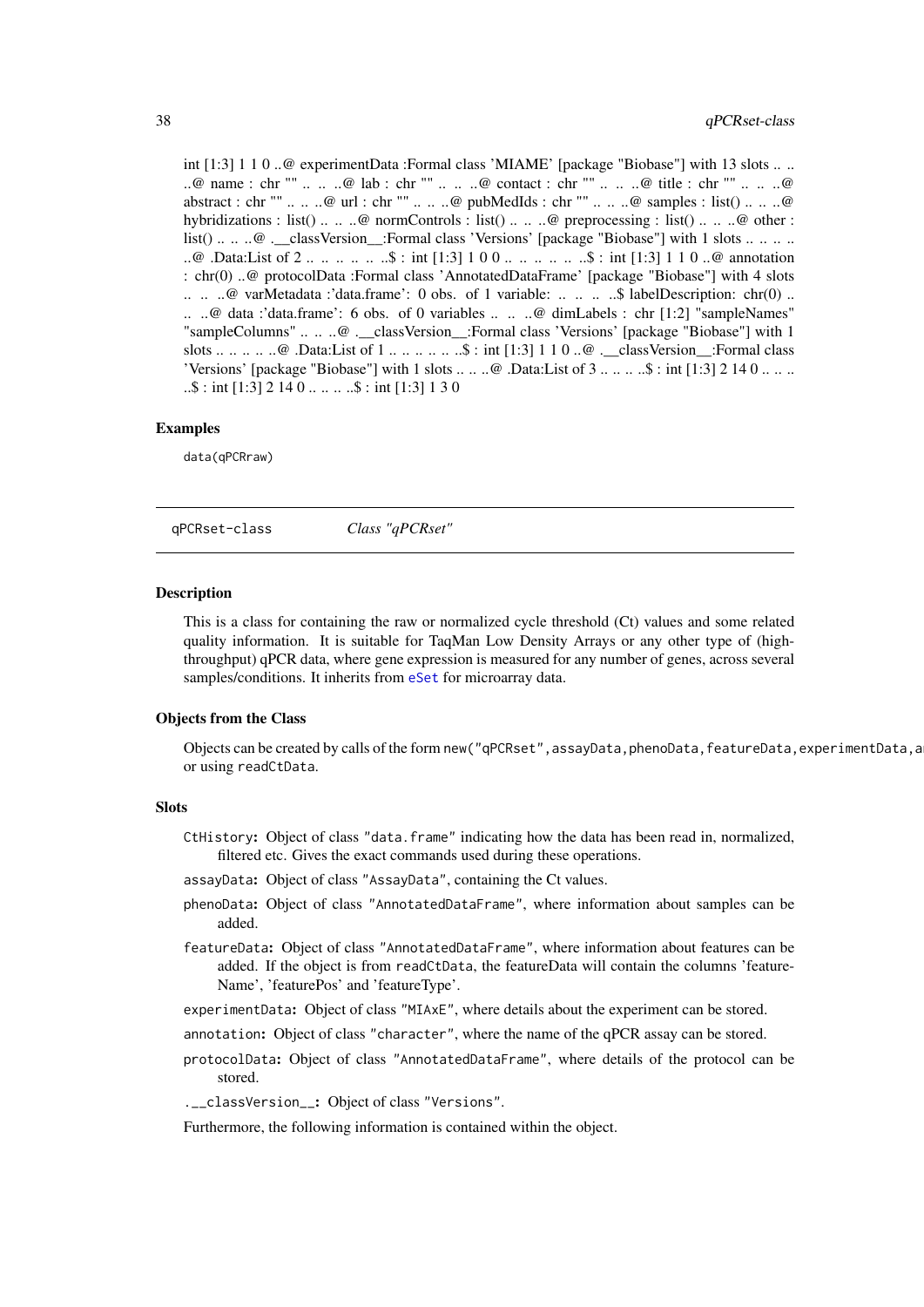#### <span id="page-38-0"></span>qPCRset-class 39

- flag: Object of class "data.frame" containing the flag for each Ct value, as supplied by the input files.
- featureCategory: Object of class "data.frame" representing the quality of the measurement for each Ct value, such as "OK", "Undetermined" or "Unreliable" if the Ct value is considered too high.

#### Extends

Class ["eSet"](#page-0-0), directly. Class ["VersionedBiobase"](#page-0-0), by class "eSet", distance 2. Class ["Versioned"](#page-0-0), by class "eSet", distance 3.

#### Methods

- $\int$  signature(x = "qPCRset"): Subsets by genes or samples.
- exprs signature(object = " $qPCRset$ "): Extracts the Ct matrix. Is identical to getCt
- exprs<- signature(object = "qPCRset", value = "matrix"): Replaces the Ct matrix. Is identical to setCt<-
- getCt signature(object = "qPCRset"): Extracts the Ct matrix. Is identical to exprs.
- setCt<- signature(object = "qPCRset", value = "matrix"): Replaces the Ct matrix. Is identical to exprs<-.
- featureNames signature(object = "qPCRset"): Extracts the features (gene names) on the card.
- featureNames<- signature(object = "qPCRset",value = "character"): Replaces the features (gene names) on the card.
- sampleNames signature(object = "qPCRset"): Extracts the sample names.
- sampleNames<- signature(object = "qPCRset", value = "character"): Replaces the sample names.
- featureType signature(object = "qPCRset"): Extracts the different types of features on the card, such as controls and target genes.
- featureType<- signature(object = "qPCRset",value = "factor"): Replaces the feature type for each gene.
- featurePos signature(object = "qPCRset"): Extracts the position of each feature (gene) on the assay, representing the location "well" (such as well A1, A2, ...). If data does not come from a card format, the positions will be given consecutive names.
- featurePos<- signature(object = "qPCRset",value = "character"): Replaces the position of each feature (gene) on the card.
- featureClass signature(object = "qPCRset"): Extracts the feature class for each gene.
- featureClass<- signature(object = "qPCRset",value = "factor"): Replaces the feature class for each gene, for example if it is a marker, transcription factor or similar.
- featureCategory signature(object = "qPCRset"): Extracts the category of each Ct value.
- featureCategory<- signature(object = "qPCRset",value = "data.frame"): Replaces the category of each Ct value.
- flag signature(object = "qPCRset"): Extracts the flag of each Ct value.
- flag<- signature(object = "qPCRset"): Replaces the flag of each Ct value.
- n.wells signature(object = "qPCRset"): Extracts information about the number of wells on the card.
- n.samples signature(object = "qPCRset"): Extracts information about the number of samples in the set.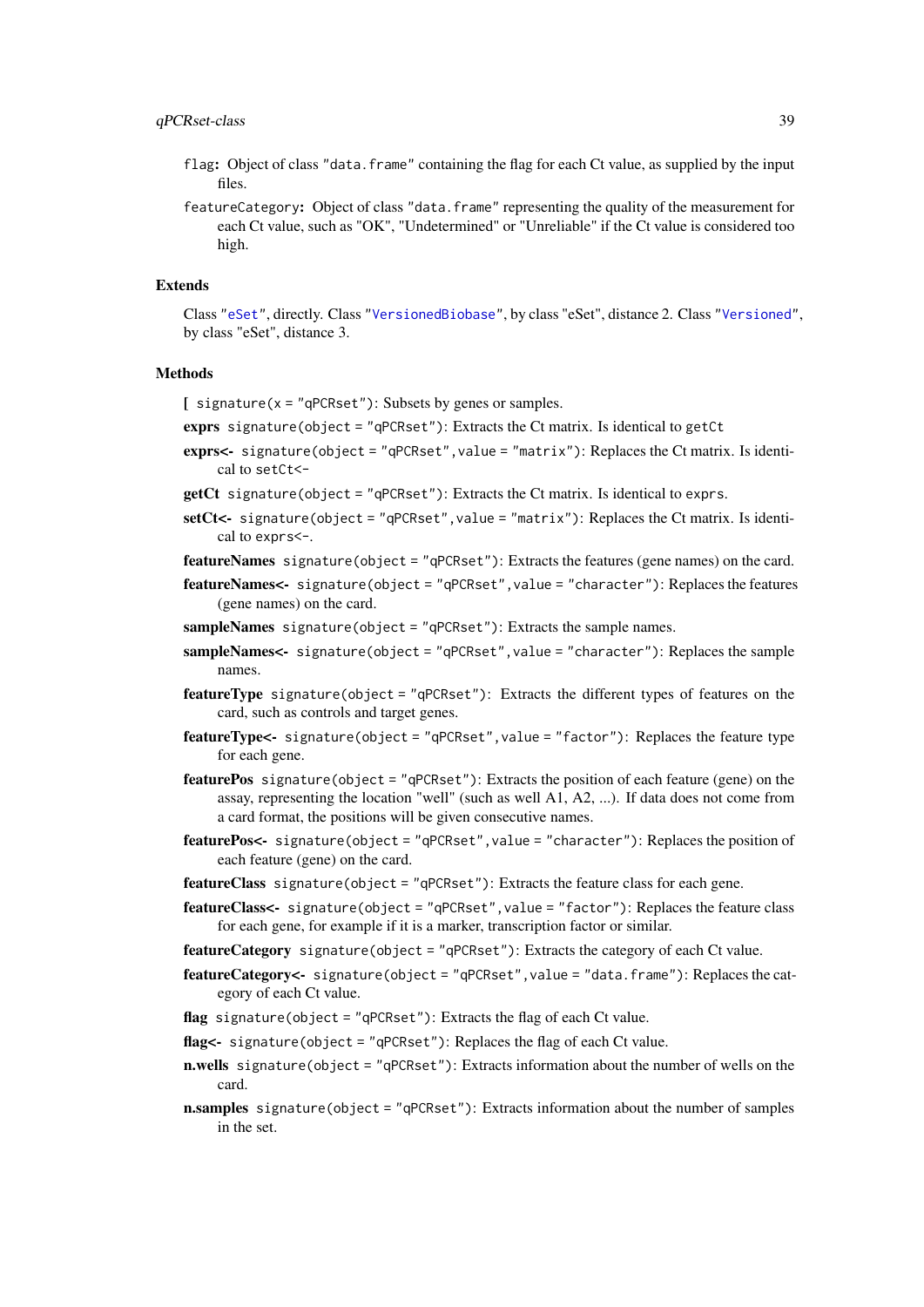- <span id="page-39-0"></span>getCtHistory signature(object = "qPCRset"): Extracts data frame containing information about the history of the object (which operations have been performed on it).
- setCtHistory<- signature(object = "qPCRset"): Add information about the history of the object.
- show signature(object = "qPCRset"): Displays some abbreviated information about the data object.
- summary signature(object = "qPCRset"): Displays a summary of the Ct values from each sample.

#### Author(s)

Heidi Dvinge

#### Examples

```
# The data format
data(qPCRraw)
show(qPCRraw)
getCtHistory(qPCRraw)
showClass("qPCRset")
str(qPCRraw)
# Information about samples
phenoData(qPCRraw)
pData(qPCRraw)
pData(qPCRraw)[,"Rep"] <- c(1,1,2,2,3,3)
# Information about features
featureData(qPCRraw)
head(fData(qPCRraw))
```
readCtData *Reading Ct values from qPCR experiments data into a qPCRset*

# Description

This function will read tab separated text files with Ct values and feature meta-data from highthroughput qPCR experiments into a qPCRset containing all the relevant information.

# Usage

readCtData(files, path = NULL, n.features = 384, format="plain", column.info, flag, feature, type, p

| files      | character vector with the names of the files to be read.                                                                                |
|------------|-----------------------------------------------------------------------------------------------------------------------------------------|
| path       | character string with the path to the folder containing the data files.                                                                 |
| n.features | integer, number of features present on each array (e.g. 384). See details.                                                              |
| format     | character, the format of the input file. Options are "plain", "SDS", "LightCy-<br>cler", "CFX", "OpenArray" and "BioMark". See Details. |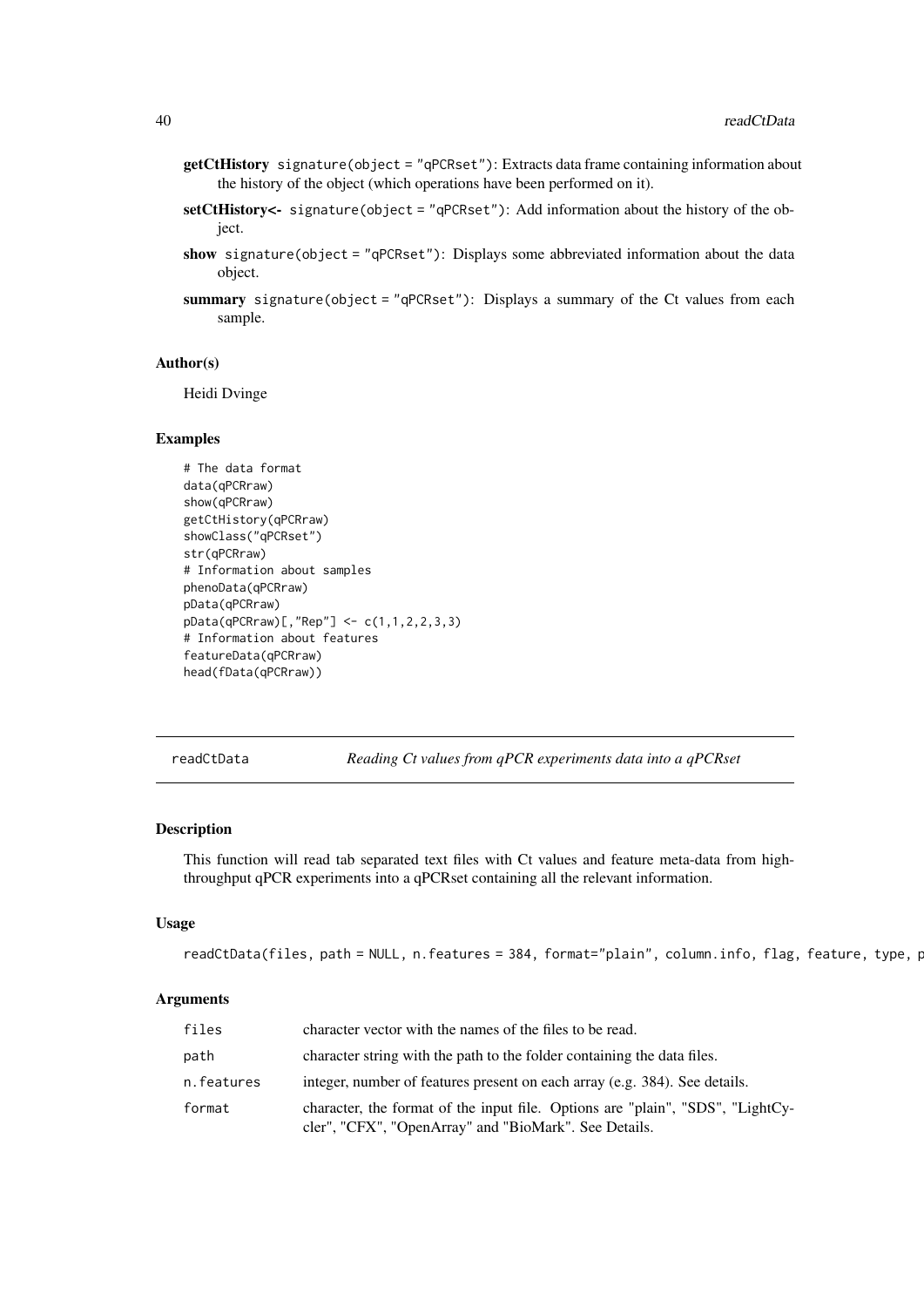<span id="page-40-0"></span>

| column.info | list, indicating which column number or name the information of interest is in. It                                                                                    |
|-------------|-----------------------------------------------------------------------------------------------------------------------------------------------------------------------|
|             | is set automatically by format, but this can be overridden manually. The names                                                                                        |
|             | list slots can be 'flag', 'feature', 'position', 'type and 'Ct'. See Details. Note                                                                                    |
|             | than when indicating column names, these are sometimes changed by R to be                                                                                             |
|             | syntactically valid, so replacing e.g. brackets by dots.                                                                                                              |
|             | flag, feature, Ct, type, position                                                                                                                                     |
|             | deprecated, use column. info instead.                                                                                                                                 |
| header      | logical, does the file contain a header row or not. Only used for format="plain".                                                                                     |
| <b>SDS</b>  | deprecated, use format="SDS" instead.                                                                                                                                 |
| n.data      | integer vector, same length as files. Indicates the number of samples that are<br>present in each file. For each file in files, n.data*n.features lines will be read. |
| samples     | character vector with names for each sample. Per default the file names are used.                                                                                     |
| na.value    | integer, a Ct value that will be assigned to all undetermined/NA wells.                                                                                               |
| sample.info | object of class AnnotatedDataFrame, given the phenoData of the object. Can<br>be added later.                                                                         |
|             | any other arguments are passed to read. table or read. csv.                                                                                                           |

# Details

This is the main data input function for the HTqPCR package for analysing qPCR data. It extracts the threshold cycle, Ct value, of each well on the card, as well as information about the quality (e.g.~passed/failed) of the wells. The function is tuned for data from TaqMan Low Density Array cards, but can be used for any kind of qPCR data.

The information to be extracted is:

- flag integer indicating the number of column containing information about the flags.
- feature integer indicating the number of column containing information about the individual features (typically gene names).
- type integer indicating the number of column containing information about the type of each feature.
- position integer indicating the number of column containing information about the position of features on the card.
- Ct integer indicating the number of column containing information about the Ct values. Per default, this information is assumed to be in certain columns depending on the input format.

featureNames, featureType and featurePos will be extracted from the first file. If flag, type or position are not included into column.info, this means that this information is not available in the file. flag will then be set to "Passed", type to "Target" and position to "feature1", "feature2", ... etc until the end of the file. Especially position might not be available in case the data does not come from a card format, but it is required in subsequent functions in order to disambiguate in case some features are present multiple times.

format indicates the format of the input file. The options currently implemented are:

- plain A tab-separated text file, containing no header unless header=TRUE. The information extracted defaults to column.info=list(flag=4,feature=6,type=7,position=3,Ct=8).
- SDS An output file from the SDS Software program. This is often used for the TaqMan Low Density Arrays from Applied Biosystems, but can also be used for assays from other vendors, such as Exiqon. column.info is the same as for "plain".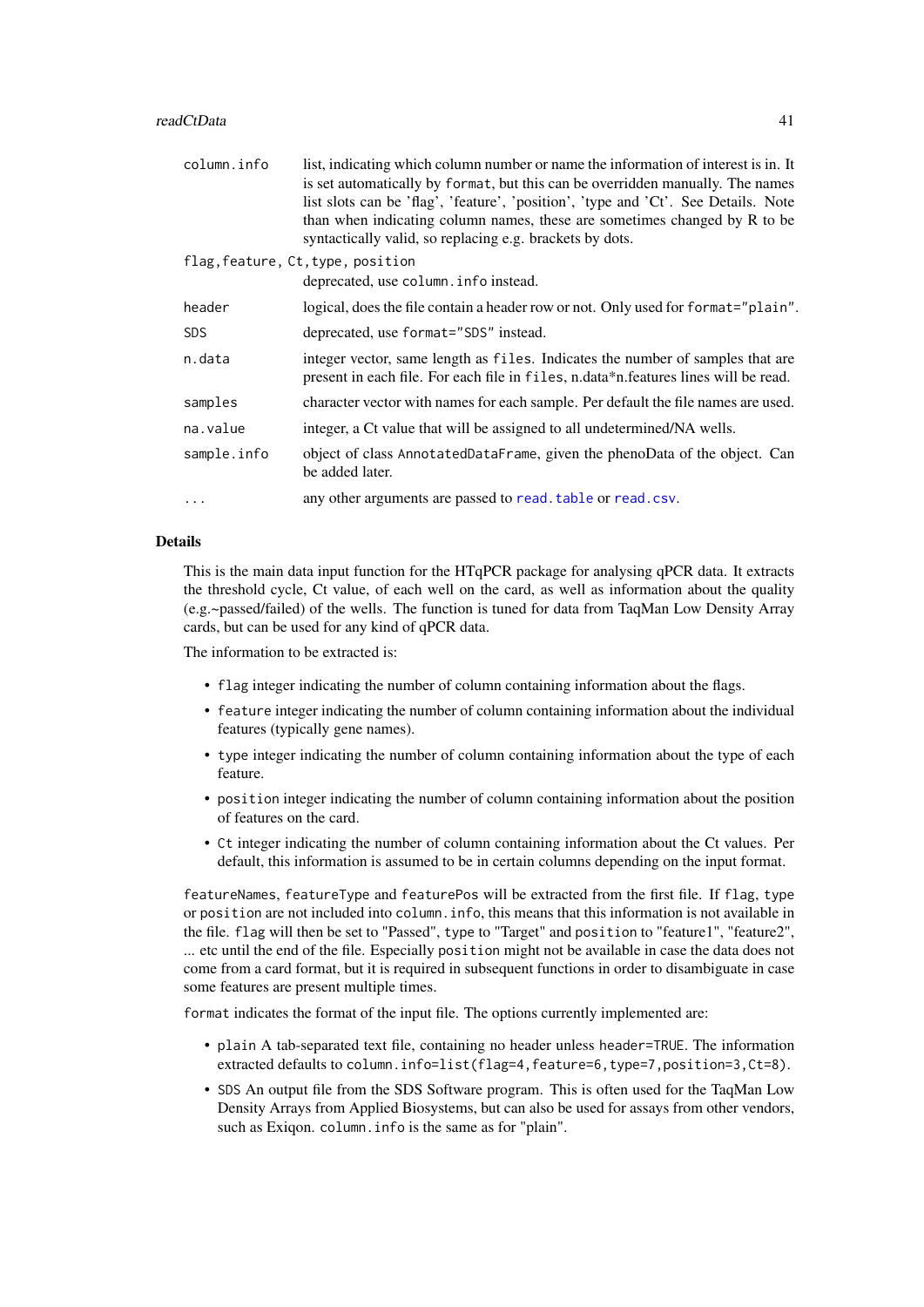- <span id="page-41-0"></span>• OpenArray The TaqMan OpenArray Real-Time PCR Plates. The information extracted defaults to column.info=list(flag="ThroughHole.Outlier",feature="Assay.Assay.ID",type="Assay.Assa
- BioMark The BioMark HD System from Fluidigm, currently including the 48.48 and 96.96 assays. The information extracted defaults to column.info=list(flag="Call", feature="Name.1", position="I
- CFX The CFX Automation System from Bio-Rad. The information extracted defaults to column.info=list(feature="Content",position="Well",Ct="Cq.Mean").
- LightCycler The LightCycler System from Roche Applied Science. The information extracted defaults to column.info=list(feature="Name",position="Pos",Ct="Cp").

The BioMark and OpenArray assays always contain information multiple samples on each assay, such as 48 features for 48 samples for the BioMark 48.48. The results across these samples are always present in a single file, e.g. with 48x48=2304 rows. Setting n.features=2304 will read in all the information and create a qPCRset object with dimensions 2304x1. Setting n.data=48 and n.features=48 will however automatically convert this into a 48x48 qPCRset. See openVignette(package="HTqPCR") for examples. The samples are being read in the order in which they're present in the file, i.e. from row 1 onwards, regardless of how they're loaded onto the particular platform.

If the data was analysed using for example SDS Software it may contain a variable length header specifying parameters for files that were analysed at the same time. If format="SDS" then readCtData will scan through the first 100 lines of each file, and skip all lines until (and including) the line beginning with "#", which is the header. The end of the file might also contain some plate ID information, but only the number of lines specified in n.features will be read.

n.features indicates the number of features present on each array. For example, for a 384 well plate with just 1 sample, the number would be 382. For a plate with 2 individual samples loaded onto it, n.features=196 and n.data=2. For 1 file with 5 plates and 2 samples per plate, the numbers are n.features=196 and n.data=10. n.features\*n.data must correspond to the total number of lines to be read from each file.

#### Value

A ["qPCRset"](#page-37-1) object.

#### Warnings

The files are all assumed to belong to the same design, i.e.~have the same features (genes) in them and in identical order.

# Author(s)

Heidi Dvinge

#### See Also

[read.delim](#page-0-0) for further information about reading in data, and ["qPCRset"](#page-37-1) for a definition of the resulting object.

```
# Locate example data and create qPCRset object
exPath <- system.file("exData", package="HTqPCR")
exFiles <- read.delim(file.path(exPath, "files.txt"))
raw <- readCtData(files=exFiles$File, path=exPath)
# Example of adding missing information (random data in this case)
```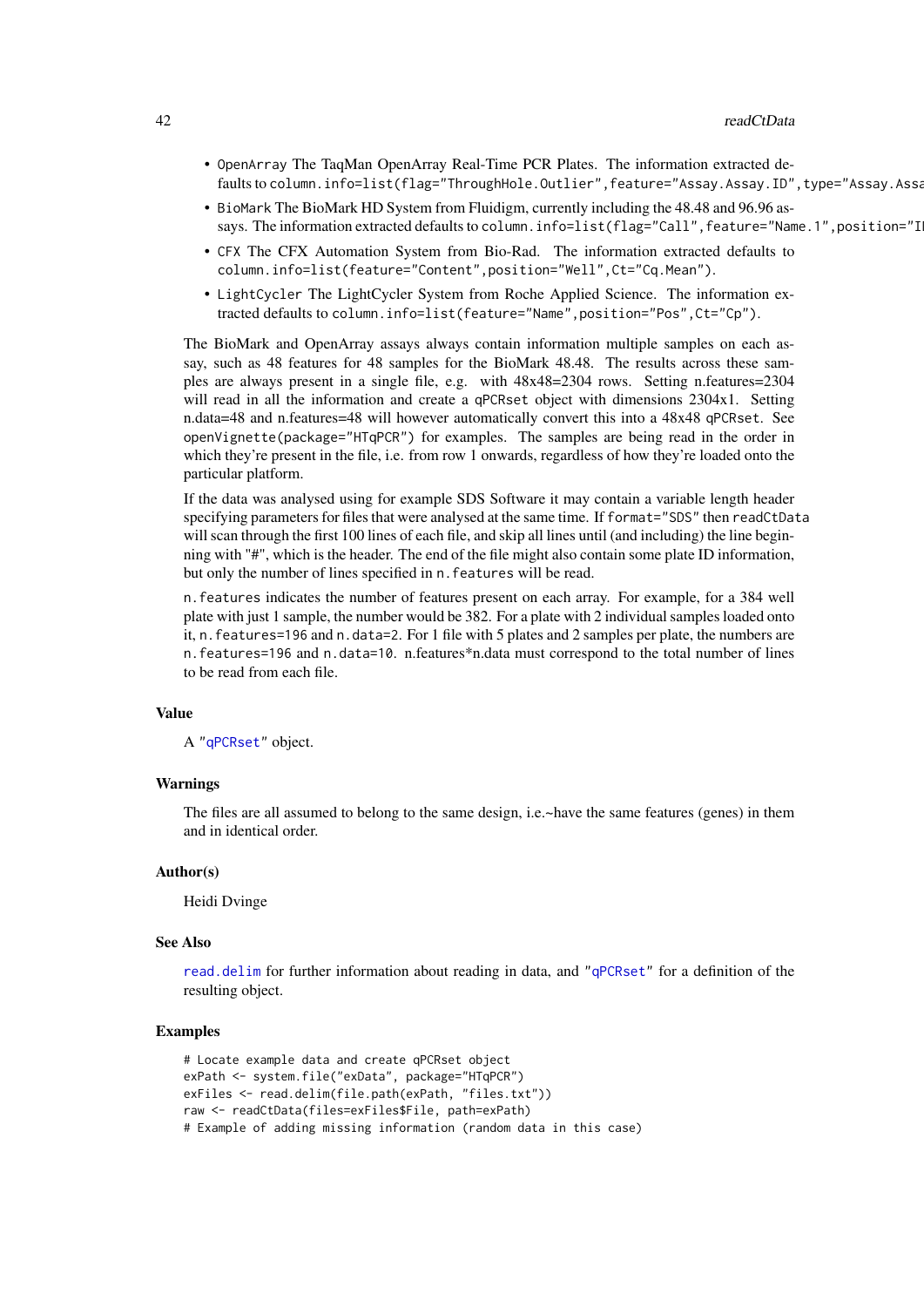# <span id="page-42-0"></span>setCategory 43

```
featureClass(raw) <- factor(rep(c("A", "B", "C"), each=384/3))
pData(raw)[, "rep"] < -c(1, 1, 2, 2, 3, 3)
```
## See the package vignette for more examples, including different input formats.

<span id="page-42-1"></span>setCategory *Assign categories to Ct values from qPCR data.*

# Description

Data in qPCRset objects will have feature categories ("Unreliable", "Undetermined") assigned to them based on different Ct criteria.

#### Usage

 $setCategory(q, Ct.max = 35, Ct.min = 10, replicates = TRUE, quantile = 0.9, groups, flag = TRUE, flag$ 

#### Arguments

| q          | qPCRset object.                                                                                                                                                                          |
|------------|------------------------------------------------------------------------------------------------------------------------------------------------------------------------------------------|
| Ct.max     | numeric, the maximum tolerated Ct value. Everything above this will be "Un-<br>determined".                                                                                              |
| Ct.min     | numeric, the minimum tolerated Ct value. Everything below this will be "Unre-<br>liable".                                                                                                |
| replicates | logical, should Ct values from genes replicated within each sample be collapsed<br>for the standard deviation.                                                                           |
| quantile   | numeric from 0 to 1, the quantile interval accepted for standard deviations. See<br>details. NULL means that variation between replicates is not used for setting the<br>categories.     |
| groups     | vector, grouping of cards, for example biological or technical replicates. NULL<br>means that variation between groups os samples is not assessed, same as for<br>setting quantile=NULL. |
| flag       | logical, should categories also be set to "Unreliable" according to the content of<br>$flag(q)$ .                                                                                        |
| flag.out   | character vector, if $flag = TRUE$ , what are the $flag(s)$ to be set as "Unreliable".                                                                                                   |
| verbose    | logical, should a summary about category counts per sample be printed to the<br>prompt.                                                                                                  |
| plot       | logical, should some plots of the standard deviations be created.                                                                                                                        |
| $\cdots$   | any other arguments are passed to plot.                                                                                                                                                  |

# Details

Categories can be assigned to the featureCategory of the qPCRset using either just simple criteria (max/min of Ct values or flag of q) or by looking at the standard deviation of Ct values across biological and technical replicates for each gene.

When looking at replicates, the standard deviation and mean are calculated and a normal distribution following these parameters is generated. Individual Ct values that are outside the interval set by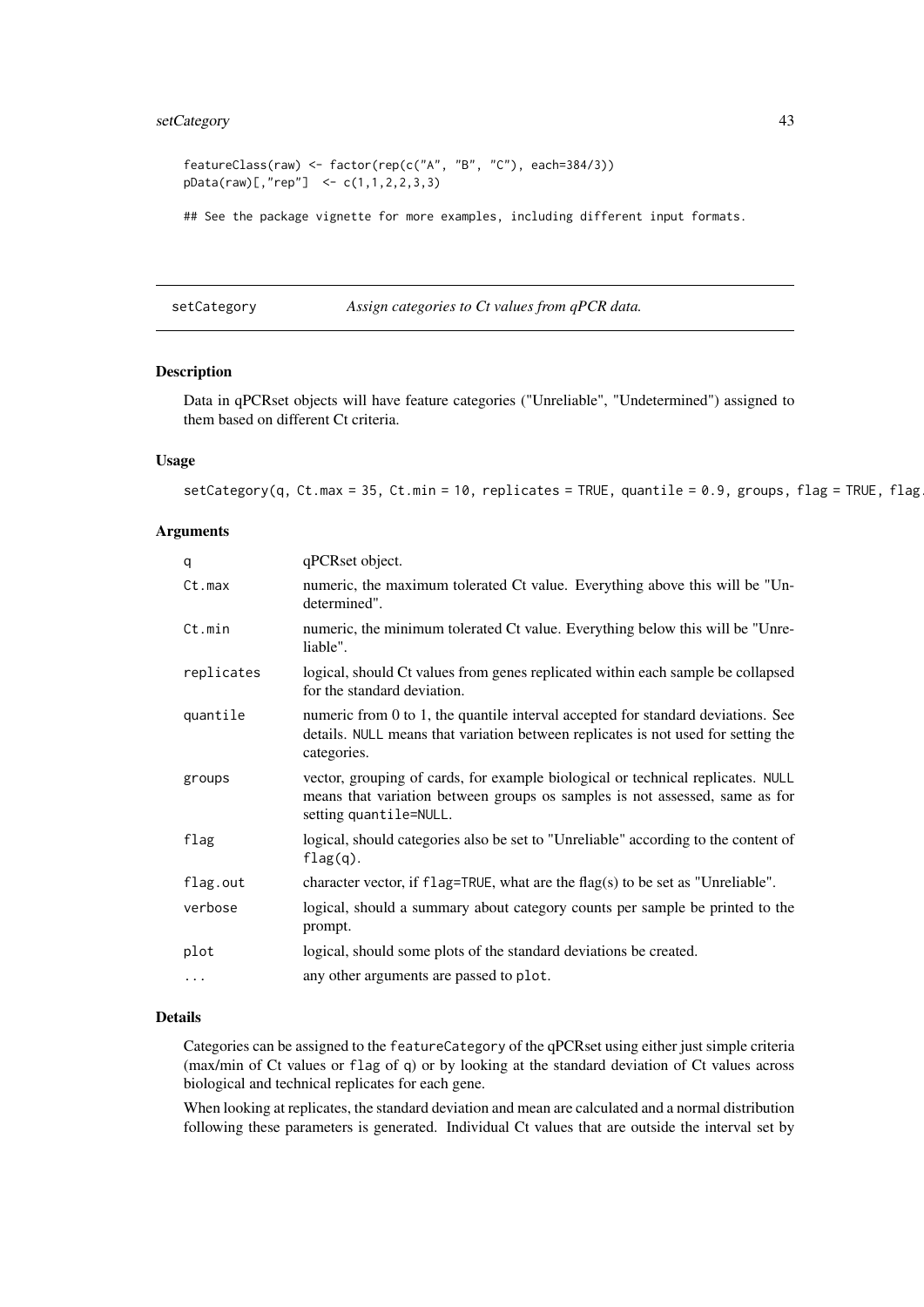quantile are set as "Unreliable". So if e.g. quantile=90 the values outside the top 5% and lower 5% of the normal distribution with the given mean and standard deviation are removed.

"Undetermined" has priority over "Unreliable", so if a value is outside quantile but also above Ct.max it will be "Undetermined".

NB: When setting categories based on replicates, the Ct values are assumed to follow a normal distribution. This might not be the case if the number of samples within each group is small, and there are no replicates on the genes within each sample.

If the number of replicates vary significantly between biological groups, this will influence the thresholds used for determining the range of "OK" Ct values.

#### Value

If plot=TRUE one figure per sample group is returned to the current graphics device. A qPCRset with the new feature categories is returned invisibly.

#### Note

It's adviced to try several different values for quantile, depending on the input data set. Using the function PlotCtCategory(...,by.feature=FALSE) or plotCtCategory(...,by.feature=TRUE) might help assess the result of different quantile choices.

#### Author(s)

Heidi Dvinge

#### See Also

[filterCategory](#page-5-1), [plotCtCategory](#page-17-1)

#### Examples

```
# Load example data
data(qPCRraw)
exFiles <- read.delim(file.path(system.file("exData", package="HTqPCR"), "files.txt"))
 # Set categories in various ways
setCategory(qPCRraw, flag=FALSE, quantile=NULL)
```
<span id="page-43-1"></span>ttestCtData *Differentially expressed features with qPCR: t-test*

#### **Description**

Function for calculating t-test and p-values across two groups for the features present in highthroughput qPCR data, such as from TaqMan Low Density Arrays.

# Usage

```
ttestCtData(q, groups = NULL, calibration, alternative = "two.sided", paired = FALSE, replicates = TR
```
<span id="page-43-0"></span>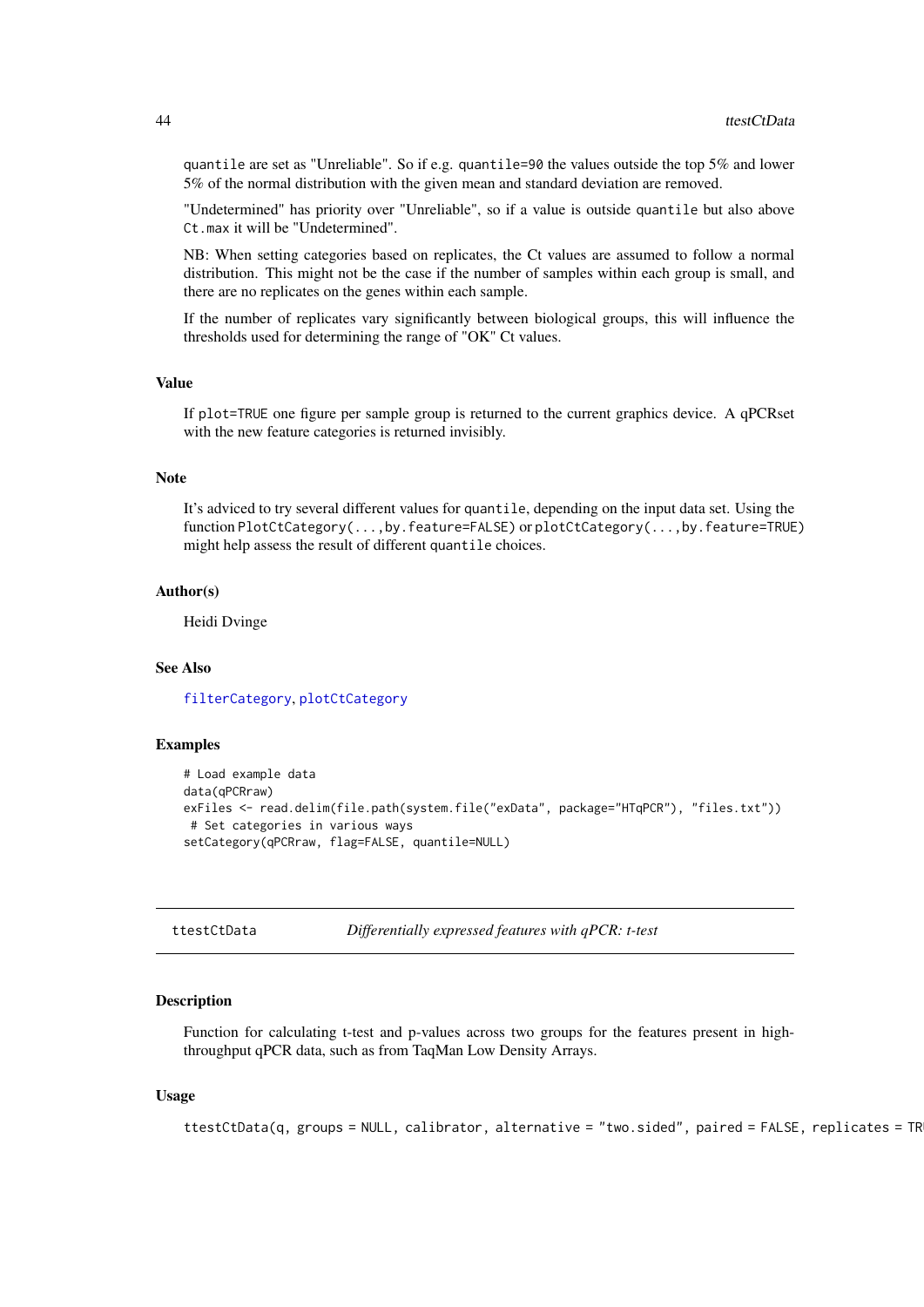#### <span id="page-44-0"></span>ttestCtData and the state of the state of the state of the state of the state of the state of the state of the state of the state of the state of the state of the state of the state of the state of the state of the state o

# Arguments

| q           | qPCRset object.                                                                                                                                                  |
|-------------|------------------------------------------------------------------------------------------------------------------------------------------------------------------|
| groups      | factor, assigning each sample to one of two groups.                                                                                                              |
| calibrator  | which of the two groups is to be considered as the reference and not the test?<br>Defaults to the first group in groups.                                         |
| alternative | character string (first letter is enough), specifying the alternative hypothesis,<br>"two.sided" (default), "greater" or "less".                                 |
| paired      | logical, should a paired t-test be used.                                                                                                                         |
| replicates  | logical, if replicated genes are present on the array, the statistics will be calcu-<br>lated for all the replicates combined, rather than the individual wells. |
| sort        | boolean, should the output be sorted by p-values.                                                                                                                |
| stringent   | boolean, for flagging results as "Undetermined". See details.                                                                                                    |
| p.adjust    | character string, which method to use for p-value adjustment for multiple testing.<br>See details.                                                               |
| $\ddotsc$   | any other arguments will be passed to the $t$ . test function.                                                                                                   |

# Details

Once the Ct values have been normalised, differential expression can be calculated. This function deals with just the simple case, where there are two types of samples to compare. For more complex studies, see limmaCtData.

All results are assigned to a category, either "OK" or "Undetermined" depending on the input Ct values. If stringent=TRUE any unreliable or undetermined measurements among technical and biological replicates will result in the final result being "Undetermined". For stringent=FALSE the result will be "OK" unless at least half of the Ct values for a given gene are unreliable/undetermined.

The argument [p.adjust](#page-0-0) is passed on to the p.adjust function. Options include e.g. "BH" (Benjamini & Hochberg, the default), "fdr" and "bonferroni". See [p.adjust](#page-0-0) for more information on the individual methods.

# Value

A data.frame containing the following information:

| genes              | The names of the features on the card.                                                                              |
|--------------------|---------------------------------------------------------------------------------------------------------------------|
| feature.pos        | The feature Pos of the genes. If replicated genes are used, the feature positions<br>will be concatenated together. |
| t.test             | The value of the t-test.                                                                                            |
| p.value            | The corresponding p-value.                                                                                          |
| ddCt               | The delta delta Ct values.                                                                                          |
| FC.                | The fold change; $2^{\wedge}$ (-ddCt).                                                                              |
|                    | meanCalibrator The average expression level of each gene in the calibrator sample(s).                               |
| meanTarget         | The average expression level of each gene in the target sample(s).                                                  |
| categoryCalibrator |                                                                                                                     |
|                    | The category of the Ct values ("OK", "Undetermined") across the calibrator.                                         |
|                    | categoryTarget Ditto for the target.                                                                                |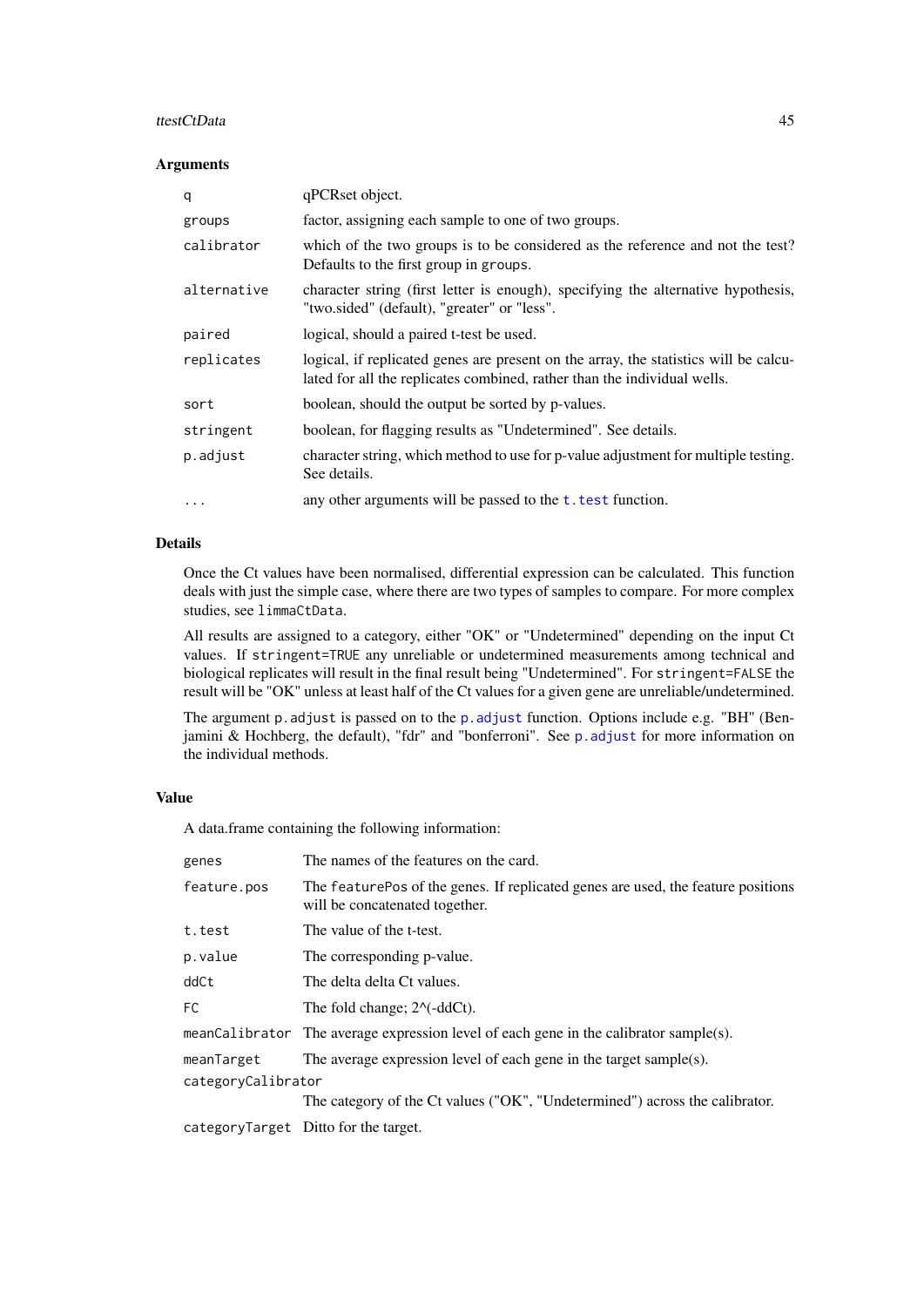<span id="page-45-0"></span>46 ttestCtData

# Author(s)

Heidi Dvinge

# See Also

[t.test](#page-0-0), [limmaCtData](#page-9-1), [mannwhitneyCtData](#page-11-1). [plotCtRQ](#page-29-1) and [plotCtSignificance](#page-31-1) can be used for visualising the results.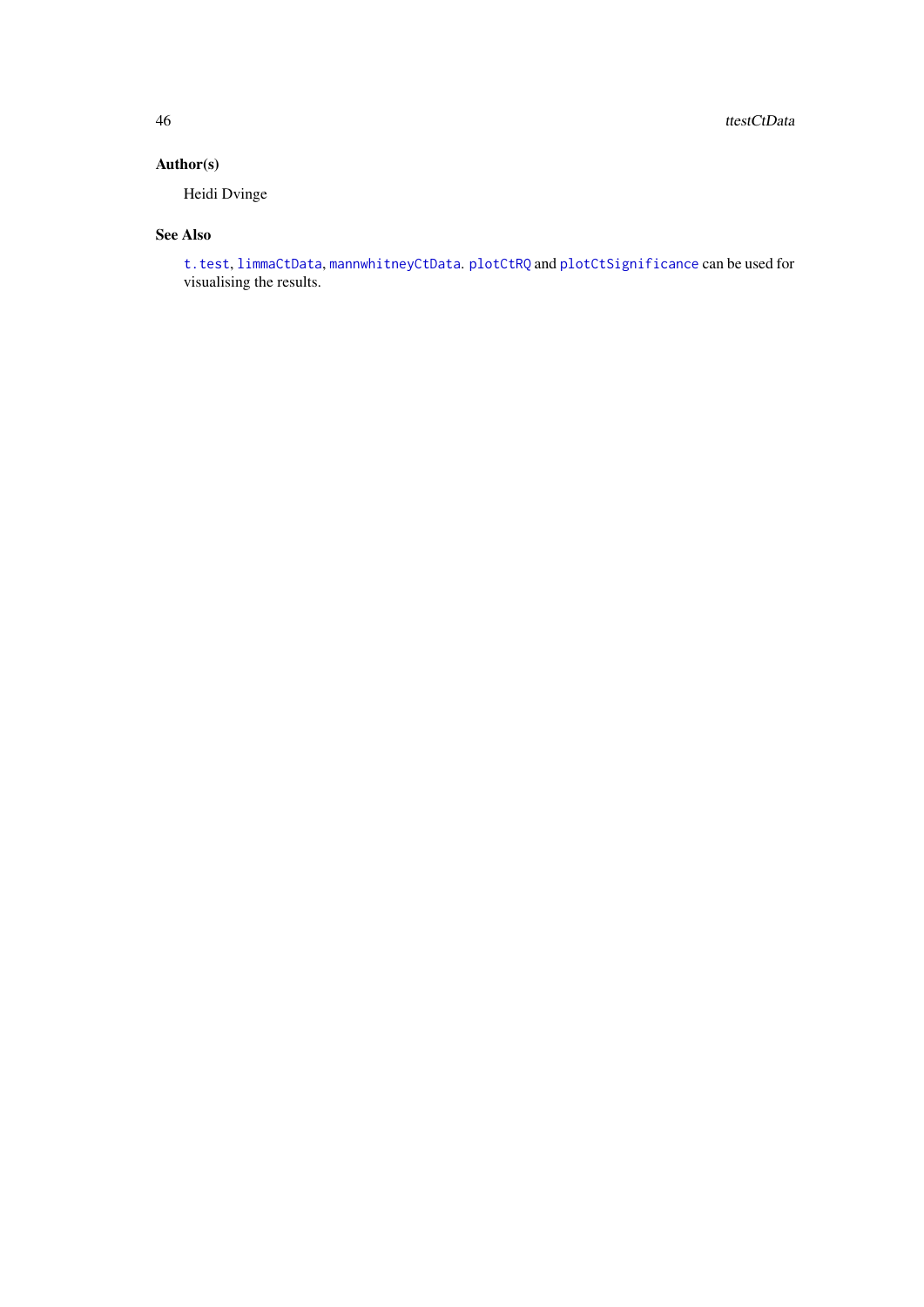# <span id="page-46-0"></span>Index

∗Topic classes qPCRset-class, [38](#page-37-0) ∗Topic datasets qPCRpros, [36](#page-35-0) qPCRraw, [37](#page-36-0) ∗Topic file readCtData, [40](#page-39-0) ∗Topic hplot clusterCt, [5](#page-4-0) heatmapSig, [9](#page-8-0) plotCtArray, [15](#page-14-0) plotCtBoxes, [16](#page-15-0) plotCtCard, [17](#page-16-0) plotCtCategory, [18](#page-17-0) plotCtCor, [20](#page-19-0) plotCtDensity, [21](#page-20-0) plotCtHeatmap, [22](#page-21-0) plotCtHistogram, [23](#page-22-0) plotCtLines, [24](#page-23-0) plotCtOverview, [25](#page-24-0) plotCtPairs, [26](#page-25-0) plotCtPCA, [27](#page-26-0) plotCtReps, [29](#page-28-0) plotCtRQ, [30](#page-29-0) plotCtScatter, [31](#page-30-0) plotCtSignificance, [32](#page-31-0) plotCtVariation, [33](#page-32-0) plotCVBoxes, [35](#page-34-0) ∗Topic htest changeCtLayout, [4](#page-3-0) filterCategory, [6](#page-5-0) filterCtData, [7](#page-6-0) limmaCtData, [10](#page-9-0) mannwhitneyCtData, [12](#page-11-0) normalizeCtData, [13](#page-12-0) setCategory, [43](#page-42-0) ttestCtData, [44](#page-43-0) ∗Topic manip cbind, [3](#page-2-0) ∗Topic package HTqPCR-package, [2](#page-1-0) .readCtBioMark *(*readCtData*)*, [40](#page-39-0) .readCtCFX *(*readCtData*)*, [40](#page-39-0)

.readCtLightCycler *(*readCtData*)*, [40](#page-39-0) .readCtOpenArray *(*readCtData*)*, [40](#page-39-0) .readCtPlain *(*readCtData*)*, [40](#page-39-0) .readCtSDS *(*readCtData*)*, [40](#page-39-0) [,qPCRset-method *(*qPCRset-class*)*, [38](#page-37-0) barplot, *[33](#page-32-0)* biplot, *[28](#page-27-0)* boxplot, *[17](#page-16-0)*, *[36](#page-35-0)* cbind, *[3](#page-2-0)*, [3,](#page-2-0) *[4](#page-3-0)* changeCtLayout, [4](#page-3-0) clusterCt, [5](#page-4-0) contrasts.fit, *[11](#page-10-0)* density, *[21](#page-20-0)* dist, *[6](#page-5-0)* duplicateCorrelation, *[10](#page-9-0)* ebayes, *[11](#page-10-0)* eSet, *[38,](#page-37-0) [39](#page-38-0)* exprs,qPCRset-method *(*qPCRset-class*)*, [38](#page-37-0) exprs<-,qPCRset,ANY-method *(*qPCRset-class*)*, [38](#page-37-0) featureCategory *(*qPCRset-class*)*, [38](#page-37-0) featureCategory,qPCRset-method *(*qPCRset-class*)*, [38](#page-37-0) featureCategory<- *(*qPCRset-class*)*, [38](#page-37-0) featureCategory<-,qPCRset-method *(*qPCRset-class*)*, [38](#page-37-0) featureClass *(*qPCRset-class*)*, [38](#page-37-0) featureClass,qPCRset-method *(*qPCRset-class*)*, [38](#page-37-0) featureClass<- *(*qPCRset-class*)*, [38](#page-37-0) featureClass<-,qPCRset-method *(*qPCRset-class*)*, [38](#page-37-0) featureNames,qPCRset-method *(*qPCRset-class*)*, [38](#page-37-0) featureNames<-,qPCRset,character-method *(*qPCRset-class*)*, [38](#page-37-0) featurePos *(*qPCRset-class*)*, [38](#page-37-0) featurePos,qPCRset-method *(*qPCRset-class*)*, [38](#page-37-0) featurePos<- *(*qPCRset-class*)*, [38](#page-37-0)